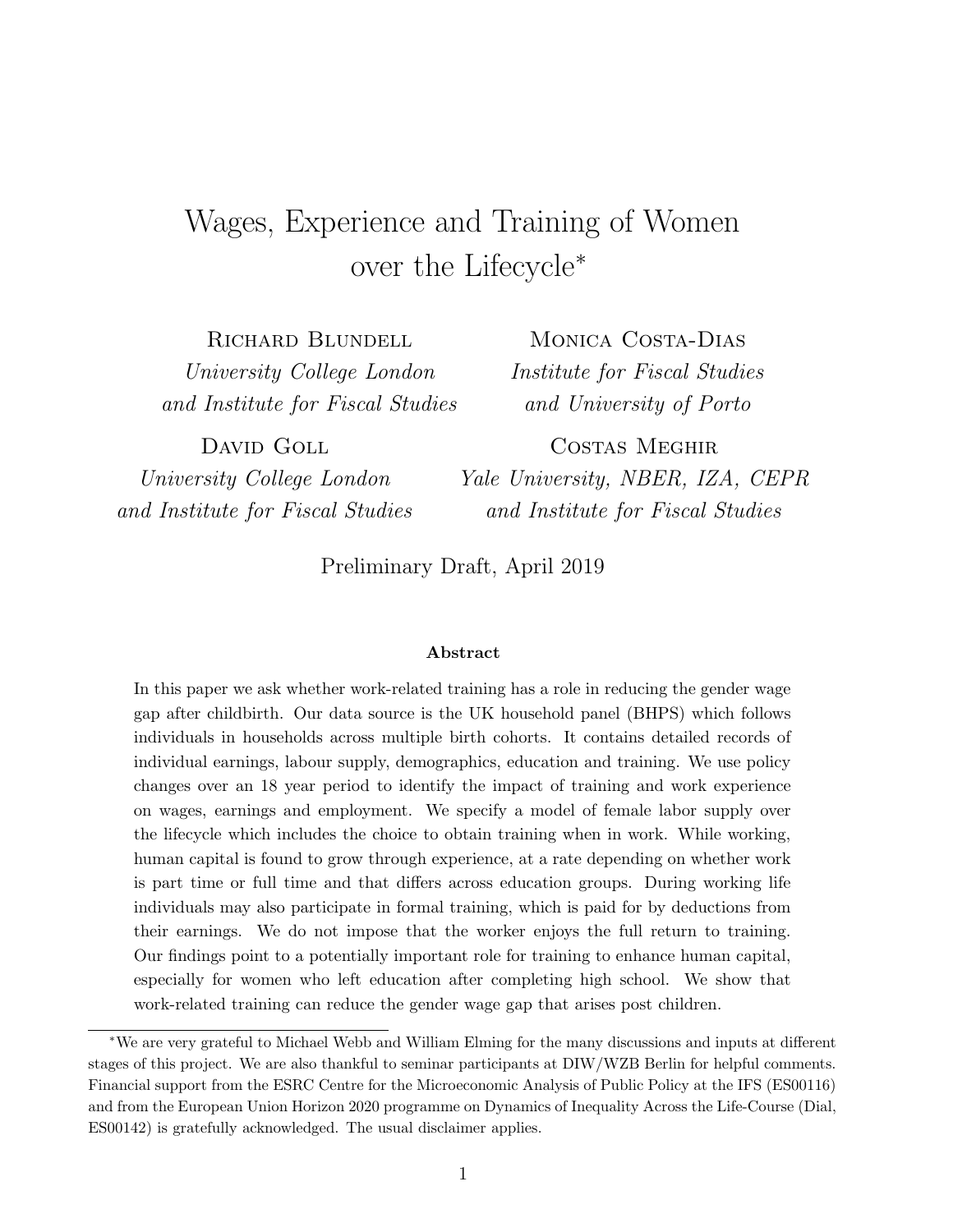### 1 Introduction

Women's careers are marked by interruptions related to childbirth and the resulting loss in labor market experience. This together with the fact that they often work part time while children are growing up underlies an increasing wage gap relative to men and relative to women who continue an uninterrupted career as full time workers. The question we address in this paper is whether work-related training has a role to play in reducing this wage gap and whether it is used to help reintegrate women in the labor market following a long absence.

Human capital investments take the form of pre-labor market education, passive learning by doing while working, and active job related training. Here we focus on the latter two taking education as given. Each of these activities responds to incentives in a different way, which poses interesting policy questions. For example, passive learning is encouraged by any factor increasing the incentives to work, such as in-work benefits (EITC in the US, WFTC in the UK). By making working more desirable these work conditioned policies may also mechanically increase the amount of training over the entire life-cycle. Perhaps more interestingly by topping up low pay, the benefits can indirectly subsidise the cost of training associated with foregone earnings, see [Heckman et al.](#page-52-0) [\(2002\)](#page-52-0). Finally, the design of the subsidy may interact with the return to training in ways that may increase or reduce its return. Understanding the importance of work-related training for the growth of human capital and how it helps shape career earnings profiles is thus central to designing policy that could help reduce the earnings costs of children on women.

In this paper we specify a model female labor supply over the lifecycle including the choice to obtain work-related training when offered the opportunity. In our model women enter the labor market after completing education. In each period they face the choice of working, accumulating savings and marrying or divorcing. Children arrive exogenously with a probability estimated from the data and depending on prior children, age and marital status. The evolving family structure over the lifecycle is a key feature because it affects the incentives and preferences of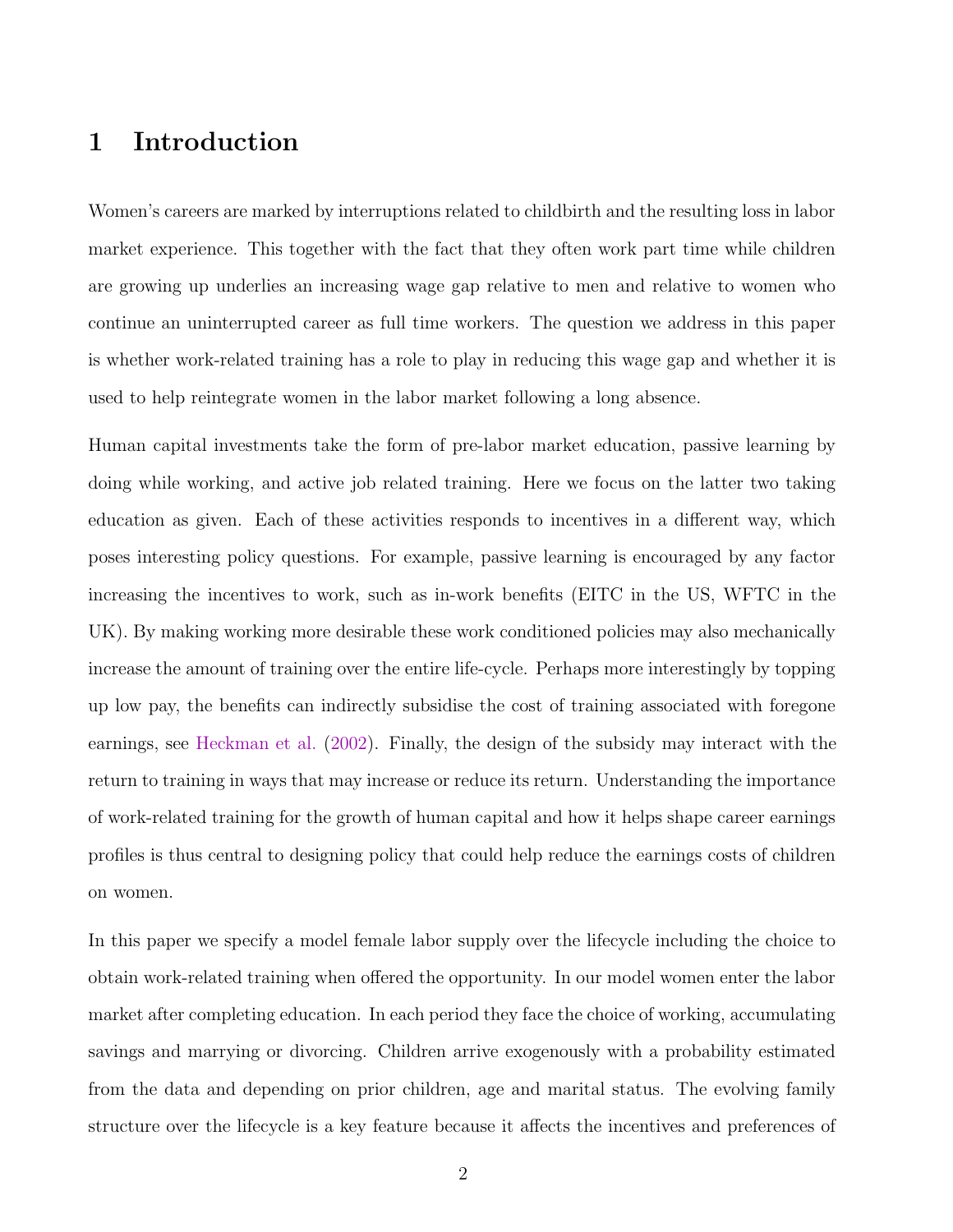women for work and training. While working their human capital grows through experience, at a rate depending on whether work is part time or full time. Job separations imply a loss in human capital and hence earnings. The idea is that during their working life they may receive offers to train from their employer, which is paid for by deductions from their earnings. They can choose to take up these offers and then enjoy the returns. While we recognise that part of the cost of training and part of the return may accrue to the firm we do not model explicitly incidence, which we study in another paper with explicit modeling of labor market frictions. However, we do not impose that the worker enjoys the full return to training: we allow the data to determine the returns to training episodes for the worker based on wage data.

Our basic data source is the UK BHPS, a long panel running since 1991 with key labor market and household information. Importantly, it includes detailed information on the incidence and intensity of training. This information is similar to one of the first systematic analyses of work related training by [Altonji and Spletzer](#page-50-0) ([1991](#page-50-0)). We supplement this with information on welfare and tax systems in the UK over many years, which allows us to construct the precise budget constraint that an individual is facing in each year of work. This leads us to our identification strategy: our data includes multiple cohorts, entering the labor market at different times. Each is facing a different welfare and tax system implying changes in incentives. During their lifetimes they face reforms that affect a number of cohorts but at different ages. This generates exogenous variation in the incentives that people face at different parts of the distribution. In addition to that we use information on the availability of training by industry and region over time and for different education groups as exogenous variation for the opportunity to train. Thus individuals of different cohorts and education groups and living in different parts of the UK face both different work incentives and training opportunities. This is the key idea that underlies our identification strategy and provides the variation we need to estimate the model.

Our findings point to a potentially important role for training, showing that it can have a role in reducing the wage gap that arises from part time work post children. Training as a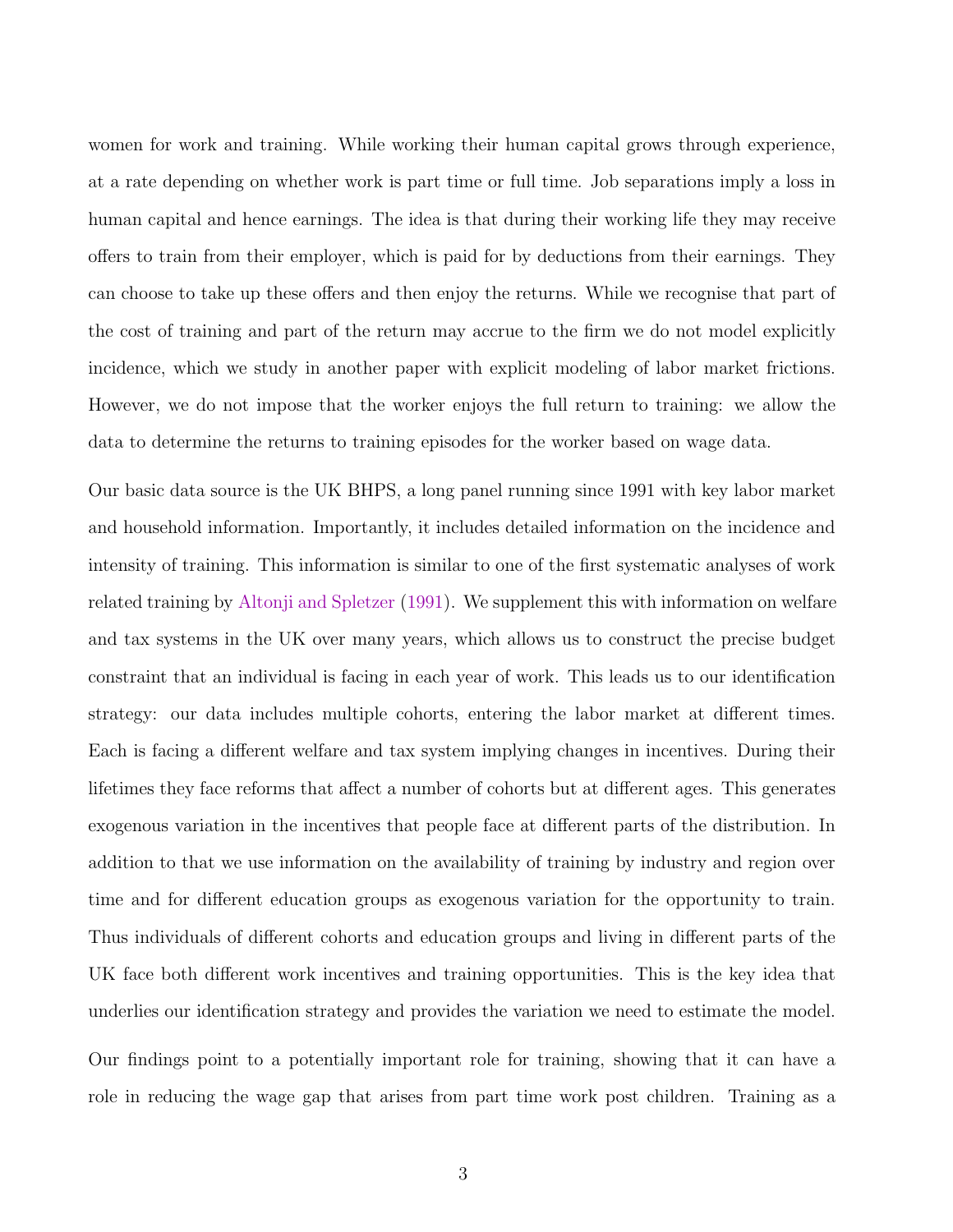way to improve human capital accumulation and earnings for individuals is found to be more important for those women who completed high school level education but did not go on to complete University. Thus the group that would benefit most from increases in training is not the college educated, even though they they receive the most work-related training, but those who leave education with high school qualifications only. Indeed policies to subsidize the training of recent mothers from this group can increase their disposable income (beyond the taxation required to funding it) as well as overall welfare. Finally, while training can play some role in reducing the labor market costs of children to women this gap would remain quite large even after systematic training policies, particularly for college graduates. Other policies that would reduce the incidence of part time work, such as better childcare availability may have a more important role to play.

The paper proceeds as follows: In the next section we describe our data, followed by a description of the institutional framework. We then carry out a reduced form analysis to investigate how incentives related to the tax and welfare system as well as the availability of training affect, employment, hours of work and training. Having shown that training is indeed sensitive to such incentives we specify our model and describe our estimation approach, which uses the simulated method of moments. This section is followed by the description of the results including our counterfactual simulations. We then offer some concluding remarks.

### 2 Data

Estimation uses the 18 yearly waves of the British Household Panel Survey (BHPS), a longitudinal dataset following the lives of families and their offshoots from 1991 to 2008. The survey started with a representative sample of 5,050 households living in Great Britain; it was later replenished in 1997 and 2001 with 1,000 households from the former European Community Household Panel, and in 1999 with two samples of 1,500 households each from the Welsh and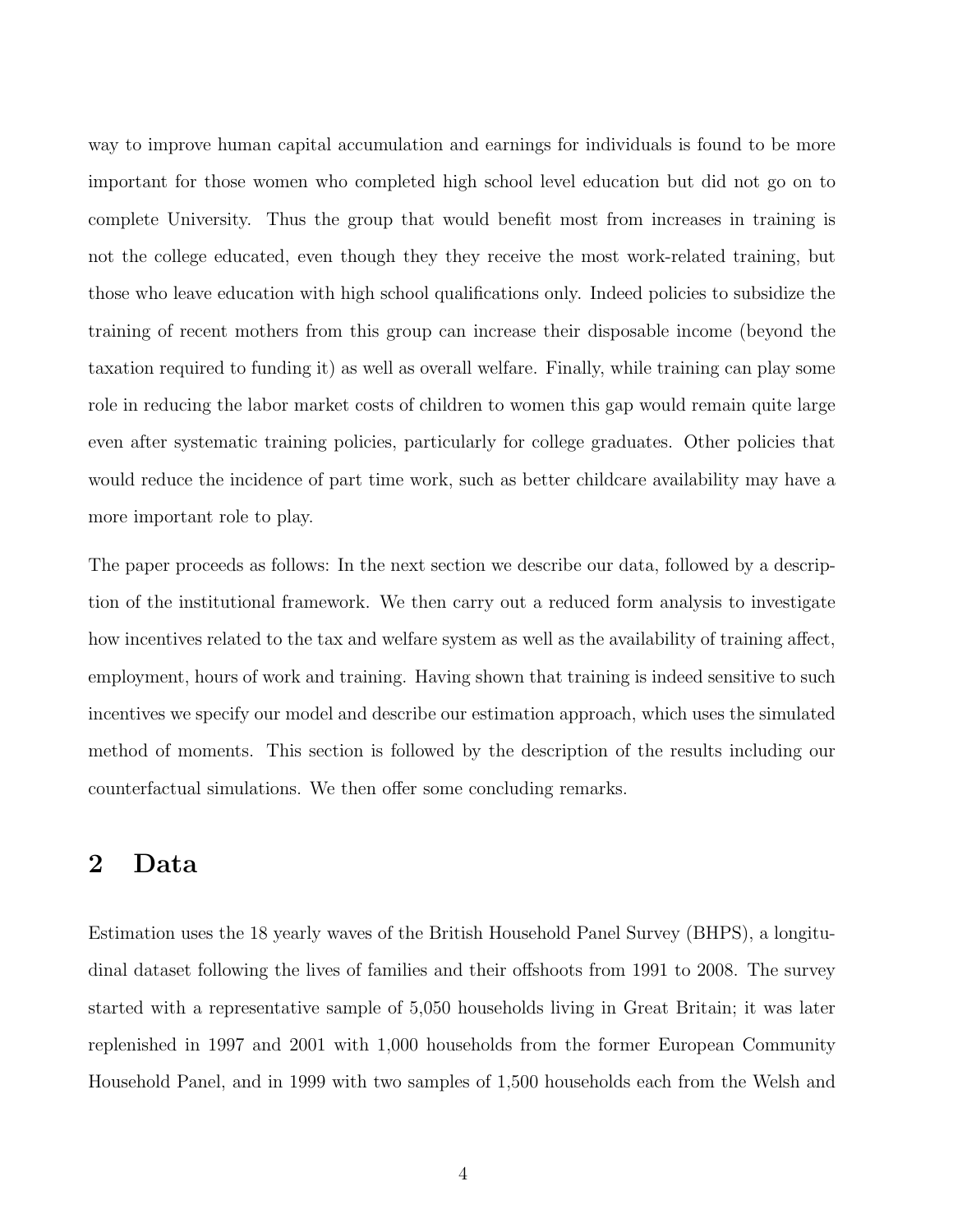Scottish extensions.<sup>1</sup> Except for some attrition, all household members in the original samples remain in the sample until the end of the period. Other individuals have also been added to the sample, as they formed families with original members of the panel or were born into them.

The BHPS collects detailed demographic information that we use to characterise the dynamics of family formation, as well as socio-economic information mapping the education attainment, labour supply, earnings, training events, childcare expenditures and assets of all household members aged 16 and above. In 1992, 2001 and 2002, the BHPS contains an additional module on lifetime histories that we use to recover the employment history of adult respondents since they first started to work. Respondents also report retrospective information on family background, including measures of parental education, number of siblings, sibling order, whether they lived with parents when aged 16, books at home during childhood, etc. We synthesise this information into two indices of socio-economic background that will be used to qualify individual earnings capacity and choices.

Our observation unit is women who have completed education, are aged 19 to 60, and for whom we observe complete employment histories. The histories of women who return to fulltime education to acquire additional qualifications are truncated. We also truncate the histories of those who become self-employed at any point during the sample period, from that moment onwards. Finally, we exclude women who are not UK citizens or who are ever observed claiming disability benefits. The records of women in the cleaned sample are then linked to information on a present partner and children as relevant.

Our final sample is an unbalanced panel of 4,298 women and 36,597 observations. We arrange them into three groups by highest level of completed education, corresponding to secondary qualifications and below, high-school qualifications and equivalent, and 3-year college degree and above.<sup>2</sup> Table [1](#page-5-0) shows the sample composition by family type and education of the woman.

<sup>&</sup>lt;sup>1</sup>An additional sub-sample from Northern Ireland was added in 2001 but is not used here.

<sup>&</sup>lt;sup>2</sup>In the UK, these levels correspond, respectively, to GCSE qualifications and below, A-levels and equivalent, and 3-year University degree and higher.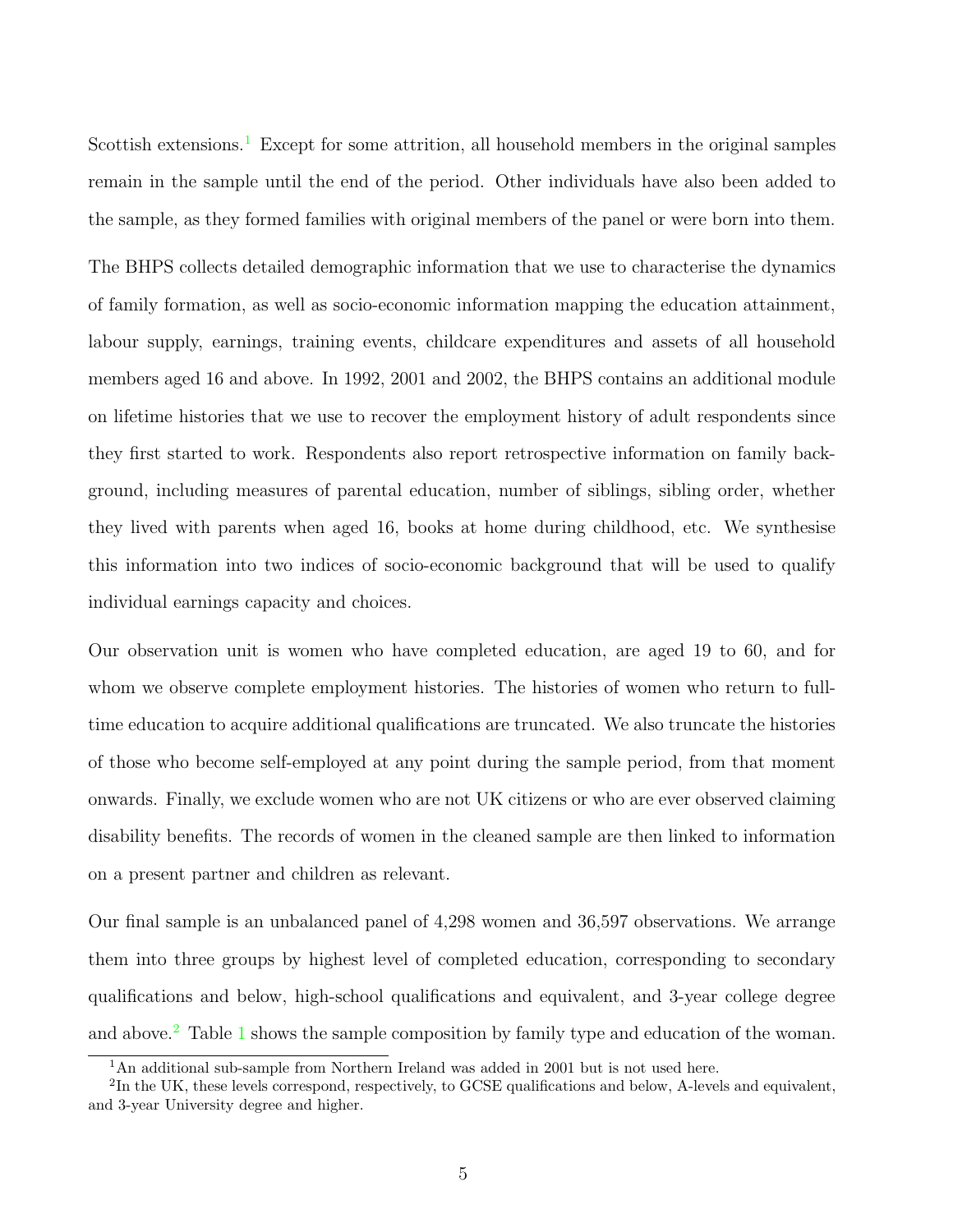|                    |           | Education              |       |        |
|--------------------|-----------|------------------------|-------|--------|
|                    | Secondary | High School University |       | Total  |
|                    |           |                        |       |        |
| Family type $(\%)$ |           |                        |       |        |
| Single, no kids    | 13.9      | 19.5                   | 22.0  | 17.2   |
| Couple, no kids    | 36.0      | 33.3                   | 35.6  | 34.9   |
| Single, with kids  | 10.5      | 7.8                    | 4.4   | 8.5    |
| Couple, with kids  | 39.7      | 39.5                   | 38.0  | 39.3   |
|                    |           |                        |       |        |
| Nr of individuals  | 2,195     | 1,433                  | 670   | 4,298  |
| Nr of observations | 17,500    | 13,038                 | 6,059 | 36,597 |

<span id="page-5-0"></span>Table 1: Sample size and distribution of family types and education: women

Wages are measured on a per-hour rate by dividing weekly earnings including paid overtime by weekly hours including any overtime, with both hours' measures referring to the main job of the respondent. Since our model does not deal with macroeconomic fluctuations, we net out aggregate wage growth from the wage rates and from all monetary values of the tax and benefit system, described below in Section [3.](#page-6-0) We also trim the wage rate distribution, on the 2nd and 98th percentiles, to limit the importance of measurement error in earnings and working hours.

Training Data. One distinctive feature of the BHPS is that it includes a detailed description of all work-related training taking place during the year prior to the interview among those currently employed. It documents the purpose of the training (whether induction training in a new job, to gain skills for current job or to prepare for some new job in the future), its total duration, who paid for any direct costs, where it took place and whether it lead to any qualification. Our measure of training is an indicator for whether the respondent has had at least 50 hours of training over the previous year. To build it, we first convert total training duration – which can be reported in months, weeks, days or hours – into hours of training assuming 8 and 4 hours in a day for full- and part-time workers, respectively. Of those women who received training in the prior 12 months, 36% report a training intensity of 50 hours or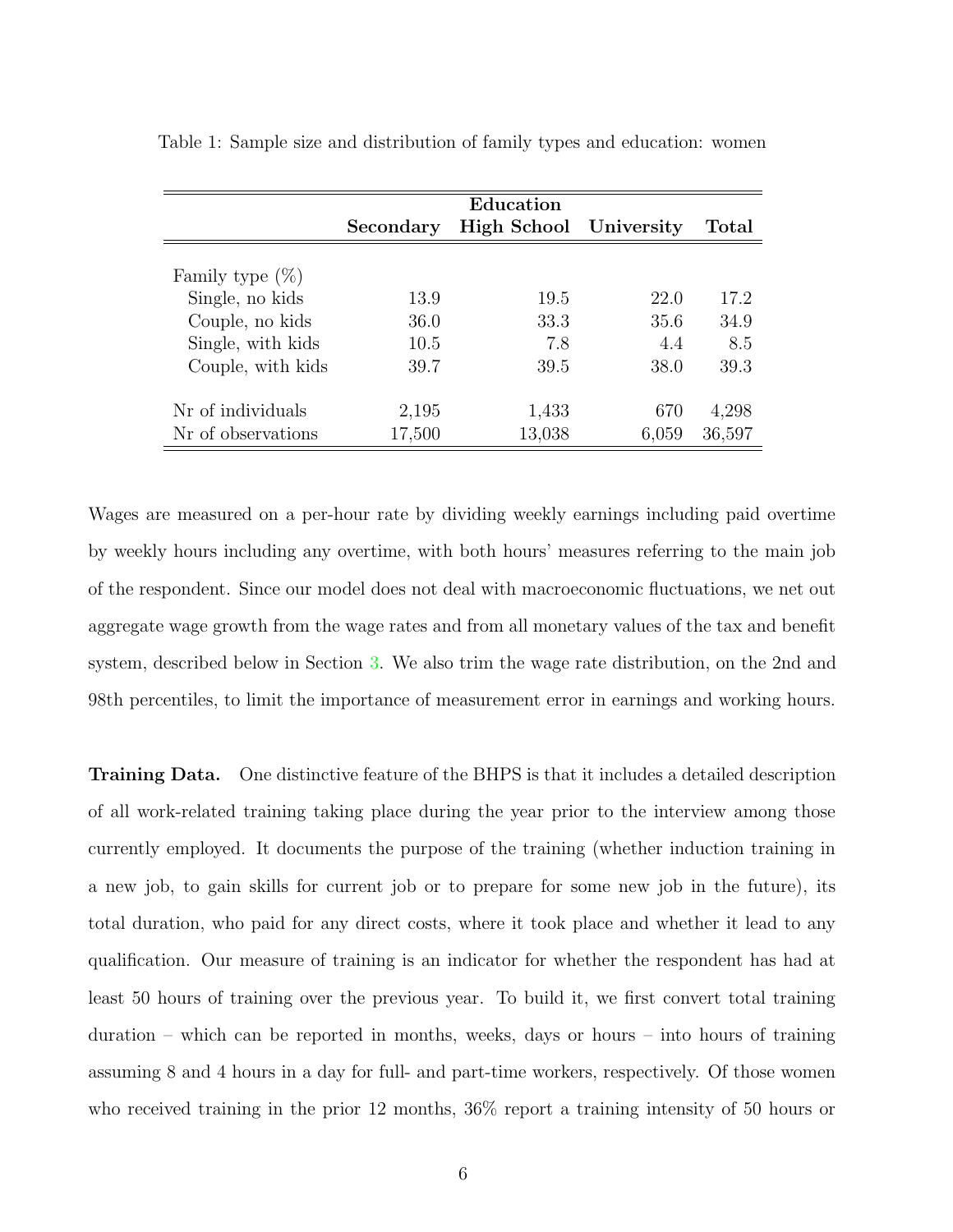<span id="page-6-0"></span>above. Of those receiving less than than 50 hours, the median training intensity is 16 hours. We exclude these training episodes from our main analysis, since they seem likely to include capture minor work-based certification programmes, such as first-aid training. <sup>3</sup>

Table [2](#page-7-0) briefly describes training spells among women, by education. For all descriptives, we have excluded instances of education and training that the participants report as being unrelated to work. Training is a common event, with between 17 and 37 percent of employed women receiving some form of training in each year. It is also much more common among those with more education. In our analysis, the focus is on the relatively long training episodes of at least 50 hours in a year, which account to just over a third of all training spells. These are non-negligible investments, with a median length of between 120 and 140 hours per year, or between 3 and 4 full-time weeks.

Panel C and D in Table [2](#page-7-0) narrow the sample to only those who received more than 50 hours of training over the last 12 months. When explicit fees are charged for training, these fees are paid by the employer in between 67 and 70 percent of instances. However, this measure does not account for additional costs of training, such as the loss of income that could result from fewer working hours. Secondary educated women are more likely to receive training at work (48%) than either High School educated women (35%) or University educated women (27%). University educated women are often trained at work, at private training centres or utilise a mix of providers, all of which are categorised as "Other" in Table [2](#page-7-0). Around one-quarter of training occurs at a university or further education college, across all three education groups.

### 3 Institutional background

The personal tax and welfare benefit systems operating in the UK during the 90s and 00s all consist of a small set of individual-based taxes and a larger set of benefits that are mostly

<sup>3</sup>In robustness checks, we have excluded induction related training and used a continuous training hours measure. The life-cycle patterns and our reduced form results (discussed below) are not qualitatively affected.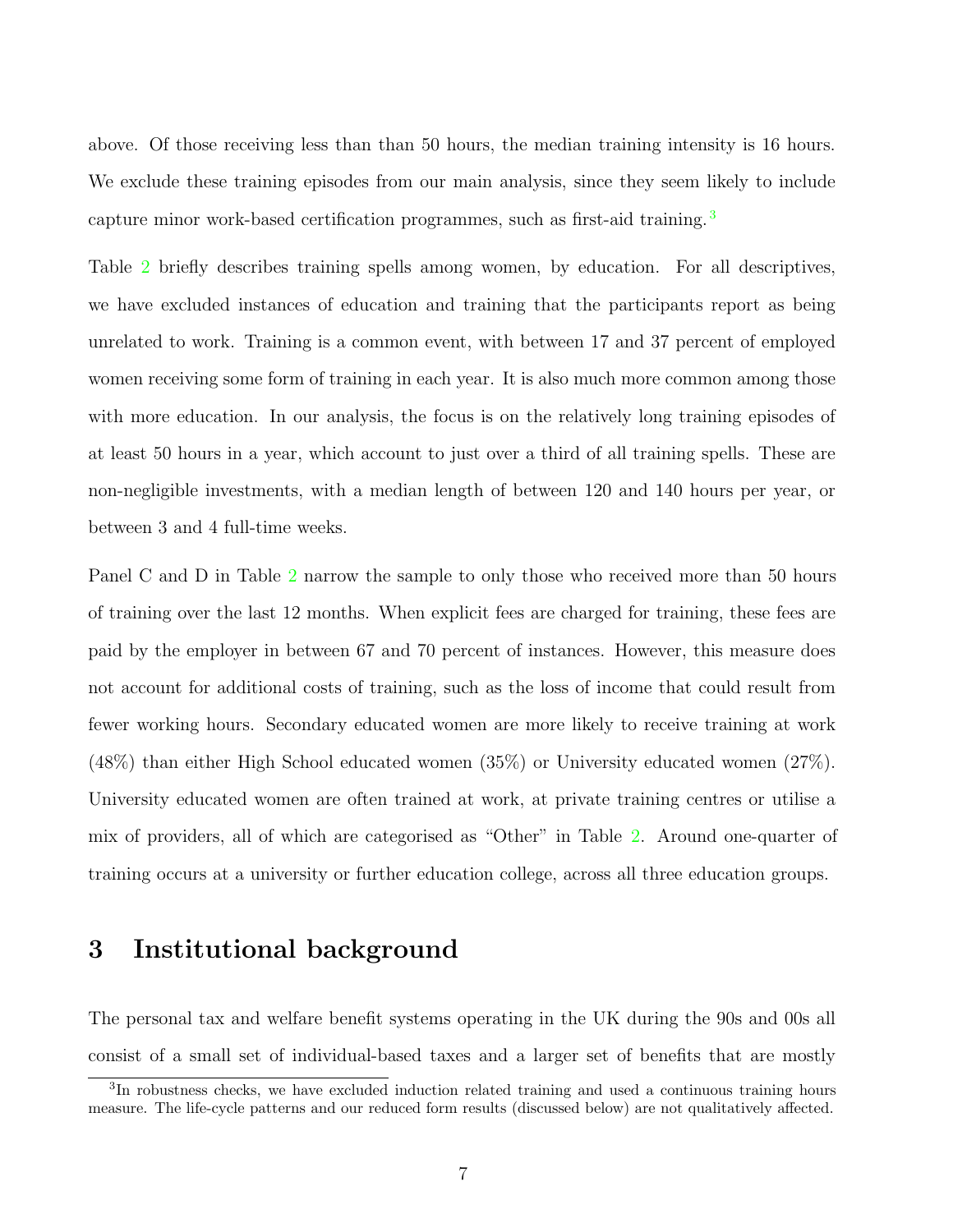<span id="page-7-0"></span>

|                                                               |           | Education          |            |       |  |  |  |  |  |
|---------------------------------------------------------------|-----------|--------------------|------------|-------|--|--|--|--|--|
|                                                               | Secondary | <b>High School</b> | University | Total |  |  |  |  |  |
| Panel A: Training rates for employed $(\%)$                   |           |                    |            |       |  |  |  |  |  |
| Any training                                                  | 17.2      | 33.3               | 37.0       | 27.3  |  |  |  |  |  |
| Training $>50$ hrs                                            | 4.7       | 12.6               | 14.1       | 9.6   |  |  |  |  |  |
| Panel B: Median hours of training for trainees (hrs per year) |           |                    |            |       |  |  |  |  |  |
| Any training                                                  | 24        | 36                 | 40         | 32    |  |  |  |  |  |
| Training $>50$ hrs                                            | 120       | 140                | 120        | 120   |  |  |  |  |  |
| Panel C: Where did training take place? $(\%)$                |           |                    |            |       |  |  |  |  |  |
| At work                                                       | 48.9      | 35.1               | 27.1       | 34.9  |  |  |  |  |  |
| College/university                                            | 24.7      | 29.1               | 27.7       | 28.0  |  |  |  |  |  |
| Other                                                         | 26.3      | 35.8               | 45.2       | 37.1  |  |  |  |  |  |
| Panel D: Who paid explicit fees, if charged? $(\%)$           |           |                    |            |       |  |  |  |  |  |
| Fees paid by employer                                         | 67.7      | 70.2               | 70.5       | 69.9  |  |  |  |  |  |
| No fees paid by employer                                      | 32.3      | 29.8               | 29.5       | 30.1  |  |  |  |  |  |

Table 2: Training descriptives for women by education (BHPS)

Notes: All panels above exclude instances of education or training spells that are not work-related. Panel A shows training rates conditional on working at least 5 hours per week. Panel C and Panel D are estimated using sample of women who report more than 50 hours of work-related training over the last 12 months.

means-tested on family income. Within the same structure, the period saw numerous reforms to the specific parameters determining entitlement to benefits and tax liabilities. The most significant was the sequence of reforms to the benefits of families with children that ocurred between Autumn 1999 and April 2002, which introduced the Working Families Tax Credit (WFTC) and changed the Income Support (IS) benefits for low-income families. We exploit these reforms in addition to other smaller changes in taxes and benefits to identify the returns to work experience and training and to study how welfare policy may affect training. We do so by modelling women and their families living through two tax and benefit systems that are representative of the main institutional features over the period of the data: that operating in April 1995, describing the policy environment of the 90s, and that finally implemented in April 2002, after the WFTC-IS reform was completed. Here we describe the main features of these systems; a more comprehensive discussion of the taxes and transfers in the UK can be found in [Adam et al.](#page-50-0) ([2010](#page-50-0)) and [Blundell et al.](#page-51-0) [\(2016b](#page-51-0)).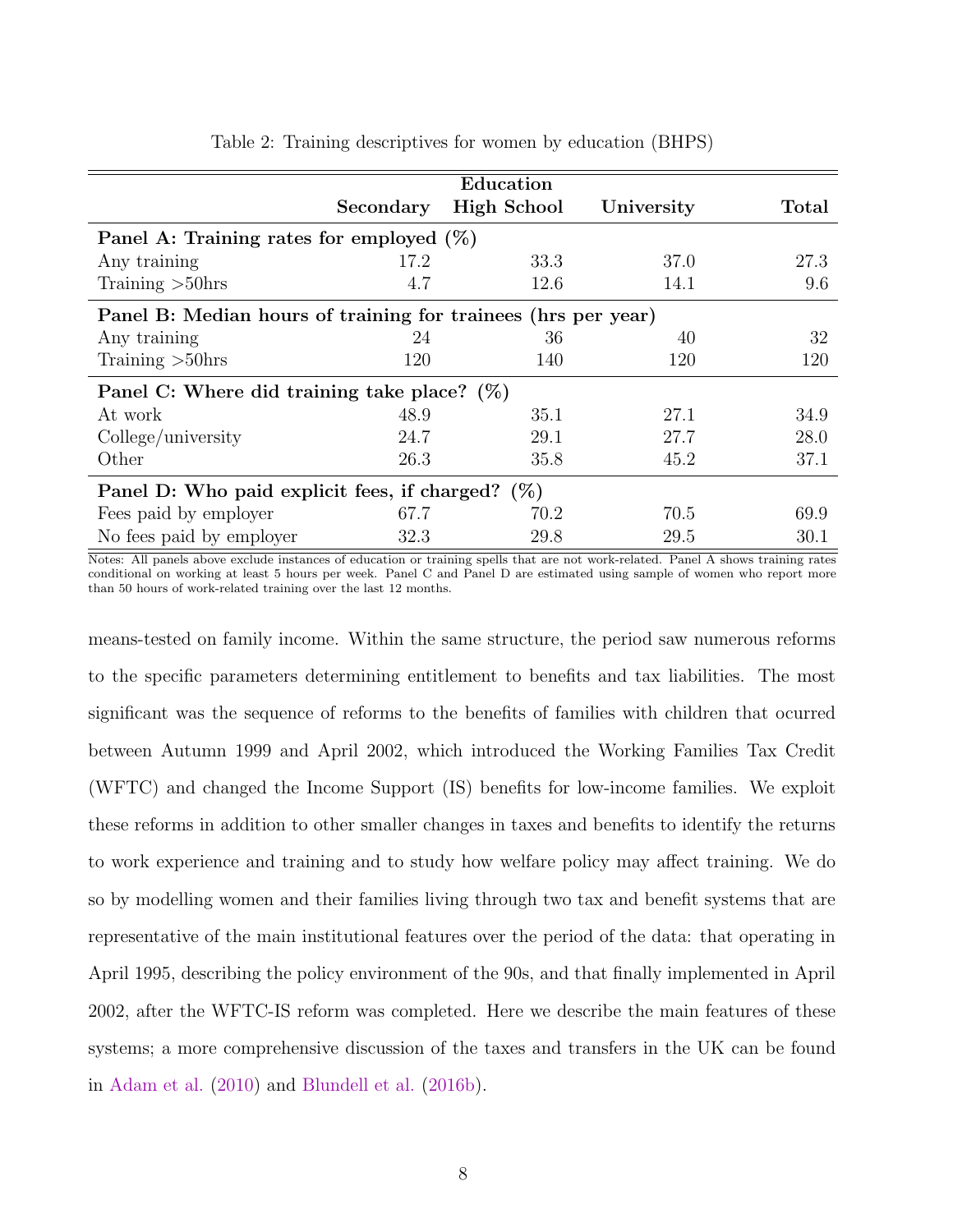In terms of tax liabilities, the main instruments targeting families are the Income Tax and the National Insurance contributions. The basic structure of these taxes remained unaltered over the period. Income Tax is progressive, a step function over four income brackets. The 1995 system comprised of a personal income disregard that was not taxed, and rates 20% (starting), 25% (basic) and 40% (higher) that were gradually applied to additional fractions of personal income. The period saw a mild tax reduction, with a modest increase in the personal income disregard and some reduction of the rates to 10%, 22% and 40%. This was partly compensated by adjustments in the basic income threshold defining the brackets at which the starting and basic rates apply, and by a small increase in the main rate of National Insurance contributions, from 10% to 11%.

The UK benefit system is more complex. We model a range of benefits, including: Job-Seekers Allowance (JSA), which is the UK unemployment benefit; Income Support (IS), a minimum income floor that carries no work or job-search requirement; Tax Credits, a benefit for working families; Child Benefit, a universal benefit for families with children; Housing Benefit (HB), which subsidises housing costs for families who live in rented accommodation; and Council Tax Benefit, which subsidises the local property tax. These benefits interact in complex ways, so it is important to consider them together.

For mothers, the key components of the public transfer system are the IS and the Tax Credits. These were also the focus of the WFTC-IS reform of 1999-2002, an intervention aimed at improving the financial circumstances of low income families with children and keep mothers in work to protect their skills and labour market attachment. The reform implemented a significant increase in the generosity and coverage of IS and Tax Credits. For lone mothers, the IS award increased by over 10% relatively to wage levels over the period and remained taxed at 100% marginal rate. Since this subsidy is not work-contingent, this aspect of the reform reduced the incentives to work of mothers. The reform of the Tax Credit benefits, however, counteracted the increase in out-of-work benefits with a generous increase in subsidies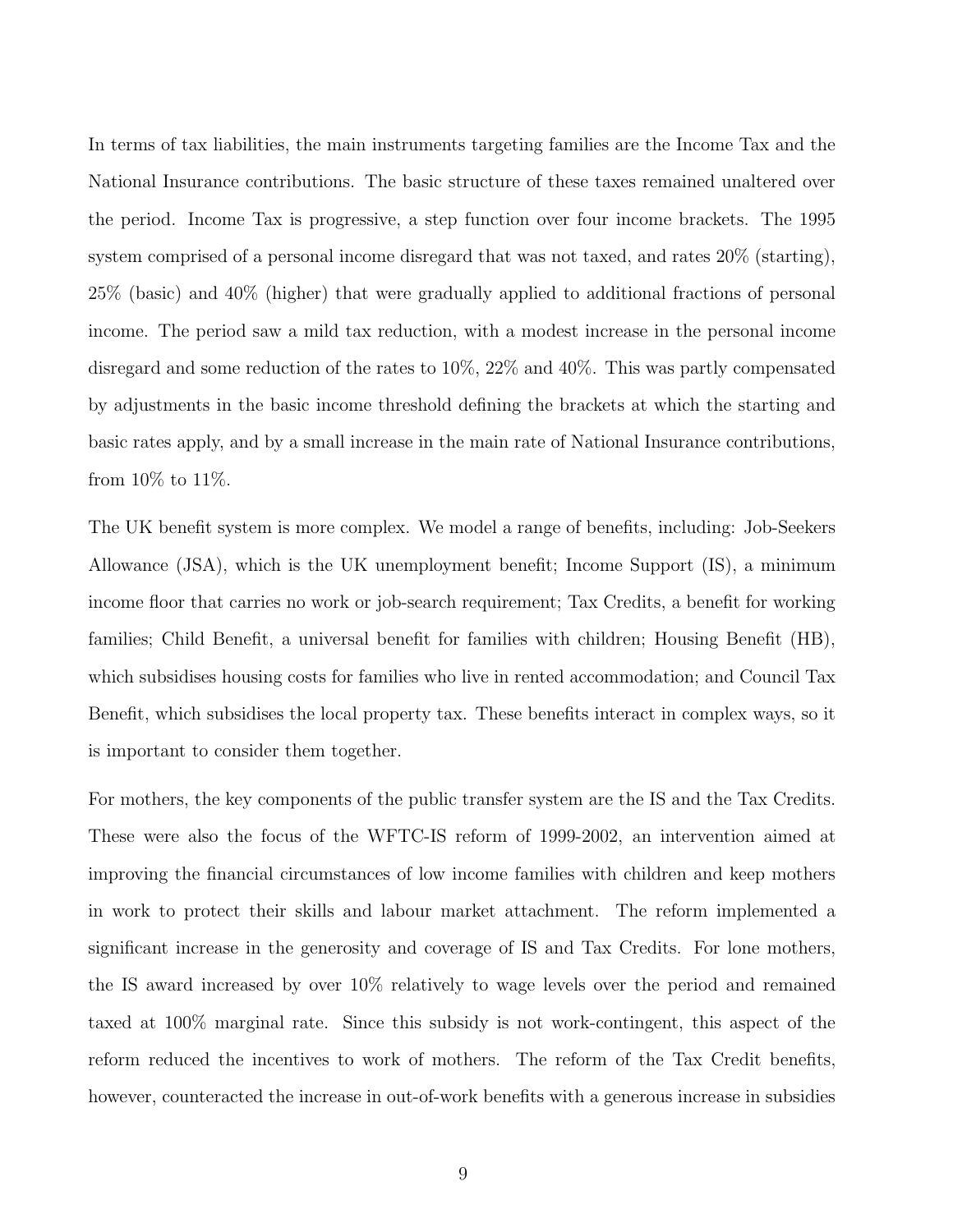for working mothers and an expansion of the target population to higher levels of family income. This was implemented by a 25% rise (in constant wage levels) in the maximum award for lonemothers of one child, and a drop in the withdrawal rate from 70% to 55%. Over this period, Tax Credits kept the minimum working hours eligibility rule of 16 hours per week as well as the additional award for families working at or above the 30 hours threshold.

Figure 1 summarises the effects of these reforms on the take-home pay of single mothers. It shows, in 2008 prices and for a lone-mother on the minimum wage of April 2004, her entitlement (on the left) and disposable income (on the right) by working hours per week. The strong incentive to work part-time hours is clearly visible both before an after the reform. It is also apparent that the reform increased the incentive to work both part-time and more hours, by increasing the award at 16 hours by more than it increased out-of-work benefits and by reducing the rate at which in-work benefits are tapered away.

Figure 1: Income Support and Tax Credit for minimum wage lone parent with 1 child



Notes: From [Blundell et al.](#page-51-0) ([2016b](#page-51-0)). Simulations from FORTAX for lone-mother of one child aged 4, earning the 2004 minimum wage, not paying housing rents or childcare. Graph on the right pictures the IS plus TC award, graph of the left pictures the disposable income of the family; both in 2008 prices by working hours of the mother.

Figure [2](#page-10-0) pictures the equivalent quantities for low-paid couples with one child aged 4 with one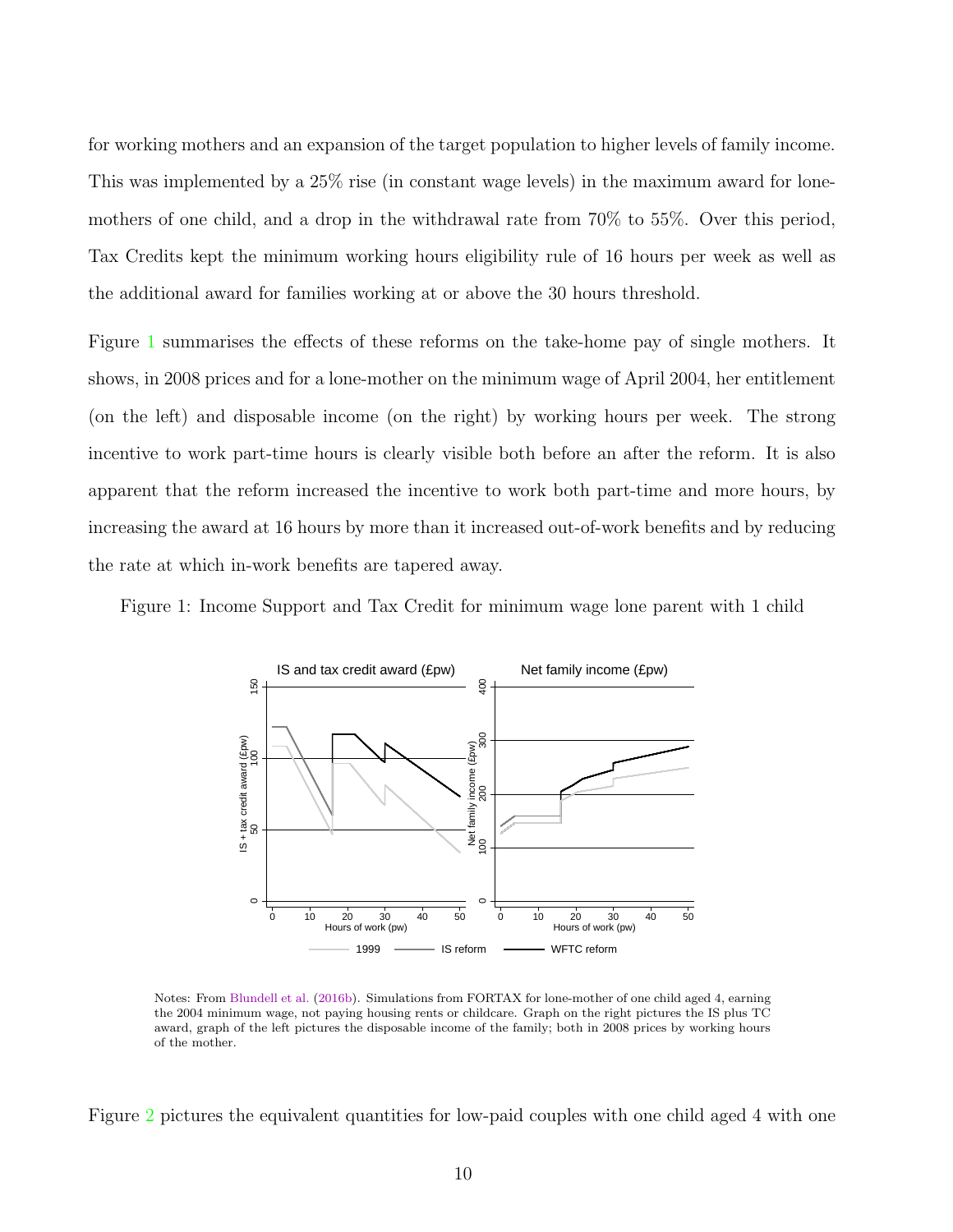<span id="page-10-0"></span>spouse working 40 hours per week at the 2004 minimum wage, by working hours of the second earner. Clearly, the reform had a much more modest effect on the disposable income of couples and, if anything, it reduced the incentives to work of the second earner in the family by taxing additional earned income more heavily.



Figure 2: Income Support and Tax Credit for low-paid couple with 1 child

Notes: From [Blundell et al.](#page-51-0) [\(2016b\)](#page-51-0). Simulations from FORTAX for couple of one child aged 4, not paying housing rents or childcare, both spouses earning the 2004 minimum wage, one spouse working 40 hours per week. Graph on the right pictures the IS plus TC award, graph of the left pictures the disposable income of the family; both in 2008 prices by working hours of the second earner.

## 4 Life-cycle profiles of employment and training

The life-cycle patterns of wages, labour supply and training are suggestive of how these variables are linked for women, and of the motivations behind investments in training. Figure [3](#page-11-0) shows the life-cycle profile of average log hourly wages of women, by education.<sup>4</sup> They exhibit the typical strong gradient by education and a steep upward profile early in the working life, particularly for the higher educated group. However, the wages of women flatten out quickly during their late 20s or early 30s, coinciding with the main fertility period. The flattening is permanent

<sup>&</sup>lt;sup>4</sup>We use wages net of aggregate wage growth and education-specific cohort effects.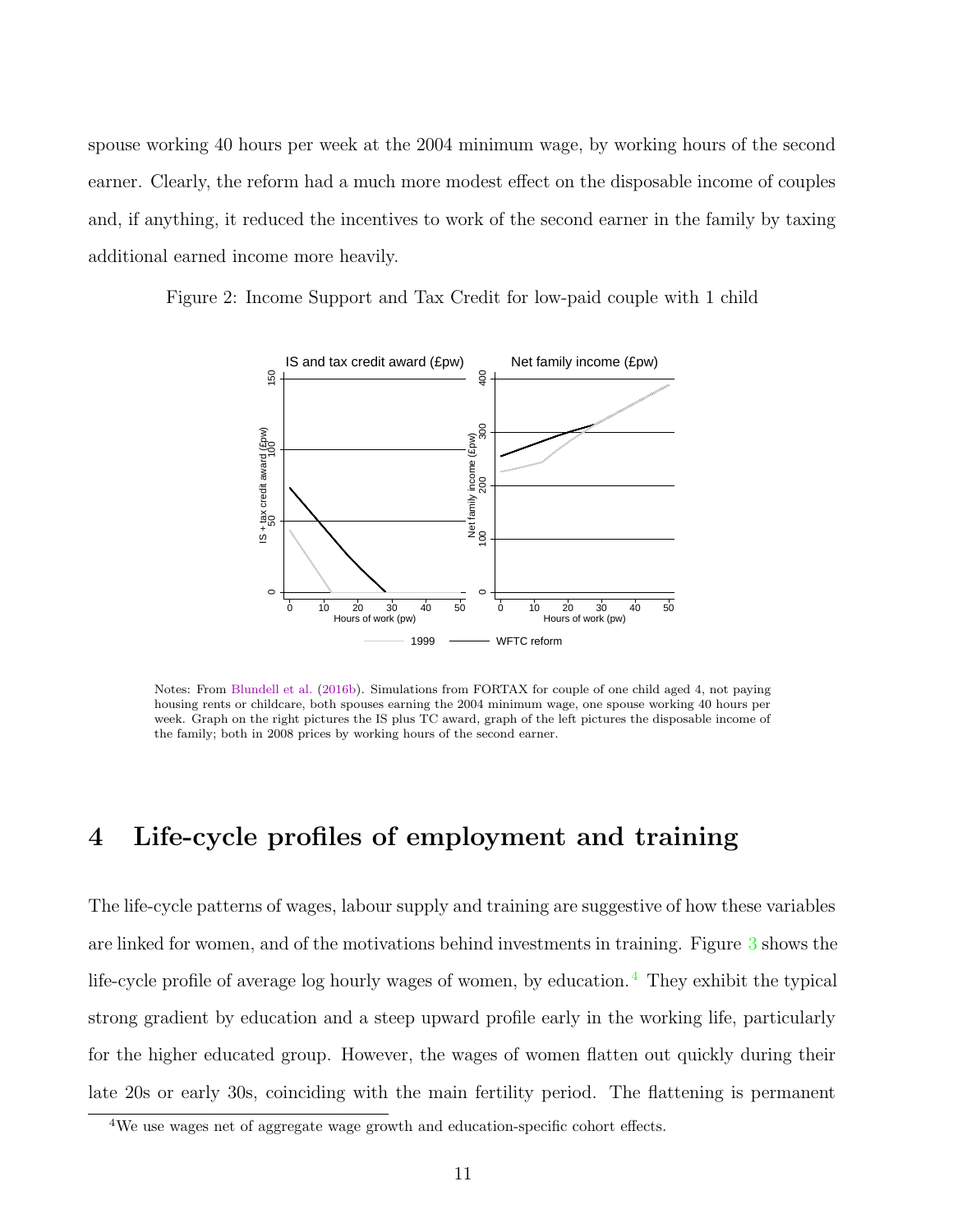<span id="page-11-0"></span>after that.



Figure 3: Average log wages of employed women over the life-cycle, by education

Notes: BHPS data. Wages measured on a per-hour rate, in logs. They are net of aggregate time effects and education-specific cohort effects.

This wage profile is accompanied by strong changes in labour supply. Figure [4](#page-12-0) shows, on the left, that the employment rates of women dip in the middle of their working lives. The dip happens earlier and is more pronounced for the lower educated. The right panel shows proportion working part-time among women in work. The same period witnesses a strong growth in part-time hours that persists into late working life, particularly for those with secondary and high-school qualifications. Overall, employment and full-time working hours seem strongly complementary with education.

[Blundell et al.](#page-51-0) [\(2016b](#page-51-0)) documented these working patterns, related them to fertility episodes and quantified their consequences for the wage progression of women with different levels of completed education. What that paper did not consider, however, is how work-related training interacts with education, labour supply, work experience and wages. Here we see training as one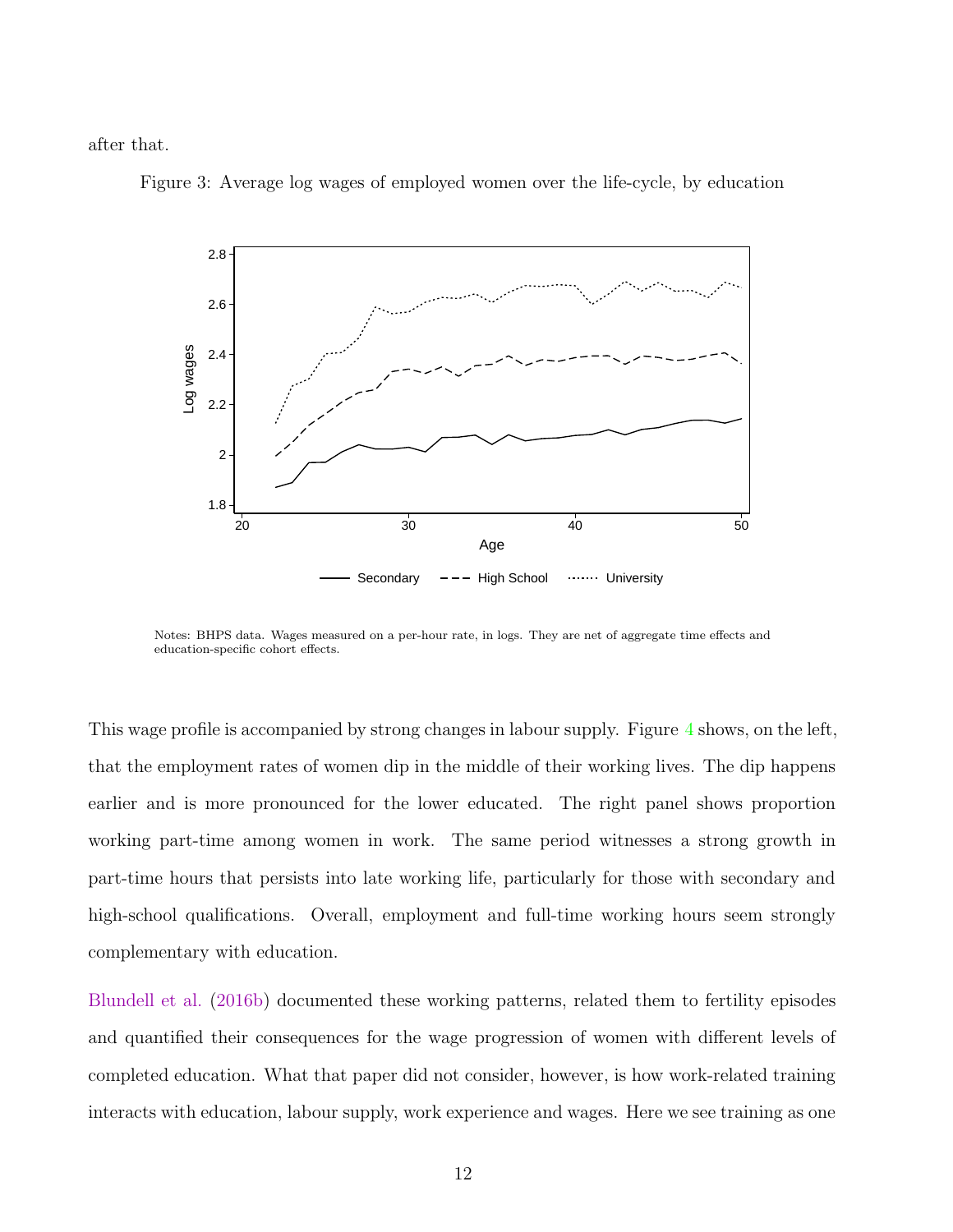<span id="page-12-0"></span>

Figure 4: Employment and working hours over the life-cycle, by education

Notes: BHPS data. The graph on the left shows employment rates by age. The graph on the right shows the proportion of working women in part-time hours conditional on being employed.

element of human capital, together with education and work experience. Whether these three factors are complements or substitutes in the formation of wages will have consequences for the intensity and timing of training across different groups. For instance, if training can be used to offset human capital depreciation from non-working periods then it may be more prevalent among women returning to the labour market after a long fertility-related interruption than among men of similar age.

We start investigating this by contrasting the training patterns of women and men in Figure [5](#page-13-0). Several features are noteworthy. First, on-the-job training is very common among High-School and University graduates. There is a clear education gradient in training, with Secondary educated workers being much less likely to invest. This suggests that, like work experience,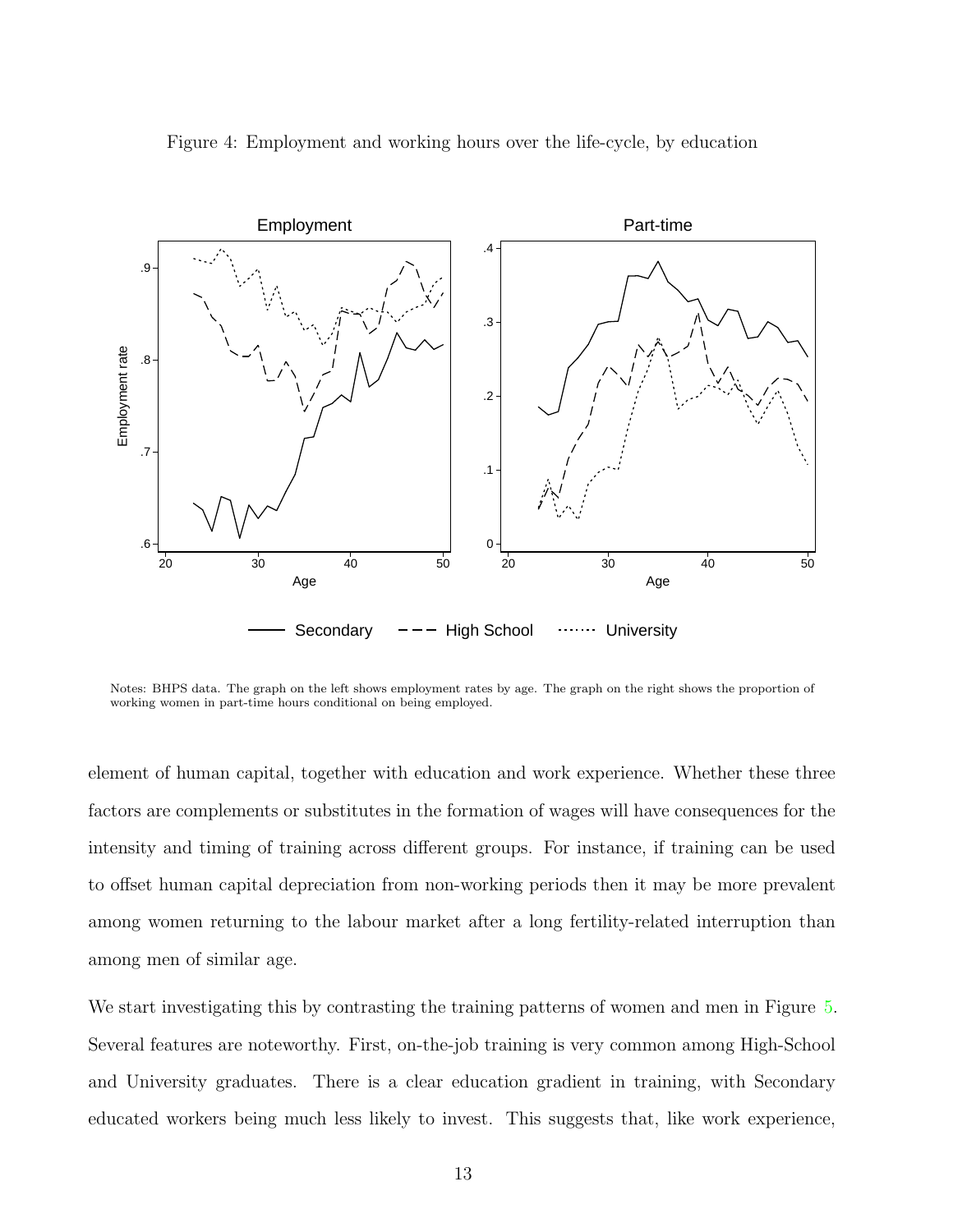<span id="page-13-0"></span>training is complementary with education instead of being used to compensate for the lack of academic skills. Second, despite women being much more likely to interrupt their careers during the main child-rearing period, the training rates of women and men are surprisingly similar. This holds even at the start of working life, at which point women may foresee a long career interruption linked to fertility in the near future. Third, the overall pattern of training is downward slopping, as predicted by the classical Mincer/Ben-Porath human capital framework. Noticeably, however, the slope is not monotonic for High-School and University educated women. Instead, training rates peak for a second time when women in these education groups are in their late 40s and 50s, a period that coincides with many of them returning to full-time work.

Figure 5: Training rates over the life cycle, by gender and education



Notes: BHPS data. The training variable is an indicator for having had 50 or more hours of work-related training over the last 12 months. Lines are smoothed using a Epanechnikov kernel.

Figure [6](#page-14-0) provides further insight on the timing of training by plotting its frequency around the birth of the first child. It shows a mild downward pattern for Secondary educated women, seemingly unaffected by childbirth. In contrast, the training rates of women with higher levels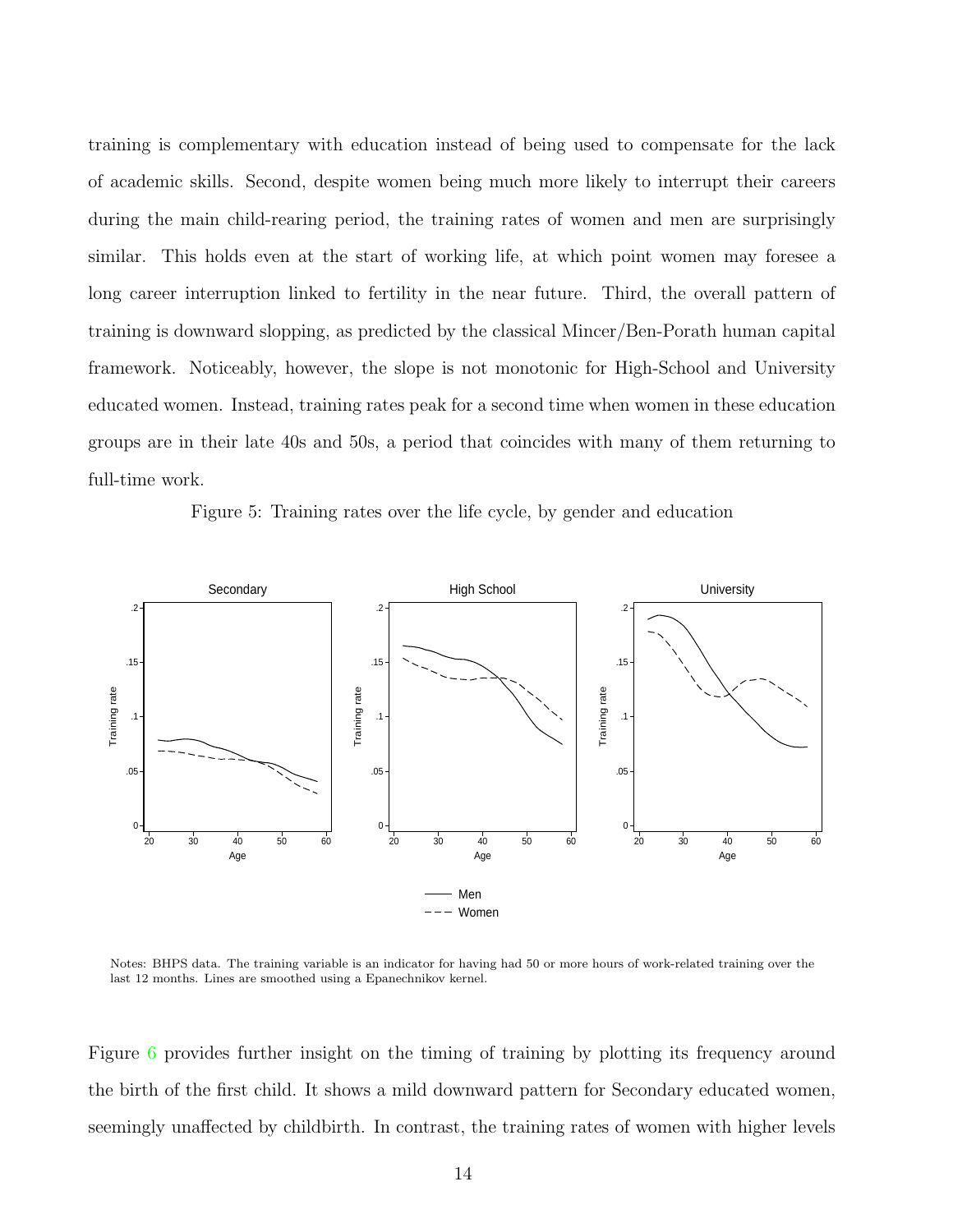<span id="page-14-0"></span>of education vary significantly around chilbirth, first declining to reach a minimum while the child is very young and later partly recovering as the child moves to primary and secondary schools.

Figure 6: Training rates by time to/since birth of first child, by gender and education



Notes: BHPS data. The training variable is an indicator for having had 50 or more hours of work-related training over the year ending at the time of the interview, excluding induction training.

These patterns suggests a role for training in offsetting losses in human capital and earnings capacity due to career interruptions, at least among mothers with High School qualifications or more. They also suggest a role for public policies subsidising working mothers that has received little attention so far (one notable exception being [Heckman et al.](#page-52-0) ([2002](#page-52-0)). Specifically, working incentives targeting mothers – such as the UK Tax Credits described in the next section or the US Earned Income Tax Credit – may have unforeseen effects on the take up of training through various channels. First, by making working more desirable they may mechanically increase the amount of training over the entire life-cycle. Second, by increasing the number of periods that women are in work, wage subsidies will also increase the number of periods over which women will reap the return from training, hence overall increasing the total return to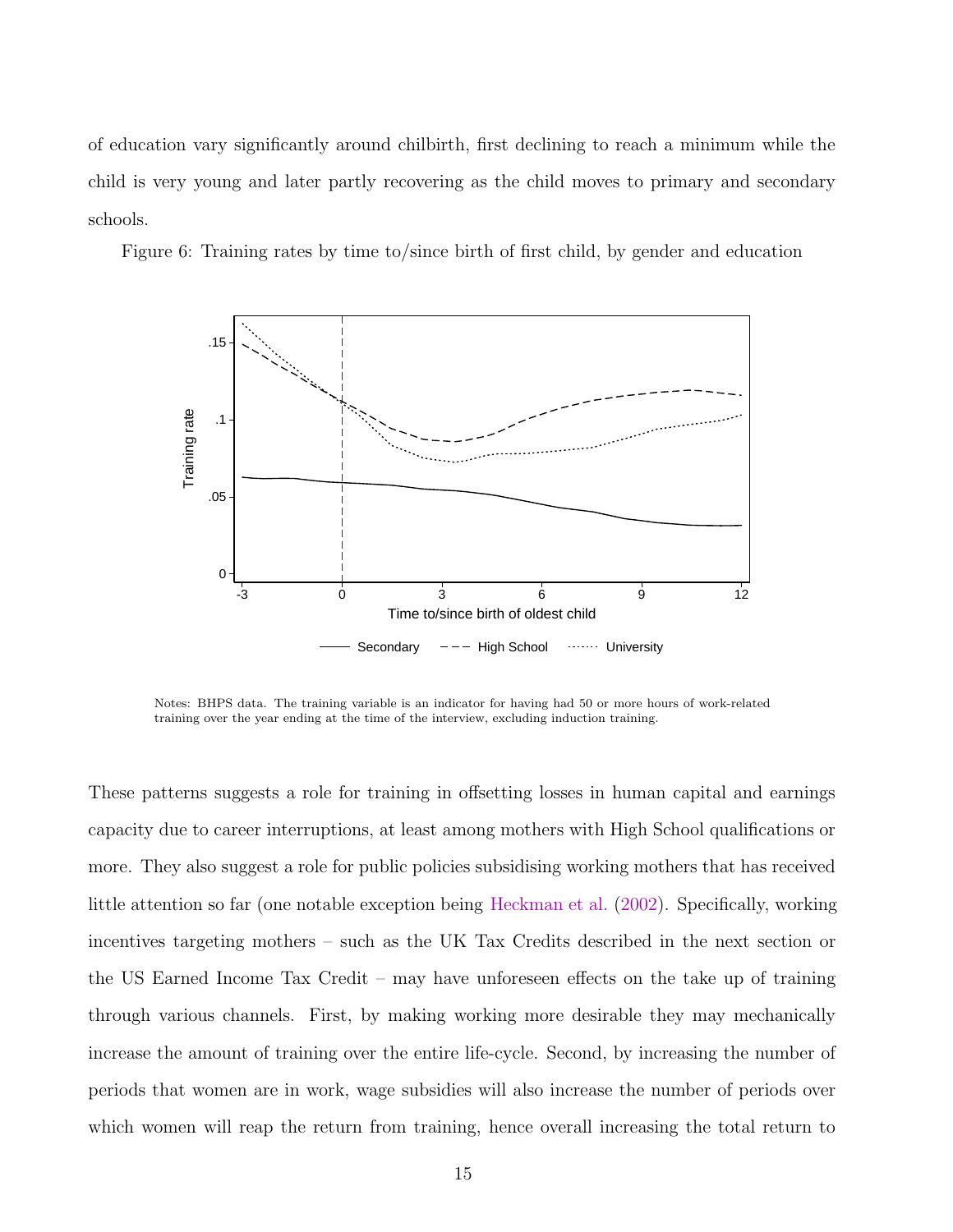the investment. Third, by topping up low pay, the benefits may indirectly subsidise the cost of training associated with foregone earnings. And finally, the design of the subsidy may interact with the return to training among subsidised women in ways that may increase or reduce its return.

One observation from this discussion is that reforms in incentives to work may provide useful exogenous variation to identify the impact of training on the earnings of women. We will show in section 5 that tax and welfare reforms in the UK do indeed affect the probability of training, and will then use such variation to identify the returns to training in the context of a life-cycle model.

### 5 Reduced form evidence

Existing studies show that the WFTC reform affected the labour supply of lone-mothers (e.g. [Brewer et al.](#page-51-0) [\(2006\)](#page-51-0), [Blundell et al.](#page-51-0) [\(2016b](#page-51-0))). Here we estimate a reduced-form selection model of employment, working hours and training, which are the three endogenous decisions that we will model later on. We supplement the institutional variation with geographical and time variation in training intensity among workers to show that, together, they are strong drivers of employment, working hours and the incidence of training among women.

We measure local training intensity with a Bartik instrument  $\tilde{Q}$  that captures differential changes in training opportunities at the local level, driven by time-varying industry-level shocks affecting the demand for skills. Formally, it is a weighted average of the time-varying area  $\times$ industry level training intensities, with weights reproducing the local industrial structure:

$$
\tilde{Q}_{lt} = \sum_{j=1,\dots,J} q_{jt} \pi_{ljt}
$$

where l is travel-to-work area, of which there are 243 in Great Britain, j is industry at the 2-digit level from the SIC-92 code, of which there are 61 classes,  $\pi_{ljt}$  is the area l employment share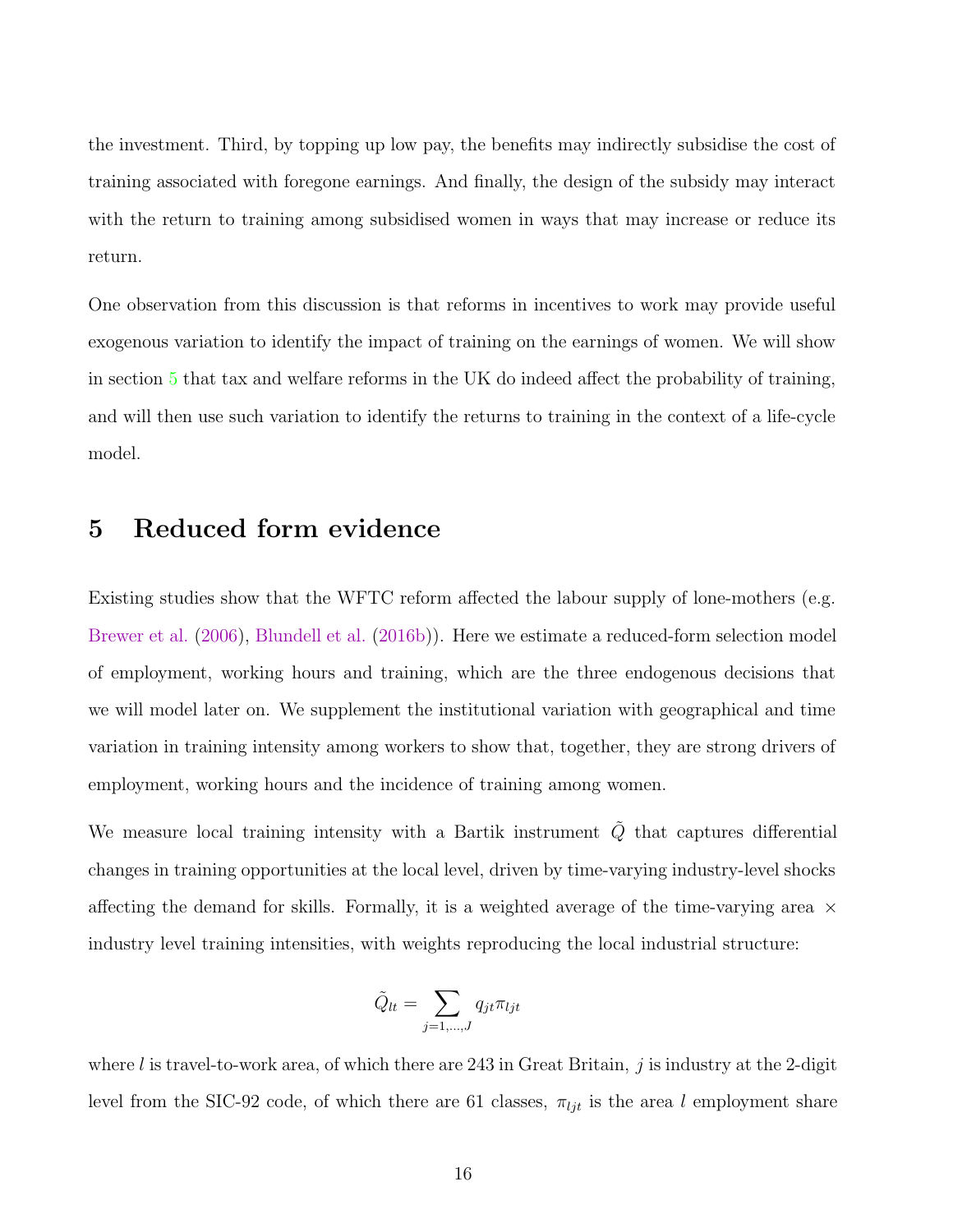<span id="page-16-0"></span>of industry j at time t, and q is the industry  $\times$  time index of training intensity. We construct  $q$  using the British Labour Force Survey – a large repeated cross-section representative sample of the adult population that supports more precise industry-level measures of training than the smaller BHPS.<sup>5</sup> The weights  $\pi$  are obtained from the Business Structure Database, a live register of all active firms that contains compatible information about their industry and location. We finally construct the training instrument Q as an indicator for whether  $\tilde{Q}_{lt}$  is above or below its overall average. The index is merged to the BHPS dataset at the area and year level.

The reduced form model is a system of three equations, for employment, working hours and training, the two latter being conditional on working:

$$
E_{it} = \mathbf{1} \left[ \alpha_0 + \alpha_1 \hat{Y}_{it}^O + \alpha_2 \hat{Y}_{it}^P + \alpha_3 \hat{Y}_{it}^F + \alpha_4 Q_{it} + \alpha_5' X_{it}' + \epsilon_{it}^E \ge 0 \right]
$$
(1)

$$
F_{it} = \mathbf{1} \left[ \beta_0 + \beta_1 \hat{Y}_{it}^P + \beta_2 \hat{Y}_{it}^F + \alpha_3 Q_{it} + \alpha_4' X_{it}' + \epsilon_{it}^F \ge 0 \right]
$$
 (2)

$$
T_{it} = \mathbf{1} \left[ \gamma_0 + \gamma_1 \hat{Y}_{it}^P + \gamma_2 \hat{Y}_{it}^F + \gamma_3 Q_{it} + \gamma_4' X_{it}' + \epsilon_{it}^T \ge 0 \right]
$$
\n
$$
\tag{3}
$$

In the above, the dependent variables  $(E, F, T)$  are indicators for employment, working full-time hours and having had training (50+ hours) over the last 12 months. The key variables whose explanatory power we are investigating are , the simulated disposable income of the family for varying working hours of the woman, respectively not working, working part-time and full-time hours,  $(\hat{Y}^O, \hat{Y}^P, \hat{Y}^F)$  as well as the training availability instrument  $Q_{it}$ . We use the tax system in place in period  $t$  to simulate family disposable income at the three working hours points for based on predicted wages for women.<sup>6</sup> We then regress the simulated incomes on indicators for family composition and age of the youngest child and net out their effects. The residuals  $\hat{Y}$  are the instruments used in the regressions; they single out how policy reforms differentially affect the resources of families of different types.

The out-of-work disposable income residual  $\hat{Y}^O$  is excluded from the hours and training equa-

<sup>&</sup>lt;sup>5</sup>The training information in the Labour Force Survey is not as detailed as that in the BHPS. In particular, we do not observe the duration of training or its purpose. Our measure is the average of an indicator variable for whether employed workers had any training during the quarter leading to the interview.

<sup>6</sup>We use the IFS micro-simulation program Fortax. The wage equations depend on age and education.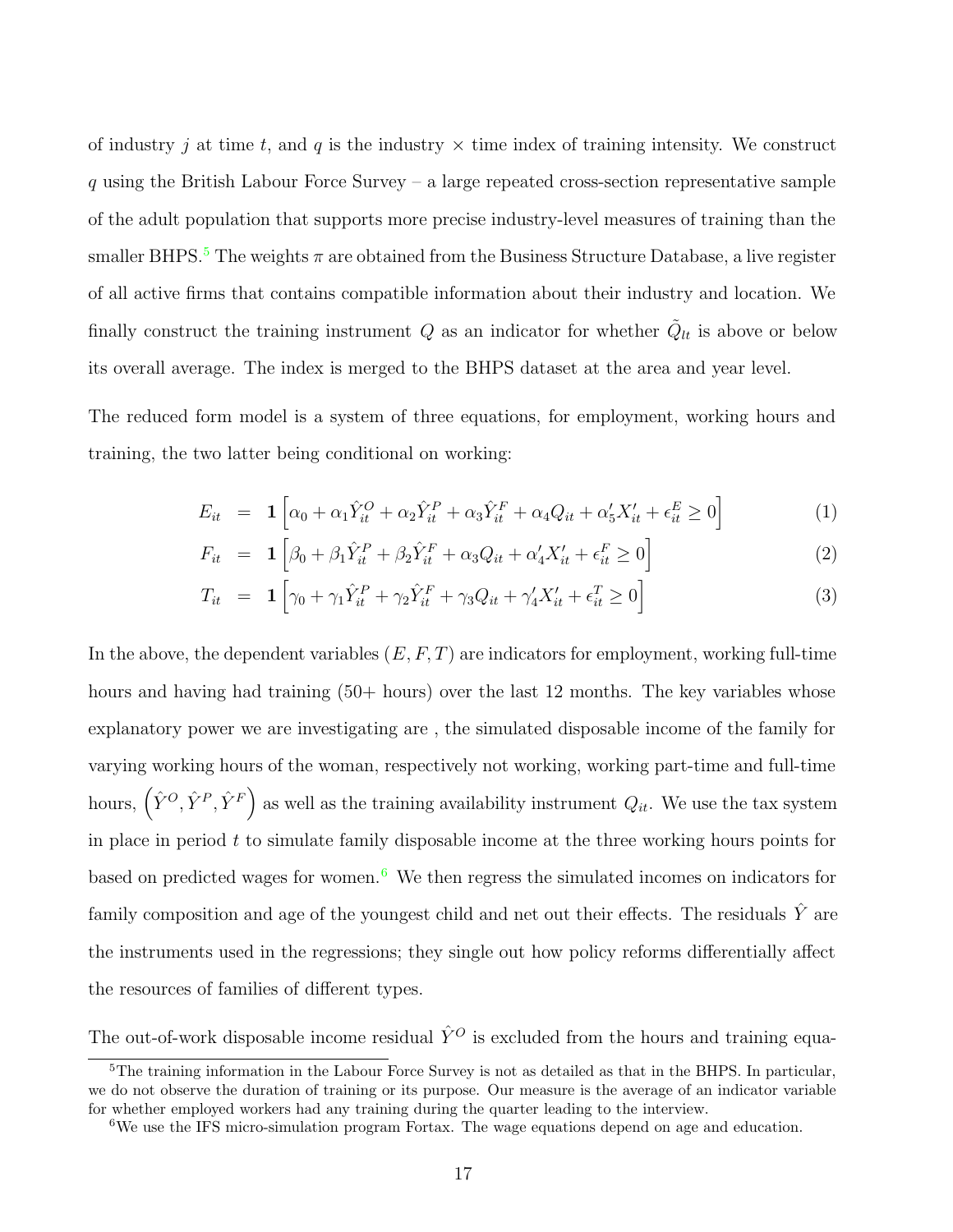tions, which are conditional on employment: this is the instrument that controls for selection into work. All regressions also include include in  $X$  a quadratic polynomial in age, indicators for family composition, age of the youngest child and two indices that summarise parsimoniously a set of observed variables characterising the socio-economic background of the woman. <sup>7</sup> We assume that the residuals  $\epsilon = (\epsilon^O, \epsilon^F, \epsilon^T)$  are jointly normal with variances equal to 1 and unrestricted correlations.<sup>8</sup> The model is estimated by maximum likelihood.

Table [3](#page-18-0) displays the results, focussing on the income variables and the availability of training, which are our sources of exogenous variation. Out of work income  $\hat{Y}^O$  significantly reduces employment for all education groups. Part time income encourages employment again as expected. Similarly, hours of work depend on part time income and full time income as expected.

Turning now to training it tends to be lower when part time income is high, implying that training is more prevalent for full time workers. The availability of training is important for the High school and University groups, but not much for the lowest skill group. Thus overall the three exogenous instruments affect work and training decisions in the direction we expect. The next question is how strong they are as instruments.

Table [4](#page-18-0) shows the results from a set of tests on the strength of our instruments. The first three rows detail F-statistics and p-values for the joint significance of all instruments in each of the three equations. These show that, independently across equations, the instruments are strong. Since the model relies on a common set of instruments for hours and training, we also require that they affect the two choices independently.<sup>9</sup> This requires that the matrix of coefficients for the instruments in the hours and training equations has rank 2. The results of our rank test

<sup>&</sup>lt;sup>7</sup>The indices are the first and second principle components of a set of observed retrospective variables on parental background, from when the woman was 16 years of age. They summarise information on the education of both parents (five levels each), number of siblings and sibling order (dummies for no siblings, three or more siblings, and whether respondent is the first child), books in childhood home (three levels) and whether lived with both parents when aged 16.

<sup>8</sup>The errors can be serially correlated; ignoring it does not affect the consistency of our estimates, but can affect the standard errors.

<sup>&</sup>lt;sup>9</sup>We can exclude the employment regression from this argument because the excluded instrument,  $\hat{Y}^O$ , is a strong driver of employment, as demonstrated by the estimates in the first row of Panel A.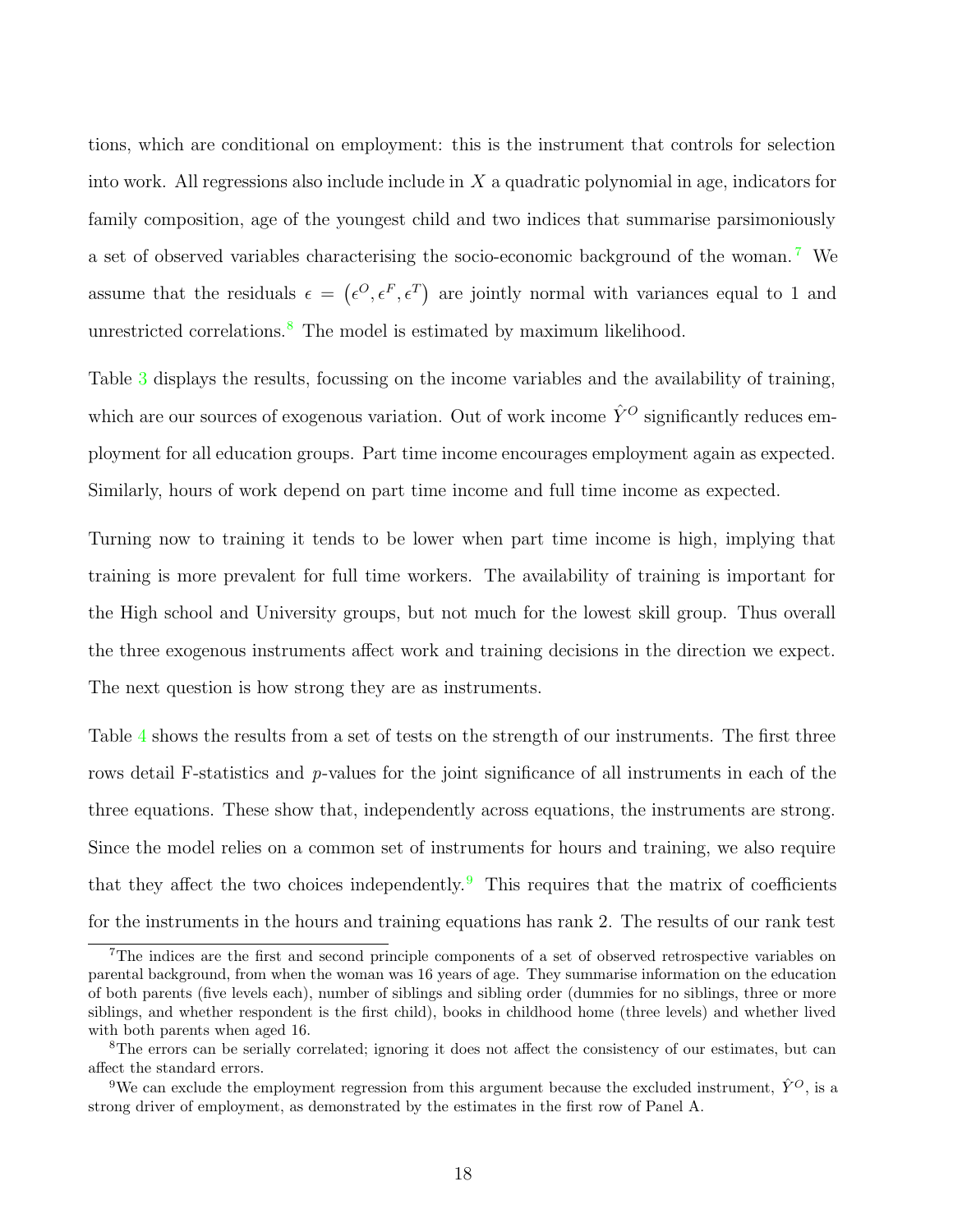<span id="page-18-0"></span>

|             | Secondary             |        | <b>High School</b>                              |        | University                    |        |
|-------------|-----------------------|--------|-------------------------------------------------|--------|-------------------------------|--------|
|             | $\mathrm{coeff}$      | se     | coeff                                           | se     | coeff                         | se     |
|             |                       |        |                                                 |        |                               |        |
|             |                       |        | Panel A: Employment                             |        |                               |        |
| $\hat{Y}^O$ | $-1.49$ **            | (0.11) | $-1.35***$                                      | (0.13) | $-0.63***$                    | (0.19) |
| $\hat{Y}^P$ | $0.70***$             |        | $(0.10)$ 1.23 <sup>***</sup>                    |        | $(0.14)$ $0.43$ <sup>**</sup> | (0.20) |
| $\hat{Y}^F$ | $0.21***$             |        | $(0.09)$ $-0.60$ <sup>***</sup>                 |        | $(0.09)$ $-0.23$ <sup>*</sup> | (0.12) |
| Q           | $0.11***$             |        | $(0.02)$ $0.04$ $(0.03)$ $-0.14***$             |        |                               | (0.05) |
|             |                       |        |                                                 |        |                               |        |
|             |                       |        |                                                 |        |                               |        |
|             |                       |        | Panel B: Hours, conditional on employment       |        |                               |        |
| $\hat{Y}^P$ | $-0.24***$            |        | $(0.09)$ $0.10$ $(0.08)$ $-0.34$ <sup>***</sup> |        |                               | (0.12) |
| $\hat{Y}^F$ | $0.17*$               |        | $(0.10)$ $-0.42$ <sup>***</sup>                 |        | $(0.11)$ $-0.19$              | (0.12) |
| Q           | $0.07***$             |        | $(0.03)$ $0.07$ <sup>**</sup>                   |        | $(0.03)$ 0.01                 | (0.05) |
|             |                       |        |                                                 |        |                               |        |
|             |                       |        |                                                 |        |                               |        |
|             |                       |        | Panel C: Training, conditional on employment    |        |                               |        |
| $\hat{Y}^P$ | $-0.33$ <sup>**</sup> |        | $(0.14)$ $-0.27***$                             |        | $(0.09)$ $-0.03$              | (0.11) |
| $\hat{Y}^F$ | 0.03                  |        | $(0.16)$ $0.01$ $(0.10)$ $-0.17$                |        |                               | (0.12) |
| Q           | $-0.03$               |        | $(0.04)$ $0.08$ <sup>**</sup>                   | (0.03) | $0.11***$                     | (0.05) |

Table 3: Estimated coefficients on instruments

Table 4: Tests for instruments

|     |                             |                       |       | Secondary High School University |          |      |               |
|-----|-----------------------------|-----------------------|-------|----------------------------------|----------|------|---------------|
|     |                             | $\operatorname{stat}$ |       | $p$ -val stat                    | $p$ -val |      | stat $p$ -val |
|     | Employment: all instruments |                       |       | 281.1 0.000 176.7 0.000          |          |      | 28.6 0.000    |
| (2) | Hours: all instruments      | 15.9                  | 0.001 | 28.8                             | 0.000    | 24.7 | 0.000         |
| (3) | Training: all instruments   | 25.3                  | 0.000 | 27.3                             | 0.000    | 9.1  | 0.027         |
| (4) | Rank test: hours & training | 7.4                   | 0.001 | 4.9                              | 0.007    | 2.8  | 0.065         |

Notes:  $(1)$ ,  $(2)$  and  $(3)$  report F-statistics under null that the coefficients associated with all instruments in the relevant equation are zero; (4) reports F-statistic for the rank as described in text.

are shown in row 4 of the Table.<sup>10</sup> The statistic of the test follows a F distribution. The test strongly rejects proportionality for Secondary and High-School educated women. However, for

 $10$ We test the rank of the matrix of coefficients for the instruments in the hours and training equations using a likelihood ratio test. It contrasts our model with a null that imposes proportionality in the coefficients for  $(\hat{Y}^P, \hat{Y}^F, Q)$  in equations ([2](#page-16-0)) and ([3\)](#page-16-0). We then divide the statistic of the test by the degrees of freedom (equal to 2: the 6 free parameters in our model, associated with the three instruments in the two equations, are reduced to 4 parameters in the restricted model) to calculate the F-statistic shown in Table 4.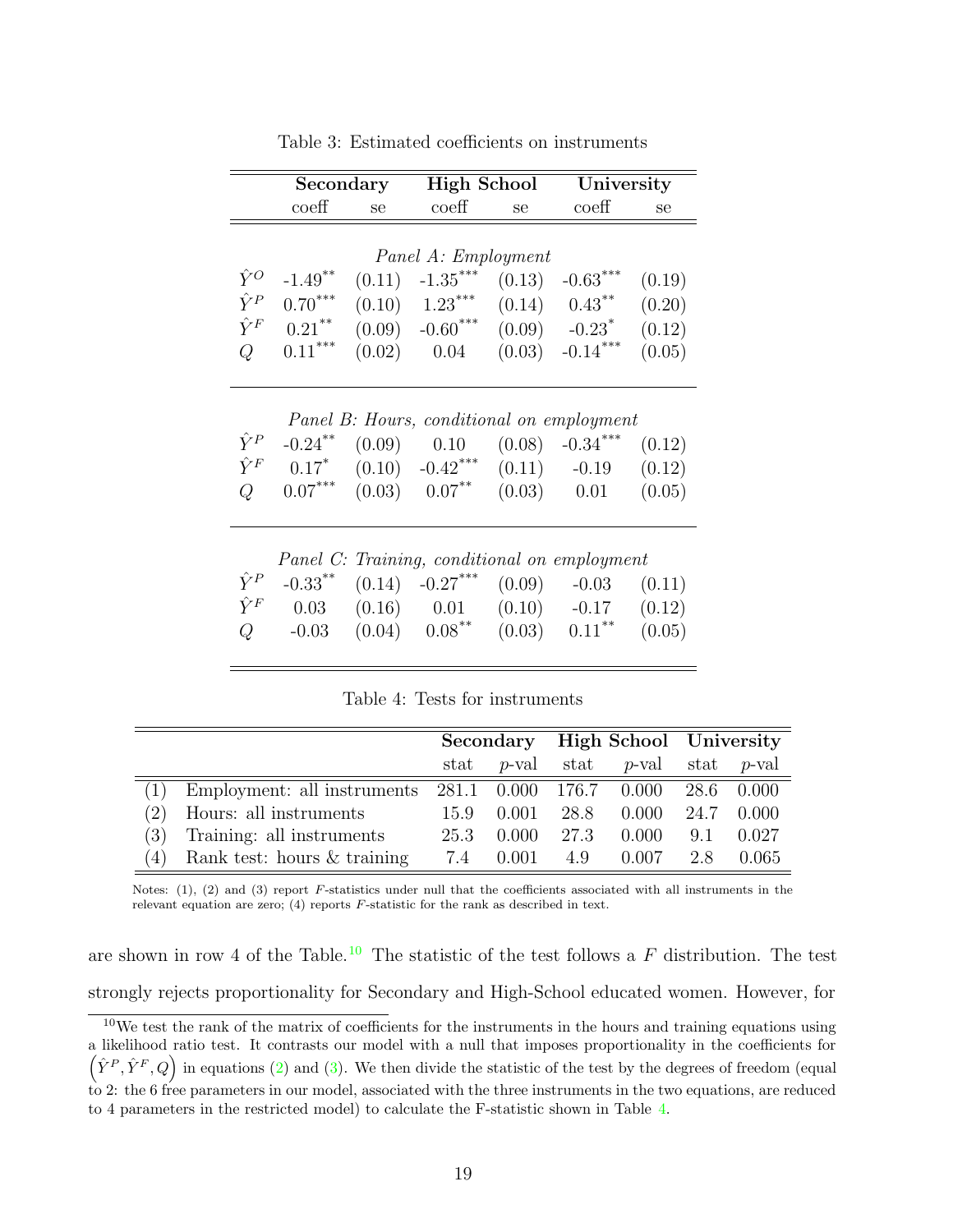college graduate women the instruments seems to be overall weak, with a low F-statistic and a p-value of  $6.5\%$ <sup>11</sup>

### 6 The model

We study training choices and their value for earnings through the lens of a life-cycle model of labour supply and human capital (HC) formation. Our model builds on the life-cycle model of female education, labour supply and experience capital of [Blundell et al.](#page-51-0) ([2016b\)](#page-51-0) by integrating on-the-job training in the process of HC formation and by adding a layer of heterogeneity that shapes the returns to HC investments. In turn, we simplify one aspect of that model by conditioning on (rather than considering the endogenous choice of) education.

#### 6.1 Overview of the model and its key components

We consider the adult life of women, after completing education. Our model considers choices of labour supply, training, consumption and savings choices of women from the moment they enter the working life at the age of 19, for Secondary and High-School graduates, or 22, for University graduates. Adult life is split in two periods, the working period and the post-retirement period. Retirement is assumed to happen deterministically at the age of 60. Once retired, women stop working and live out of the savings they accumulated during working life ([Fan et al.](#page-51-0) ([2017](#page-51-0))).

All women initiate their adult life as singles with no children. They are characterised by various dimensions of ex-ante permanent heterogeneity, some observed and others not. The observed heterogeneity is captured by two indices of family background, describing the socio-economic conditions of their parental home when they were aged 16. These affect their productivity in and preferences for work. The other component of observed heterogeneity is the cohort to which women belong. Different cohorts are affected by different sequences of work incentives

<sup>&</sup>lt;sup>11</sup>There is no clear rule of thumb developed for this type of nonstandard model on the size of the F-statistic that would prevent large biases in small samples associated with weak instruments.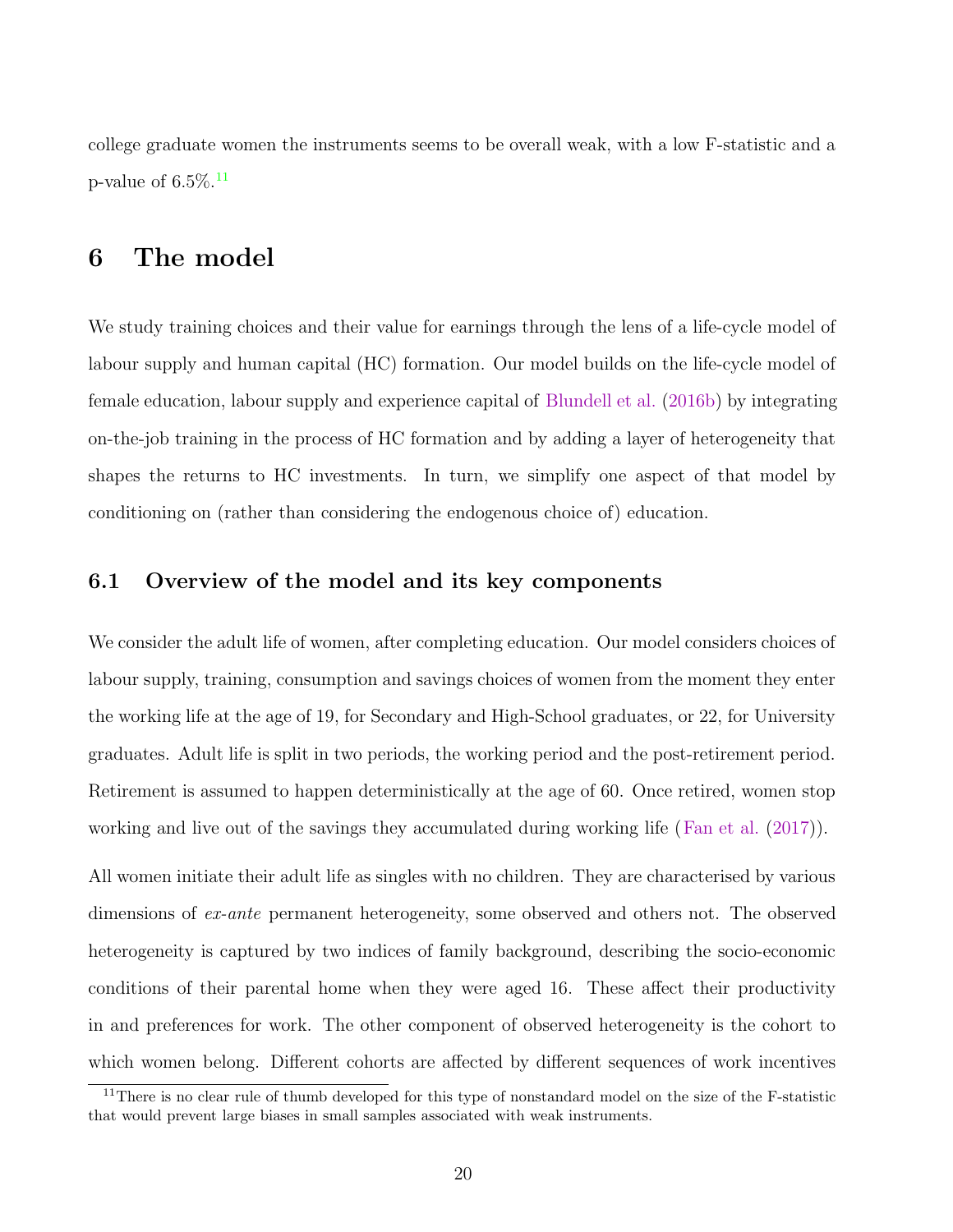shaped by the policy reforms, which may affect their working and training choices.

 $Ex$ -ante unobserved heterogeneity is two-dimensional. It includes one ability component, which directly affects wages, and one preference component, which drives the utility costs of working hours and training. The cost of and return from training is affected by both dimensions of unobserved heterogeneity, through their effects on wages and preferences for working and training. These links are clearly specified below, when we set out preferences and wages.

During their working life, women decide in each period whether to work and for how many hours, whether to invest in training if they are working, and how much to consume today and save for the future. Labour supply is modelled in three hour-points, corresponding to not working, working part-time and full-time. Training is fixed at 2 hours per week, the median value of the distribution of training conditional on it exceeding 50 hours over the previous year.

Working has present and future returns, in the form of earnings and experience capital respectively. Earnings are proportional to the number of working hours net of time in training, with an hourly wage rate that depends on education, the stock of HC, the woman's ability type and a persistent productivity shock. HC is represented by an education-specific single index, and is endogenous in our model. It accumulates over the life cycle through working experience and training episodes; it depreciates during out-of-work periods, formalising the idea that career interruptions carry long-term consequences for earnings capacity.

In a competitive labour market framework with general training, workers bear the full cost of training and capture its entire return. However, firm-specific training and labour market frictions may change this result, instead creating the grounds for firms and workers to share the costs and returns from training ([Acemoglu and Pischke](#page-50-0) [\(1999](#page-50-0)), [Lentz and Roys](#page-52-0) [\(2015](#page-52-0))). In our model, we do not explicitly consider the role of firms and the labour market in determining how the cost and return to the investment is shared between workers. We assume that training carries a monetary cost equal to foregone earnings due to time taken away from work, and that it bears a return through HC that is reflected on future wages. However, we weaken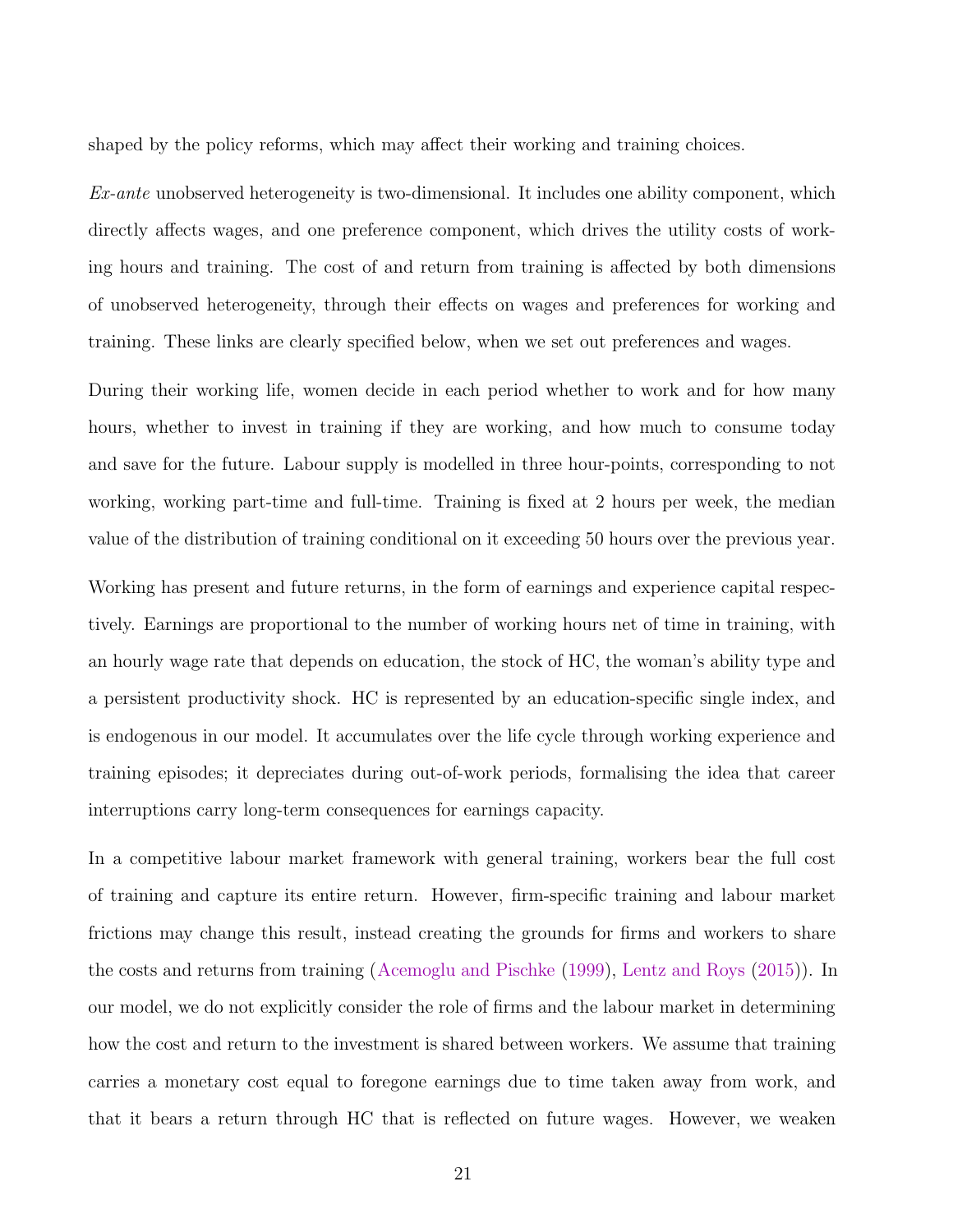this assumption by allowing training to carry a utility cost. This we see as partly capturing, in a reduced-form sense, incidence in the cost of training. It also captures other drivers of training, such as actual preferences, effort or congestion in training places. In the same vein, the contribution of training to the HC index also has a reduced-form interpretation. It represents a combination of its effect on the accumulation of skills and the sharing of their productive value with the firm. Training may also contribute to employer learning about productivity as in [Altonji and Pierret](#page-50-0) [\(2001\)](#page-50-0). They conclude that training has a mixed role, both as enhancing human capital and compensating for the depreciation of skills acquired in formal education, but also as a mechanism that supports employer learning. However, the nature of the data does not allow them to estimate the relative importance of these factors.

In our framework we give a pure human capital interpretation to the effects of training. Investments in training are driven by various mechanisms that also determine their timing and return. Crucially, if wages are concave in HC then the monetary cost of training is lower and returns are larger when HC is low. This creates stronger incentives to invest at the start of the working life – when there is also a longer period ahead to bear returns, as in a Ben-Porath model – and when returning to work after long separations, to compensate for the depreciation of skills.

Other key components of the model also create rich interactions with employment and training choices and their returns. One is the stochastic process of family formation and dissolution, which maps out the formation and dissolution of couples and fertility episodes. The dynamics of demographic variables are education-specific and the model reproduces the empirical marital sorting patterns by education.<sup>12</sup>

Finally, choices of consumption are restricted by liquidity constraints. The family budget is determined not only by the earnings of the woman but also by those of a present partner, tax liabilities and public transfers. In particular, the model embeds a detailed description of the

<sup>12</sup>See [Chiappori et al.](#page-51-0) [\(2009](#page-51-0)); [Chiappori et al.](#page-51-0) [\(2018](#page-51-0))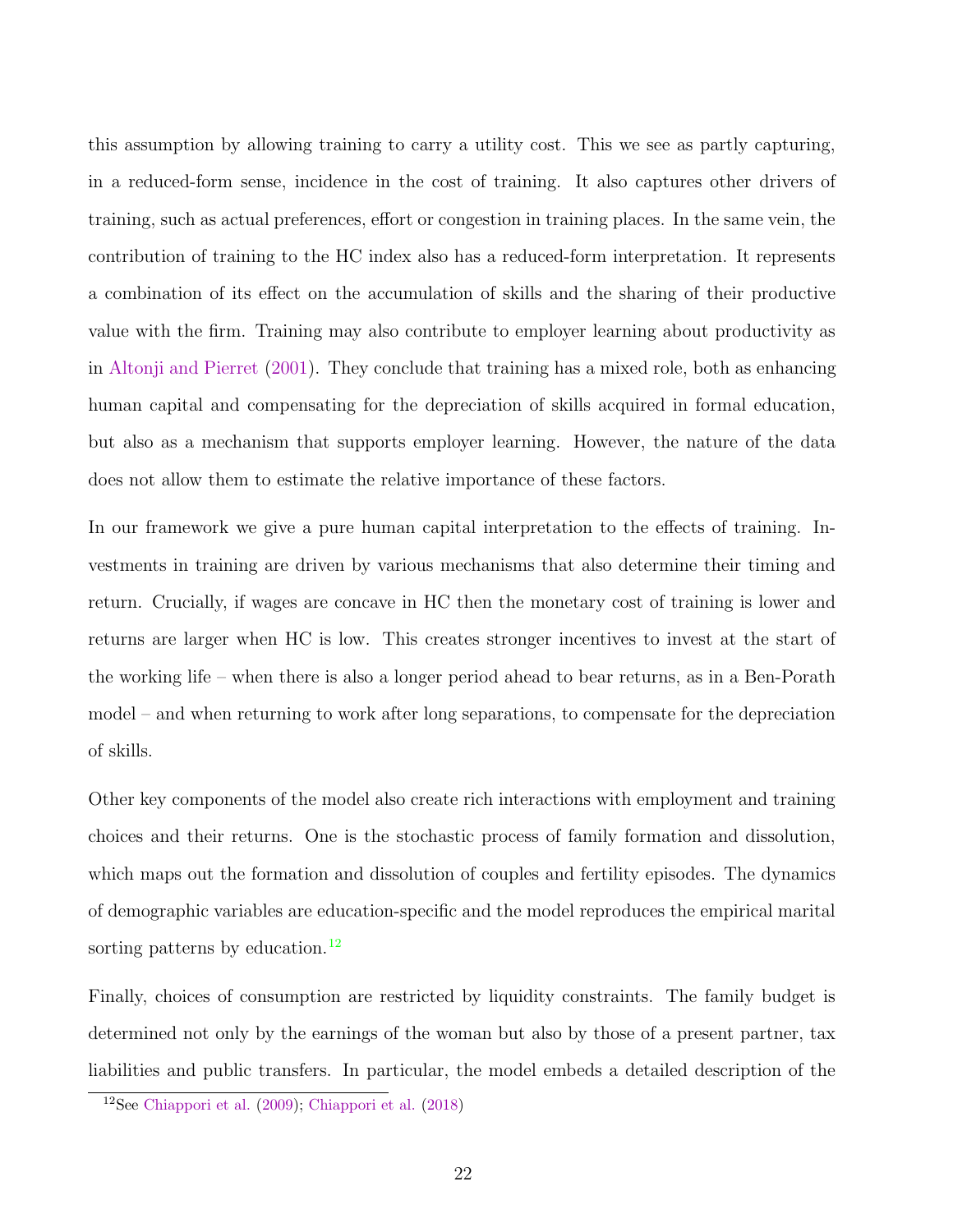<span id="page-22-0"></span>personal taxes and benefits operating in the UK and how they change over the sample period. This is implemented using the micro-simulation tool FORTAX.<sup>13</sup>

#### 6.2 Female wages and human capital

We consider the problem of a woman aged  $t$  and, for simplicity of notation, omit the individual index. If working, this woman draws a per-hour wage that depends on her education  $(s)$ , human capital accumulated so far  $(\kappa)$ , indicators for whether the family background factors are above or below their median in the population  $(x_1, x_2)$ , permanent ability type  $\omega$ , and an idiosyncratic persistent productivity shock  $\nu$ . The latter follows an AR(1) process with normal innovations  $\zeta$  and initial value drawn from a mixture of normal distributions with means that depend on the unobserved heterogeneity in preferences,  $\theta$ . Formally, the wage equation is

$$
\ln w_t = b_{s,0} + b_{s,1}x_1 + b_{s,2}x_2 + (\gamma_{s,0} + \gamma_{s,1}x_1 + \gamma_{s,2}x_2) \ln(\kappa_t + 1) + \omega + v_t
$$
  
where  $v_t = \rho v_{t-1} + \zeta_t$  (4)

We allow for classical measurement error in wages by defining observed wages  $w^m$  as follows

$$
\ln w_t^m = \ln w_t + \xi_t \quad \text{where} \quad \xi_t \sim \text{ iid.}
$$

Gross pay y depends on workings hours h. Women can choose to work either 0 hours, 18 hours or 38 hours, representing out-of-work, part-time and full-time hours respectively. Total working time also depends on whether the woman takes time to train as follows

$$
y_t = w_t (h_t - d_t \bar{h}_d) \tag{5}
$$

where d is an indicator for training and  $\bar{h}_d$  is training time, which is exogenously set to 2 hours per week for all education groups.

Human capital  $\kappa$  is accumulated in work, at a rate that depends on working hours and training

<sup>13</sup>See [Shaw](#page-52-0) [\(2011](#page-52-0)).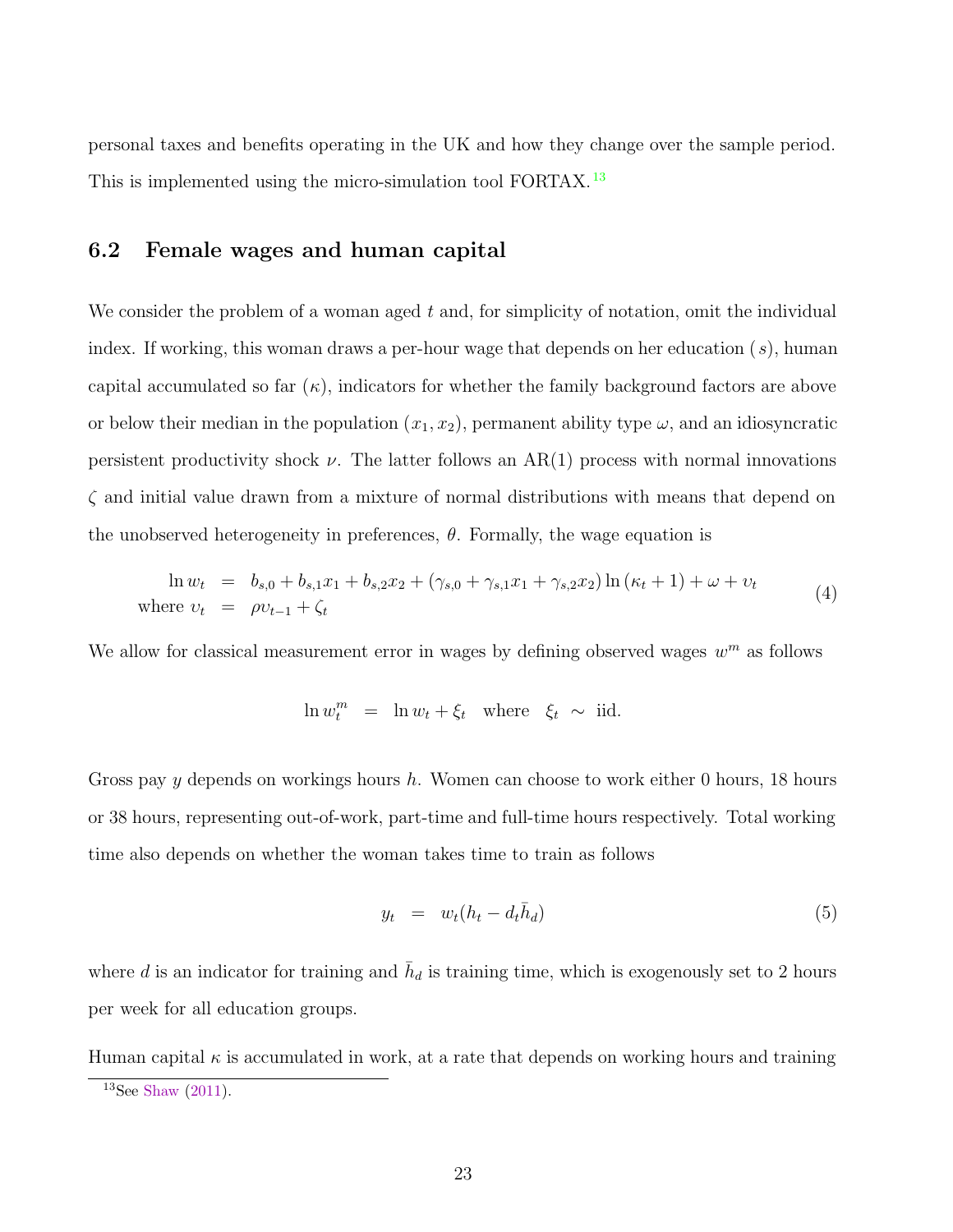<span id="page-23-0"></span>status, and depreciates at a constant rate  $\delta$  per period. The human capital process is

$$
\begin{array}{rcl}\n\kappa_{t+1} & = & \kappa_t \left( 1 - \delta_s \right) + g_s \left( h_t \right) + d_t \tau_s \\
\kappa_t & = & 0\n\end{array} \tag{6}
$$

 $g_s(h)$  defines the human capital gain from working h hours when education attainment is s; it is set to 0 if the woman is not working, to 1 if she works full-time, and the value corresponding to part-time work is estimated.  $\tau_s$  is the human capital return to training. The woman starts her working life at time  $\underline{t}$  with an initial stock of human capital equal to zero.

Our model of wages and human capital formation implies that training is both cheaper and draws larger returns (if, as expected,  $\gamma_{s,0} + \gamma_{s,1}x_1 + \gamma_{s,2}x_2 < 1$ ) when human capital is low. This reinforces the incentive to invest young in order to bear the returns for longer. It also makes training investments more valuable after the long career interruptions common among mothers of young children, if these interruptions carry a significant loss of skills.

The wage equation also exhibits complementarity between human capital and ability, implying that high ability workers have more to gain from training activities that enhance human capital. But since high ability workers also pay a higher cost in terms of foregone earnings, the overall effect of ability on training take-up is ambiguous.

#### 6.3 The employment and earnings of the spouse

Let  $m_t = 0, 1$  be an indicator for the presence of a partner at time t. We denote his characteristics and outcomes by adding a 'tilde' to his variables. Although his labour supply choices and human capital process are not endogenously modelled, we adopt a stochastic specification that captures the main features of the richer female model.

The spouse at time t is characterised by his education  $\tilde{s}_t$ , which is correlated with the education of the woman through the assortative marital matching described below, and his productivity level  $\tilde{v}$ . To limit the size of the state space, his age is assumed to equal that of the woman, t.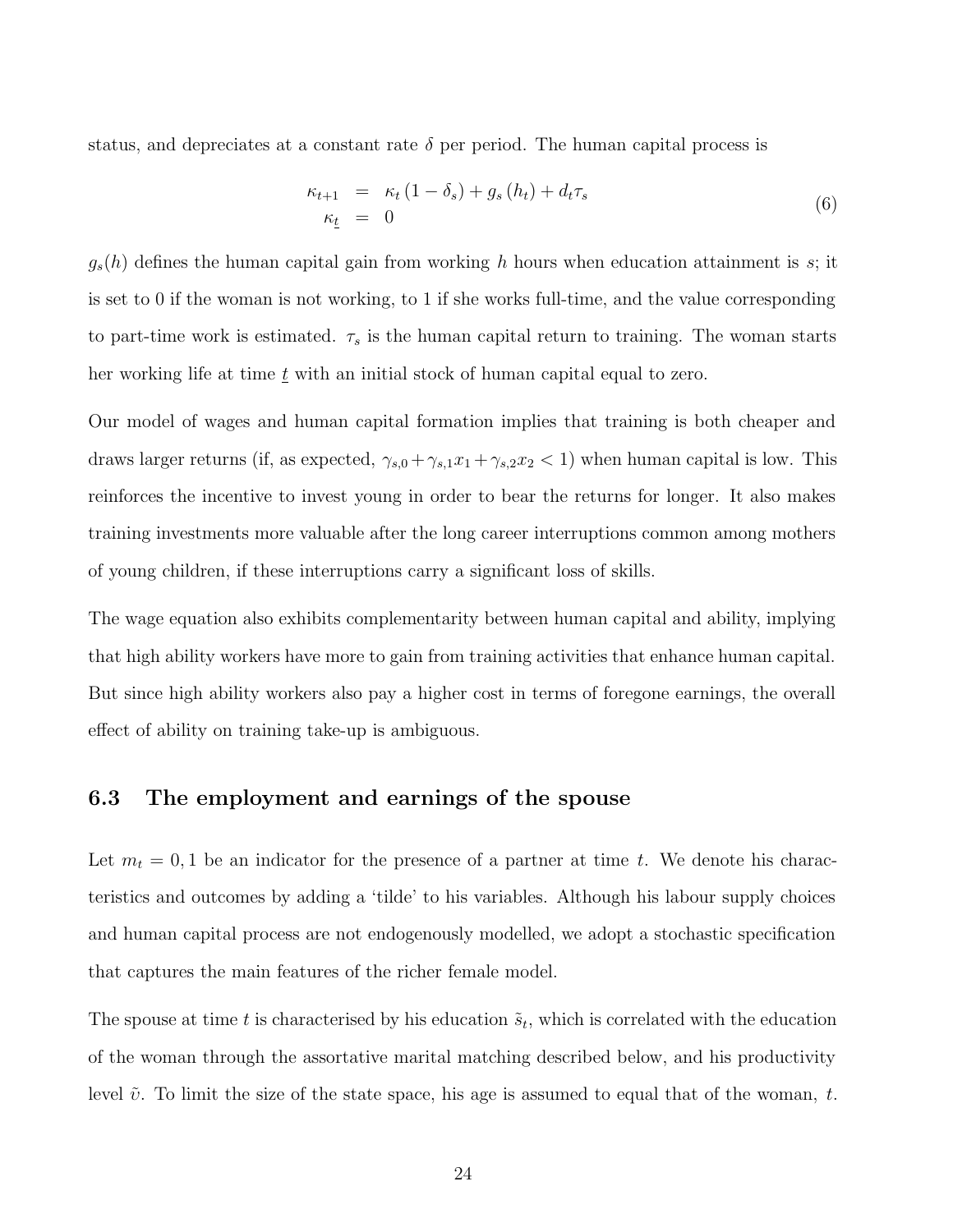<span id="page-24-0"></span>If working, his wage rate is

$$
\ln \tilde{w}_t = \tilde{b}_{\tilde{s}} + \tilde{\gamma}_{\tilde{s}} \ln (t - 18) + \tilde{v}_t \tag{7}
$$

where 
$$
\tilde{\nu}_t = \tilde{\rho}_s \tilde{\nu}_{t-1} + \tilde{\zeta}_t.
$$
 (8)

 $\tilde{v}$  is the productivity shock, initially drawn from a  $\tilde{s}_t$ -specific normal distribution when the couple is formed and later modelled as a  $\tilde{s}$ -specific auto-regressive process with normal iid innovations  $\tilde{\zeta}$ . As for women, we interpret transitory wage shocks as measurement error and specify the observed wages of the spouse as

$$
\ln \tilde{w}_t^m = \tilde{w}_t^m + \tilde{\xi}_t \quad \text{where } \tilde{\xi} \sim \text{iid}.
$$

In line with the empirical evidence, we consider only two labour supply points for men in couples: they are either not working, in which case their working hours  $\tilde{h}$  are set to zero, or working full-time hours, with  $\tilde{h} = 40$ . Their employment process is

In new couples: Prob
$$
\left[\tilde{h}_t = 40 \mid t, \tilde{s}_t, m_{t-1} = 0\right] = \psi_0(t, \tilde{s}_t)
$$
 (9)

In existing couples:  $\,$  $\tilde{h}_t = 40 \mid t, \tilde{s}_t, \tilde{h}_{t-1}, m_{t-1} = 1 \Big] = \psi_1 \left( t, \tilde{s}_t, \tilde{h}_{t-1} \right)$ (10)

#### 6.4 The budget constraint

Family resources include both the earnings of the woman, those of a present partner and net public transfers. Let  $a_t$  represent the stock of assets that the family brings into period t. Each period choices are limited by a liquidity constraint ruling-out borrowing. The budget constraint is formalised in terms of the evolution of assets:

$$
a_{t+1} = (1+r)a_t + y_t + m_t \tilde{h}_t \tilde{w}_t - T(w_t, h_t, X_t)
$$
  
\n
$$
a_{t+1} \ge 0 \text{ and } a_{\underline{t}} = 0 \text{ and } a_{\overline{t}+1} = 0
$$
\n(11)

In the above expression, r is the risk-free interest rate,  $\underline{t}$  is the start of working life, and  $\overline{t}$  is the last period of life, set at 10 years after the retirement age of 60. We assume that women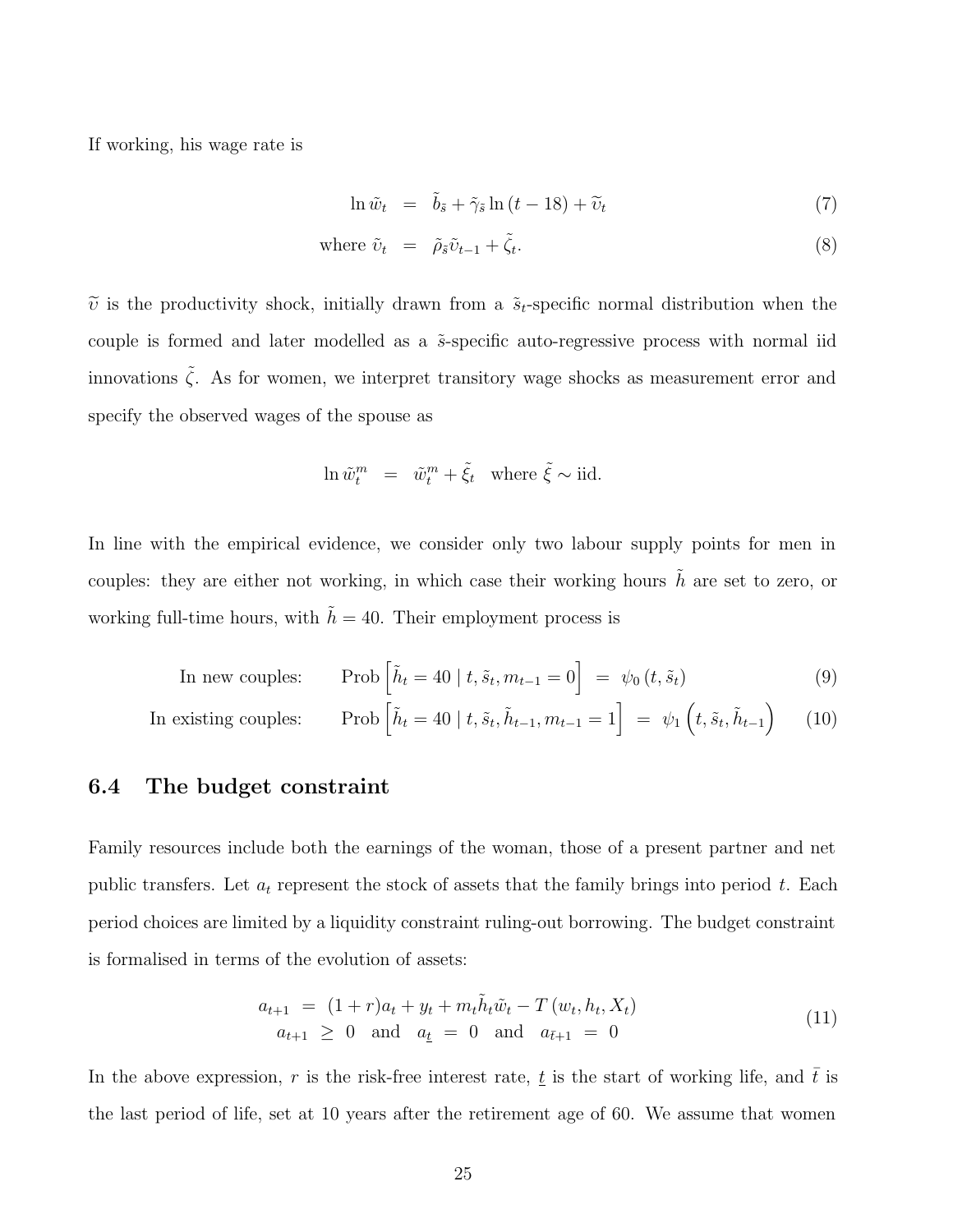<span id="page-25-0"></span>enter their working life with no assets, which is consistent with empirical evidence, and that any remaining assets have no value after  $\bar{t}$ .

T is the tax and benefit function. It depends on the wage rate of the woman, her working hours (because the UK tax credits have an hours rule) and on all other state variables characterising the demographic and financial circumstances of the family, summarised in  $X$ . In particular, X includes presence of children and age of the youngest child, marital status, whether present partner is working and his wage rate. We use the detailed microsimulation tool, Fortax, to calculate  $T.^{14}$ 

#### 6.5 The dynamics of family formation

We adopt a flexible Markov model to capture the dynamics of fertility, marriage and divorce. To preserve computational tractability while representing the key drivers of female labour supply, we only keep track of the age of the youngest child but allow for multiple fertility events. Let  $t^k$  denote the age of the youngest child in the family. Childbirth is represented by re-setting  $t^k$ to zero and happens at a rate that depends on the woman's age and education, whether she has other children (denoted by the indicator  $n^k$ ) and the age of the youngest, and whether she is married  $(m)$ 

$$
Prob[tk = 0 | t, s, nkt-1, tkt-1, mt-1]
$$
\n(12)

It is assumed that a child lives with her parents until turning 19, at which point she deterministically leaves her parents' home.

The probability that a woman marries or remains married to a man of education  $\tilde{s}$  depends on her past marital circumstances, her age and education, whether she has children, and the

<sup>&</sup>lt;sup>14</sup>Fortax describes most of the UK personal taxes and benefits and how they changed over the period we model, including income tax, social security contributions, and the main subsidies for working-age families, namely income support, job-seekers allowance, tax credits, housing benefit, council tax benefit, child benefit.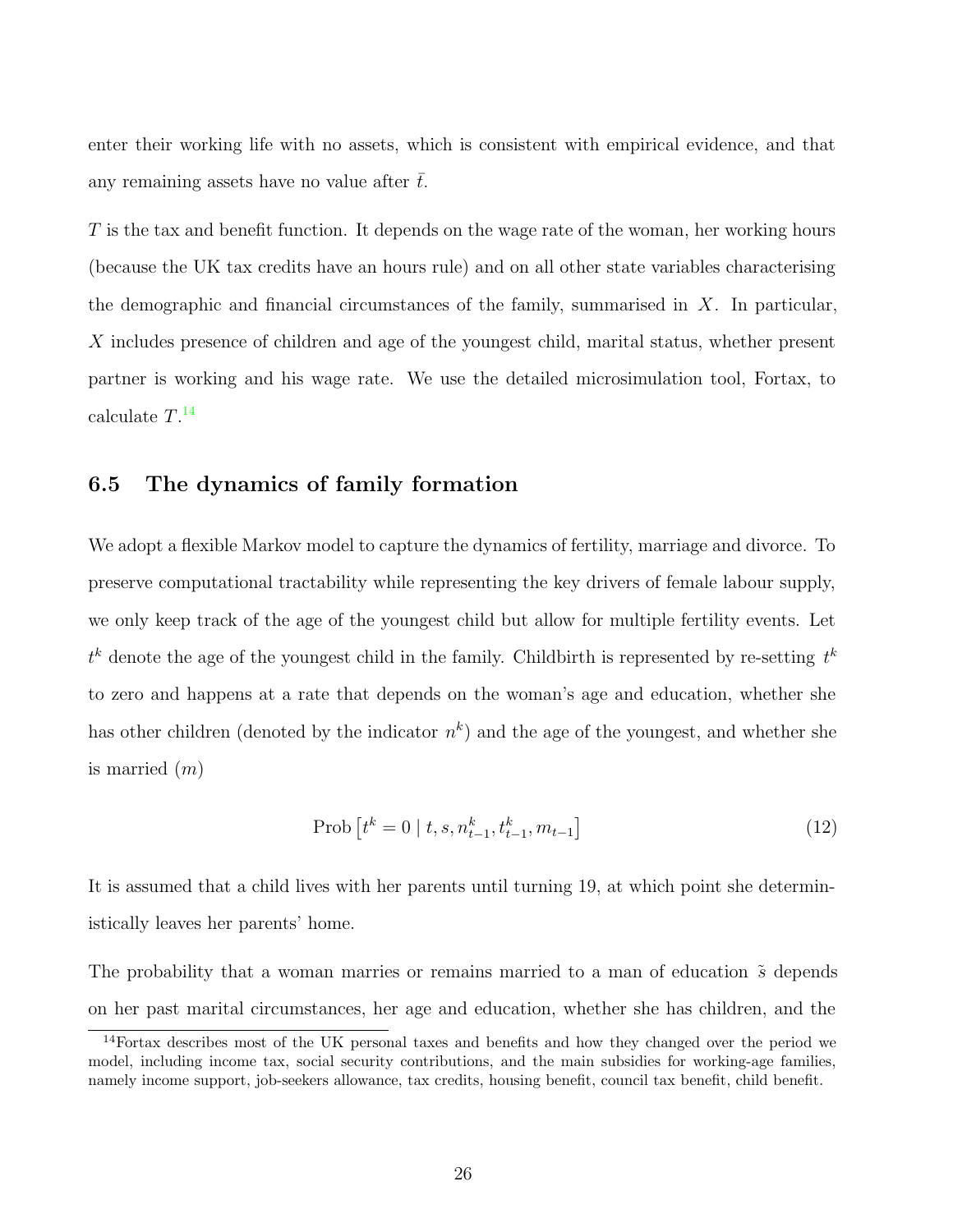<span id="page-26-0"></span>education of her spouse if he is present in the previous period,

if single at 
$$
t-1
$$
: Prob $[m_t = 1, \tilde{s} | t, s, m_{t-1} = 0, n_{t-1}^k]$  (13)

if married to man 
$$
\tilde{s}
$$
 at  $t-1$ : Prob $[m_t = 1, \tilde{s} | t, s, m_{t-1} = 1, \tilde{s}, n_{t-1}^k]$  (14)

Otherwise she will be single at time t.

#### 6.6 Utility and value functions

In each period t of her working life, the woman decides about total family consumption  $(c)$ , savings (a), her own labour supply and training investments to maximise her lifetime utility. Working life starts at  $\underline{t} = 19$  for Secondary and High-School graduates and at  $\underline{t} = 22$  for University graduates. It ends deterministically at 60 when the woman retires, after which family savings fund an additional 10 years of consumption.

We assume intertemporal separability in preferences. The per-period utility of her choices depends on her ability and preference type,  $(\omega, \theta)$ , and a subset of the state variables  $X_t$  that characterise her circumstances at age t:

$$
u\left(c_{t}, h_{t}, d_{t}; s, \theta, \omega, X_{t}\right) = \frac{\left(c_{t}/n_{t}\right)^{\mu}}{\mu} \exp\left\{U\left(h_{t}, d_{t}, \theta, \omega, X_{t}\right)\right\}.
$$
 (15)

In the above expression, n is the equivalence scale, factoring in family size,  $15$  and  $\mu$  is the parameter determining both the degree of risk aversion and the elasticity of intertemporal substitution.

The function U reflects how the value of additional consumption varies with working hours and training status by family composition for women of different  $(\theta, \omega)$  types and education. We decompose it into two additive terms, one relating only to working hours,  $U_h$ , and the other

 $15n = 1$  for singles, 1.6 for couples 1.4 for mother with child and 2 for a couple with children.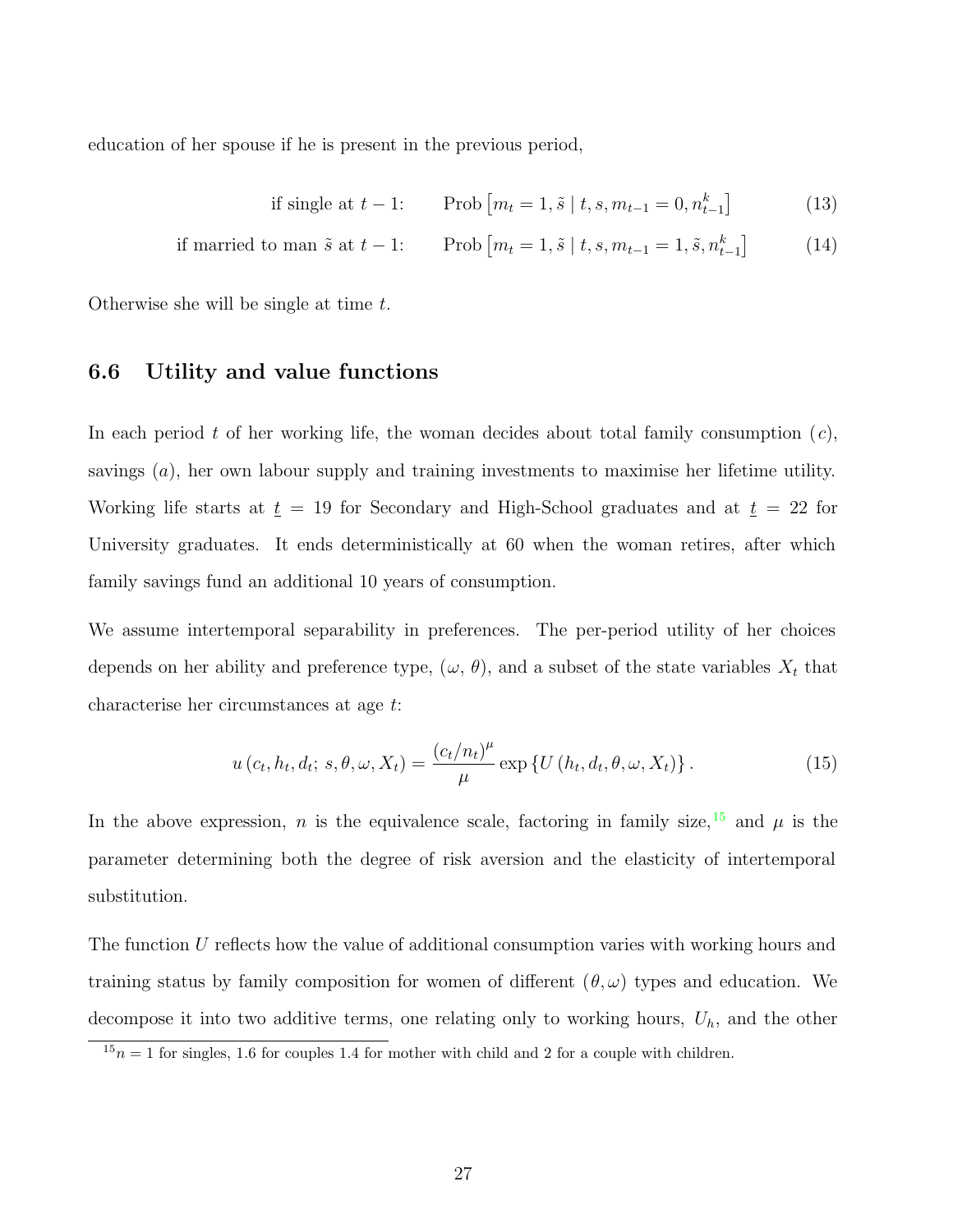<span id="page-27-0"></span>driving the utility cost of training,  $U_T$ :

$$
U(h, d, \theta, \omega, X) = U_h(\theta, X_1) + d \times U_T(h, \omega, \theta, X_2)
$$
\n(16)

with  $(U_h, U_T)$  defined as follows

$$
U_h(\theta, X_1) = \begin{cases} 0 & \text{for } h = 0\\ \theta_h + \alpha_h X_1 & \text{for } h = 18, 38 \end{cases}
$$
 (17)

$$
U_T(h,\omega,\theta,X_2) = \theta_T + l(\omega) + \alpha_T X_2 + \alpha_{Th,s}.
$$
\n(18)

In the above, we denote by  $X_1$  and  $X_2$  the two relevant subsets of state variables (not mutually exclusive) that directly affect preferences for working hours and training, respectively, and by  $(\alpha_h, \alpha_T)$  their associated parameters.  $X_1$  includes a full set of interactions between the woman's education, marital status and whether she is a mother, indicators for age of youngest child in bands (0-2, 3-5, 6-10) interacted with education, and the background factors  $(x_1, x_2)$ .  $X_2$  includes indicators for whether or not she is a mother, age of youngest child in bands, and an indicator for high prevalence of training at the local level,  $Q$ , all interacted with education. The variable Q captures market variability in training opportunities. We formalise its role in the utility cost of training but could have, equivalently, introduced frictions in training availability by adding its variation to an offer rate of training. Equation (18) also includes an education-specific interaction term between working hours and training status  $(\alpha_{Th,s})$ .

Unobserved heterogeneity in preferences is modelled as a multivariate vector  $\theta = (\theta_{18}, \theta_{38}, \theta_T)$  for the full-time, part-time and training components. For computational tractability we assume it can take two values, for low and high preferences for working hours and training. Heterogeneity in ability  $\omega$  also takes two values, for low and high ability, and is assumed to be independent from θ. The term  $l(\omega)$  captures how this ability term, which drives productivity, affects preferences for training.

The intertemporal problem of the woman can now be formalised. Let  $\beta$  be the discount factor.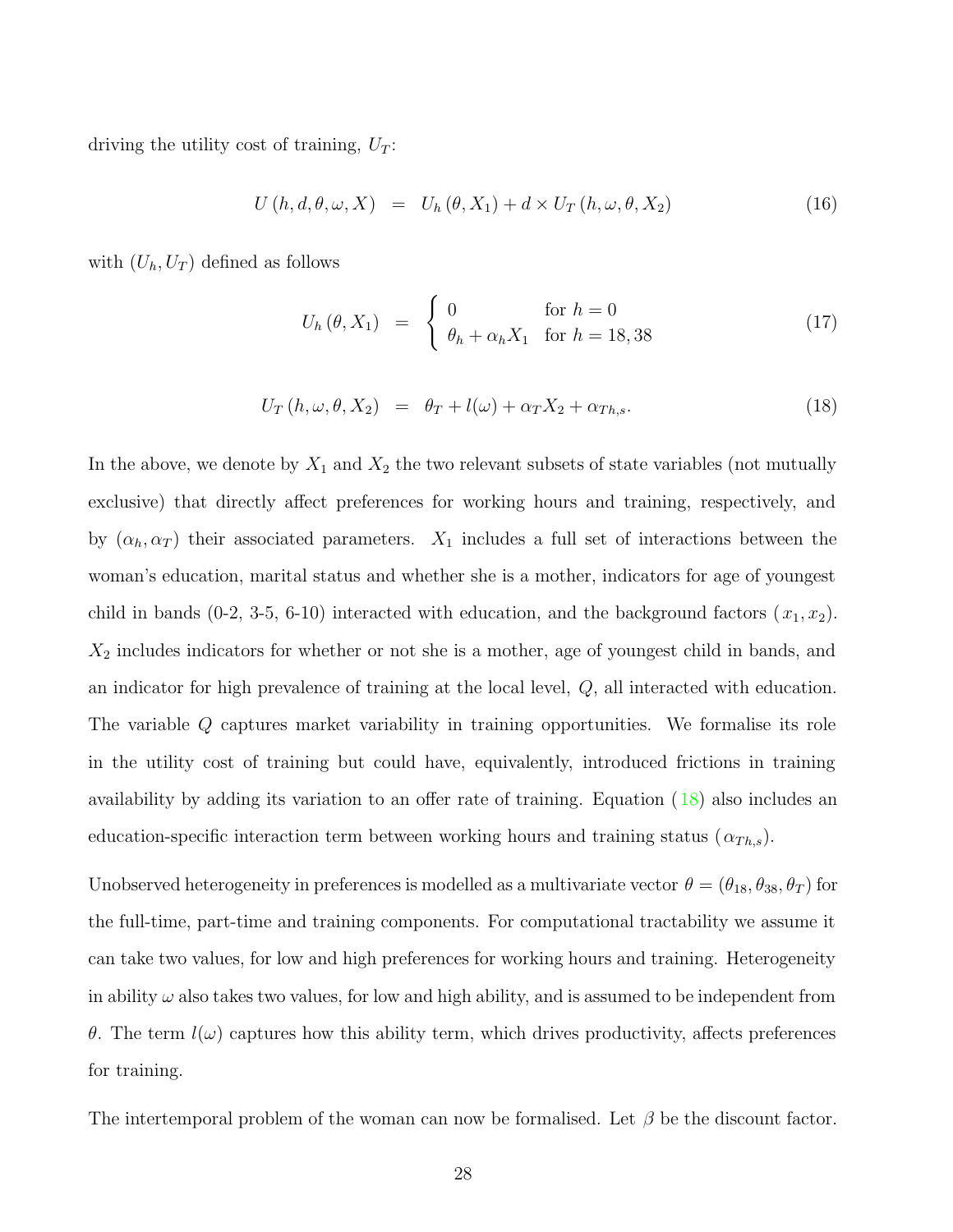Her problem in period  $t$  of her working life is

$$
V_t(s, \theta, \omega, X_t) = \max_{(a_{\tau}, c_{\tau}, h_{\tau}, d_{\tau})_{\tau=t, \dots, \bar{t}}} E_t \left[ \sum_{\tau=t}^{\bar{t}} \beta^{\tau-t} u(c_{\tau}, h_{\tau}, d_{\tau}; s, \theta, \omega, X_{\tau}) \middle| X_t \right]
$$
(19)

where maximisation is conditioned by the budget constraint  $(11)$  $(11)$ , the female wage and human capital processes  $(4)-(6)$  $(4)-(6)$  $(4)-(6)$  $(4)-(6)$ , the dynamics of employment and wages of a present partner  $(7)-(10)$  $(7)-(10)$  $(7)-(10)$  $(7)-(10)$  $(7)-(10)$ and the dynamics of family formation  $(12)-(14)$  $(12)-(14)$  $(12)-(14)$  $(12)-(14)$  $(12)-(14)$ . The woman starts her working life as a single woman with no children and draws her initial productivity shock from a distribution that is correlated with unobserved heterogeneity in preferences  $\theta$ .

### 7 Estimation

We estimate the subset of model parameters driving female wages, human capital formation and preferences for working hours and training using the method of simulated moments. The values for all other parameters are taken from [Blundell et al.](#page-51-0) [\(2016b](#page-51-0)). These include the subset of parameters defining the pre-determined family dynamics, male employment and male wages, which are estimated in that study for exactly the same specification, population and data that we use here. A description of their estimation procedure and the full set of estimates can be found in their Web Appendix B. Three other parameters are set at typical values in the literature: the parameter regulating the curvature of the utility function  $\mu$  is set at  $-0.56$ , implying a risk aversion coefficient of 1.56; the risk-free interest rate r is set at 0.015 and the discount factor  $\beta$  at 0.98, together implying that agents are mildly impatient. <sup>16</sup>

Estimation relies on a set of 348 moments capturing various aspects of lifecycle behavior and wages.<sup>17</sup> We construct the simulated moments to reproduce their data counterparts, based on

<sup>16</sup>See also [Blundell et al.](#page-51-0) [\(1994](#page-51-0)), [Attanasio and Weber](#page-50-0) [\(1995](#page-50-0)), [Attanasio et al.](#page-50-0) ([2008\)](#page-50-0).

<sup>&</sup>lt;sup>17</sup>The moments include for each of the three education groups: the full- and part-time employment and training rates by age, family demographics, socio-economic background, local training intensity and calendar time; employment and hours transition rates by family demographics and past wages; the mean, variance and percentiles of the wage distribution over the course of life and at entrance into working life; the correlation between wages and socio-economic background, years of work, working hours, training and past wages; the growth rate of wages by past working hours, training and socio-economic background.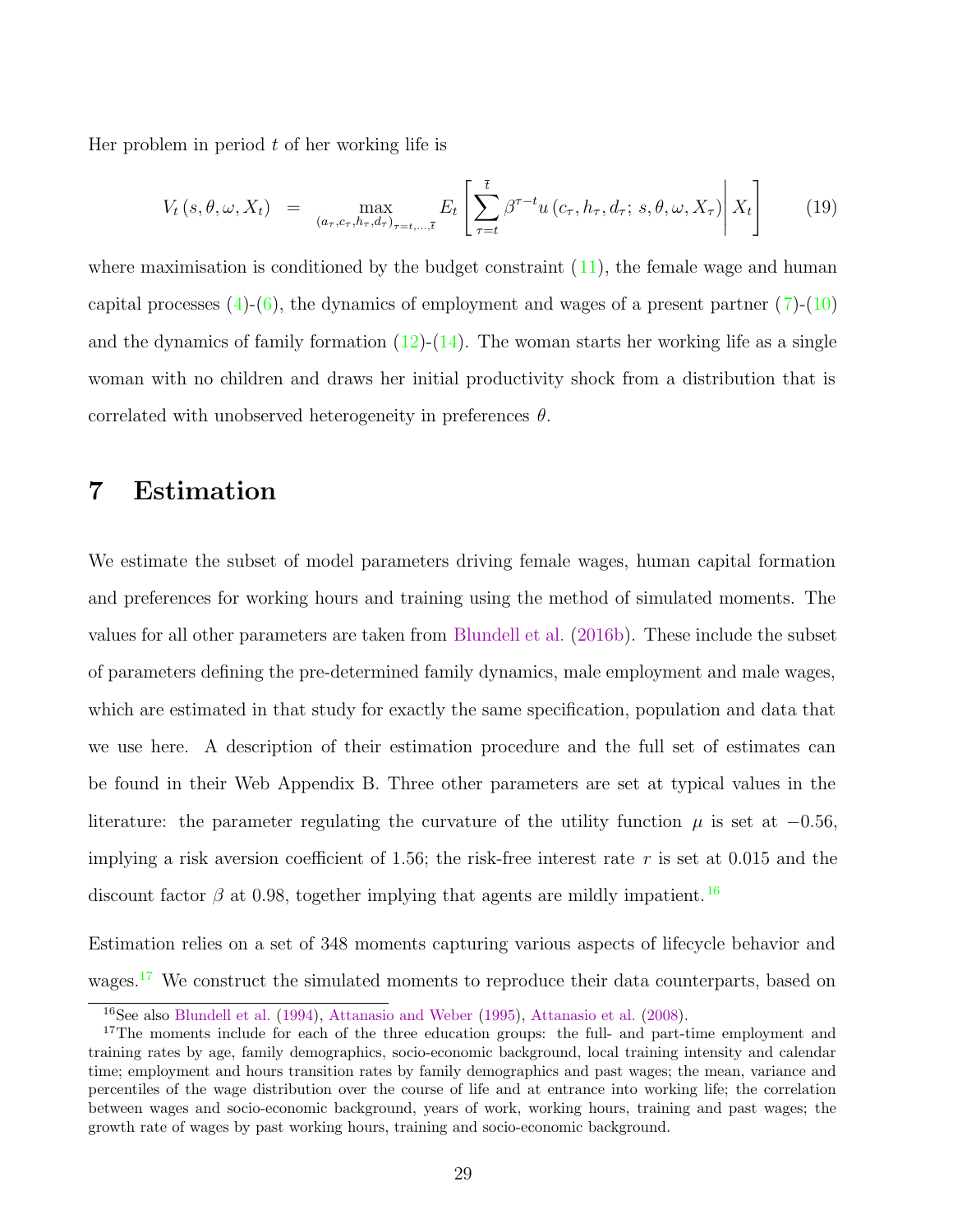the simulation of 5 lifetime profiles for each of the 4,338 women who are observed in BHPS with initial conditions on education, socio-economic background and year of birth. From the resulting 21,690 profiles we select a window that exactly matches the observation window of the corresponding woman in the survey data. This way, we exactly reproduce the time, age, education and socio-economic structure of the data.

Our estimation procedure uses the exogenous variation in the labour supply and training incentives from policy reforms and the local prevalence of training. Based on the reduced form results we showed that such exogenous variation was important for the two lower education groups and may play an important role in driving the results.<sup>18</sup> However, it is much weaker for the University group; clearly functional form restrictions and the structure of the model play an important role and more so for the higher education group.

Within the model we use the policy variation by considering two tax and benefit systems, namely the ones operating in April 1995 and 2002, with the reform happening unannounced in 2000. Our moments include pre- and post-reform measures of employment, working hours and training that explicitly capture the variation induced by the reform. Responses to the reform are likely to vary by cohort, as they are differently exposed to the reform, and by individual permanent characteristics. We exploit these interactions to identify the value of working and training for future wages, by explicitly modeling the differential exposure to the reforms of different cohorts and by allowing responses to depend on socio-economic background. Variation in local training intensity is captured by a set of moments describing its effect on the take up of training.

The estimates of the model parameters are the set of parameter values Θ that minimise the following expression

$$
\sum_{\kappa=1,\dots,K} \frac{\left(M_{\kappa,N}^d - M_{\kappa,S}^s(\Theta)\right)^2}{\text{Var}\left(M_{\kappa,N}^d\right)}\tag{20}
$$

<sup>18</sup>See the discussion in [Andrews et al.](#page-50-0) [\(2017](#page-50-0)).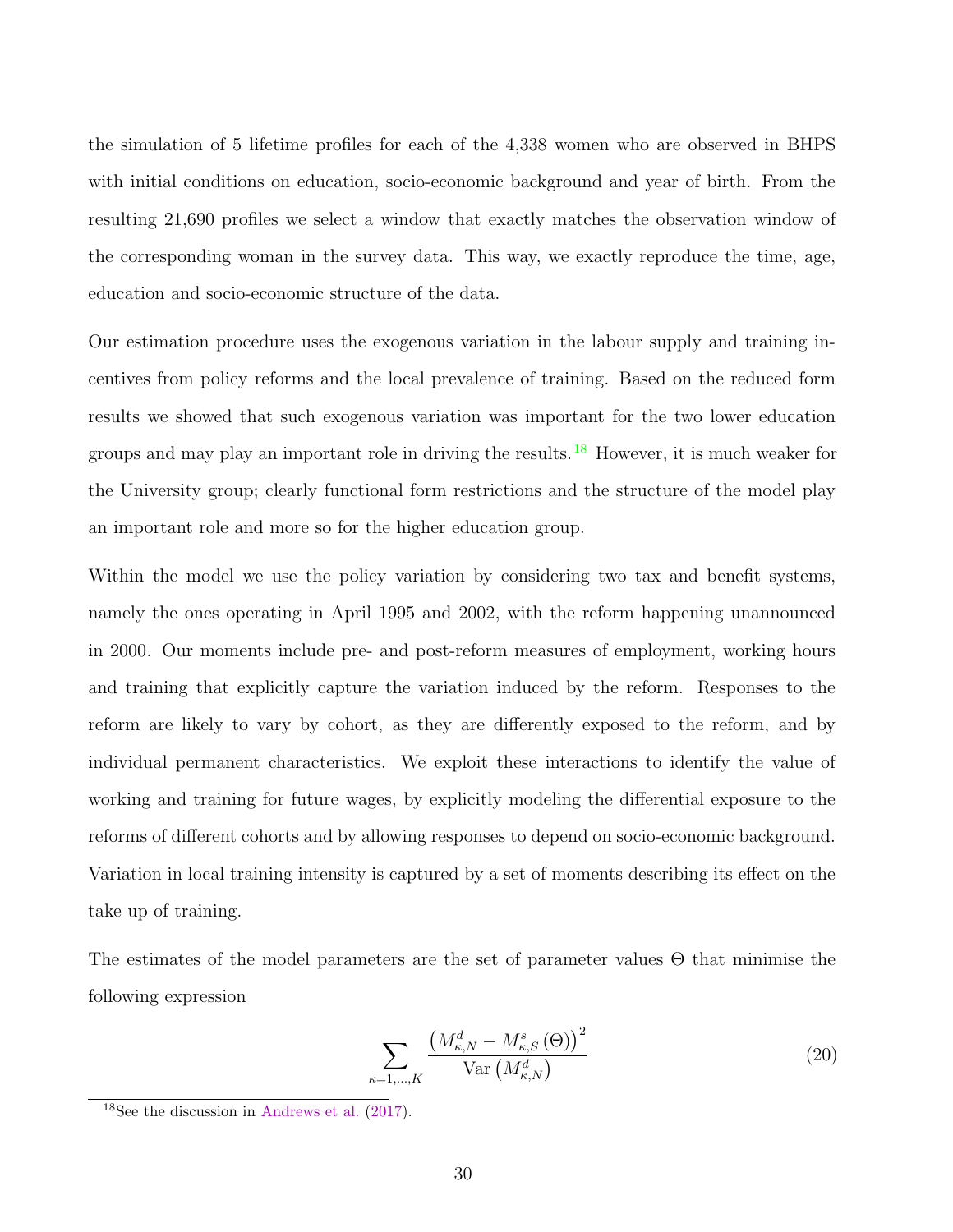where K is the total number of moments used in estimation,  $M_{\kappa,N}^d$  is the estimate of moment  $\kappa$ from N observations of observed data and  $M_{\kappa,S}^s$  is the corresponding moment calculated on S model simulations for parameter values  $\Theta$ .<sup>19</sup> We calculate asymptotic standard errors following [Gourieroux et al.](#page-52-0) ([1993](#page-52-0)).

### 8 Parameter estimates and implications for behaviour

#### 8.1 Wages, human capital and the return to training

Table [5](#page-31-0) shows estimates of the female wage process by education. Estimates in panel A of the Table show that there is a strong gradient with education in both the wage rates at the start of working life  $(b_{s,0})$  and the return to human capital  $(\gamma_{s,0})$ . In most cases, socio-economic background has a small effect on starting wages and their progression with human capital. In contrast, unobserved heterogeneity in the wage rates  $(\omega)$  is important, particularly for women who leave education with only Secondary qualifications (see estimates in Panel B of the Table). Our estimates indicate that being high ability raises the wage rate of women in this education group by 22 log points compared to the average. The effect is smaller for more educated women, dropping to only 15 log points among University graduates.

Uncertainty in wages is characterised by the persistent unobserved productivity process  $\nu$ . Our estimates in Panel C suggest that though this process is highly persistent, with autocorrelation coefficients of around 0.9, there is a high level of wage uncertainty. There is also substantial heterogeneity in initial wages, which is correlated with heterogeneity in preferences. In particular, being Type I in preference heterogeneity  $\theta$  is associate with initial wages that are 30 log points higher than the group average for University graduates, and 10 to 15 log points higher for those with less than University education.

<sup>&</sup>lt;sup>19</sup>It is implicit in the maximisation criterion that we are not using the optimal asymptotic weighting matrix, following the suggestion of [Altonji and Segal](#page-50-0) ([1996\)](#page-50-0). Instead, we use the diagonal matrix of inverse variances of the moments, which are bootstrapped using 1,000 replications.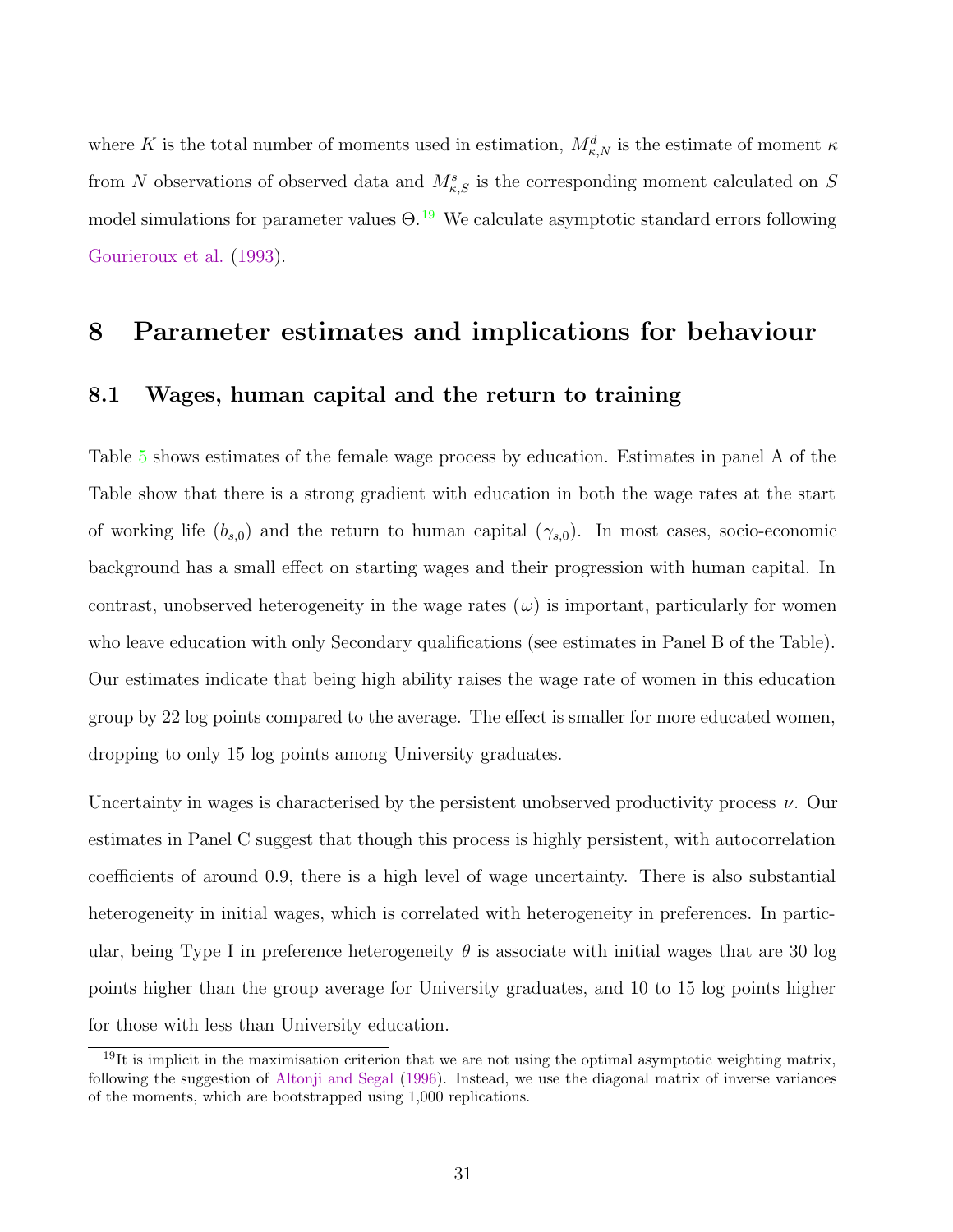|  |  | Table 5: Wage parameters |
|--|--|--------------------------|
|--|--|--------------------------|

<span id="page-31-0"></span>

|                                                                                                                                 |                         |                            |                      | Education                  |                            |                            |
|---------------------------------------------------------------------------------------------------------------------------------|-------------------------|----------------------------|----------------------|----------------------------|----------------------------|----------------------------|
|                                                                                                                                 |                         | Secondary                  |                      | High School                |                            | University                 |
|                                                                                                                                 | value                   | se                         | value                | se                         | value                      | se                         |
| Panel A: Wage coefficients                                                                                                      |                         |                            |                      |                            |                            |                            |
| Intercept, $\exp(b_{s,0})$                                                                                                      | 5.17                    | (0.04)                     | 5.19                 | (0.06)                     | 7.42                       | (0.06)                     |
| increment: high factor 1, $\exp(b_{s,1})$                                                                                       | 0.00                    | (0.05)                     | 0.01                 | (0.07)                     | 0.06                       | (0.06)                     |
| increment: high factor 2, $\exp(b_{s,2})$                                                                                       | 0.01                    | (0.04)                     | $-0.19$              | (0.06)                     | 0.05                       | (0.06)                     |
| Return to human capital, $\gamma_{s,0}$<br>increment: high factor 1, $\gamma_{s,1}$<br>increment: high factor 2, $\gamma_{s,2}$ | 0.13<br>0.07<br>$-0.01$ | (0.01)<br>(0.01)<br>(0.01) | 0.27<br>0.02<br>0.03 | (0.01)<br>(0.01)<br>(0.01) | 0.28<br>$-0.01$<br>$-0.02$ | (0.01)<br>(0.01)<br>(0.01) |
| Panel B: Unobserved heterogeneity in ability, $\omega$                                                                          |                         |                            |                      |                            |                            |                            |
| $\omega$ type I: wage effect<br>$\omega$ type I: probability                                                                    | 0.22                    | (0.01)                     | 0.17<br>0.72         | (0.03)<br>(0.01)           | 0.15                       | (0.02)                     |
| Panel C: Distribution of persistent productivity shock $\nu$                                                                    |                         |                            |                      |                            |                            |                            |
| Persistence of productivity                                                                                                     | 0.93                    | (0.01)                     | 0.92                 | (0.01)                     | 0.88                       | (0.01)                     |
| St. dev. of productivity innovation                                                                                             | 0.12                    | (0.00)                     | 0.15                 | (0.01)                     | 0.14                       | (0.01)                     |
| Mean initial productivity for $\theta$ type I                                                                                   | 0.14                    | (0.01)                     | 0.11                 | (0.01)                     | 0.31                       | (0.02)                     |
| St. dev. of initial productivity                                                                                                | 0.15                    | (0.01)                     | 0.20                 | (0.02)                     | 0.22                       | (0.02)                     |
|                                                                                                                                 |                         |                            |                      |                            |                            |                            |

|  |  |  | Table 6: Human capital parameters |
|--|--|--|-----------------------------------|
|--|--|--|-----------------------------------|

|                                                                                         |                      |                  |                               | Education                  |                      |                            |
|-----------------------------------------------------------------------------------------|----------------------|------------------|-------------------------------|----------------------------|----------------------|----------------------------|
|                                                                                         |                      | Secondary        | High School                   |                            | University           |                            |
|                                                                                         | value                | se               | value                         | <sub>se</sub>              | value                | se                         |
| from training $(\tau)$<br>from part-time work $(g(18))$<br>depreciation rate $(\delta)$ | 0.17<br>0.04<br>0.08 | (0.02)<br>(0.01) | $(0.01)$ 0.12<br>0.05<br>0.06 | (0.03)<br>(0.02)<br>(0.01) | 0.05<br>0.12<br>0.07 | (0.02)<br>(0.03)<br>(0.01) |

Training affects wages through its impact on human capital. The top row of Table 6 shows that estimates of these effects  $(\tau)$  lie between 5 and 17 percent of the return to one year of full-time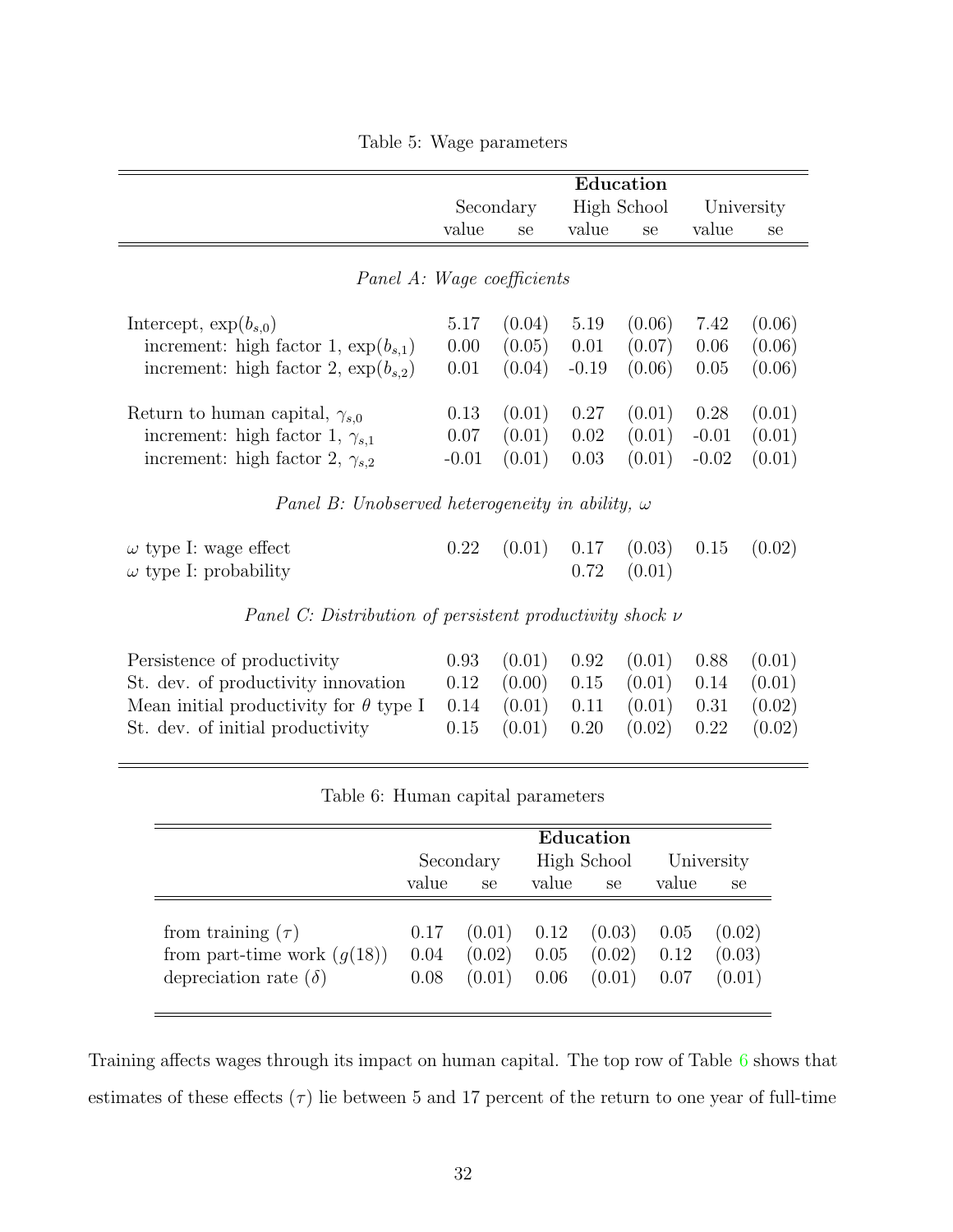work, which is normalised to 1. Moreover, the magnitude of these effects is similar to that of the human capital returns from working part-time hours, which vary between 4 and 12 percent of the full-time return  $(g(18)$  in second row of the Table). Interestingly, the human capital return to training is higher for women with Secondary qualifications and falls with education, and a similar ranking holds for the return in human capital from moving from part-time to full-time hours (which equals  $1 - g(18)$ ).

Figure 7: Wage return to one episode of training while working full-time, by education



Notes: Percentage change in wage rates due to single episode of training in years 1 (LHS panel) and 10 (RHS panel) of full-time work. Agent is assumed to have no human capital at  $t = 0$  except for that acquired through formal education and is working full-time over the entire period.

The size of the impact of training on wages depends on the interactions between its impact on human capital ( $\tau$ ) and its wage returns ( $\gamma$ ), the depreciation rate ( $\delta$ ), and the stock of human capital at the time of training. Figure 7 illustrates the overall short- and long-term wage effects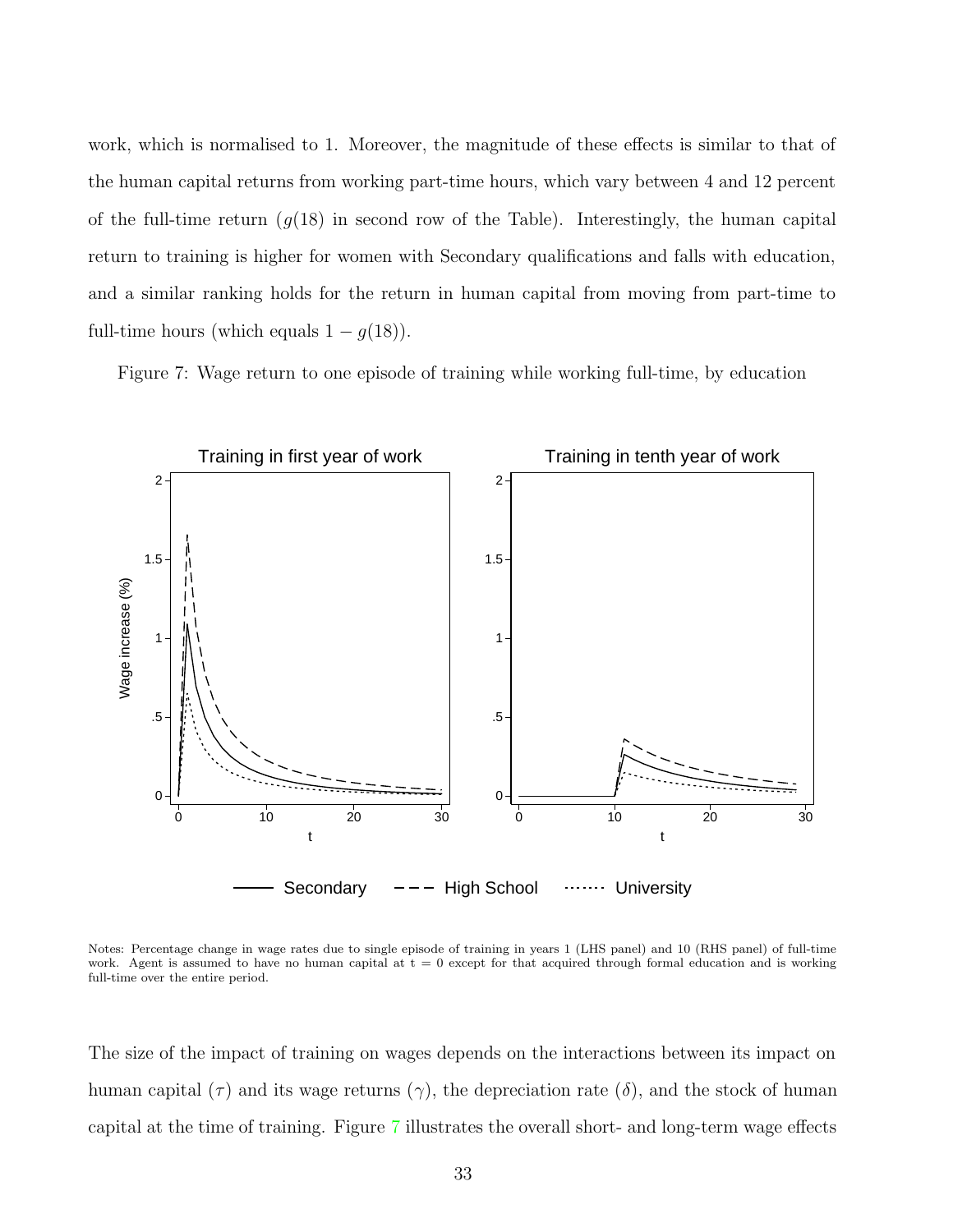of one episode of training taking place at different stages of the working life. Panel (a) shows the impulse response to one training episode in year 1 of working life for women in full-time hours continuously for each of the education groups; panel (b) shows the equivalent figure if training happens after 10 years of full-time work.

There is a modest but not insignificant initial effect on wage rates that, however, declines quickly as the additional human capital depreciates over time. The initial effect is much more pronounced if training is taken earlier in the working life, prior to the building up of human capital with working experience and consistent with decreasing marginal returns to investments in human capital. For instance, training increases the wage rate of High School graduates in the period after training by 1.5% if taken in the first period of work, but only by 0.4% if taken after 10 years of working full-time. The falling returns to training with accumulated human capital is an important determinant of the timing of training in our model. Our estimates also imply that High-School graduates benefit the most from training, and University graduates benefit the least. The intermediate effect for Secondary educated women reflects the combination of a comparatively high effect of training on human capital (high  $\tau$ ) and a low return to human capital on wages (low  $\gamma$ ).

Our estimates of the wage impact of training can be compared with estimates of the impact of one additional year of education found in the broader literature once adjusted for the relatively small number of hours spent in training. Assuming that school requires thirty hours of study per week and takes place over forty weeks, a year of schooling requires 1,200 hours of time investment. This is approximately 12 times longer than the 100 hours corresponding to a training episode within our model. [Card](#page-51-0) ([1999](#page-51-0)) surveys the vast literature on returns to education and finds estimates implying increases in wages of between 5% and 15% associated with an additional year of schooling, or approximately  $0.4\%$  to  $1.3\%$  per 100 hours invested. [Blundell et al.](#page-51-0) [\(2005\)](#page-51-0) estimate a wage return of 24% for the two years of education differentiating High School and Secondary graduates in the UK context, or approximately 1% per 100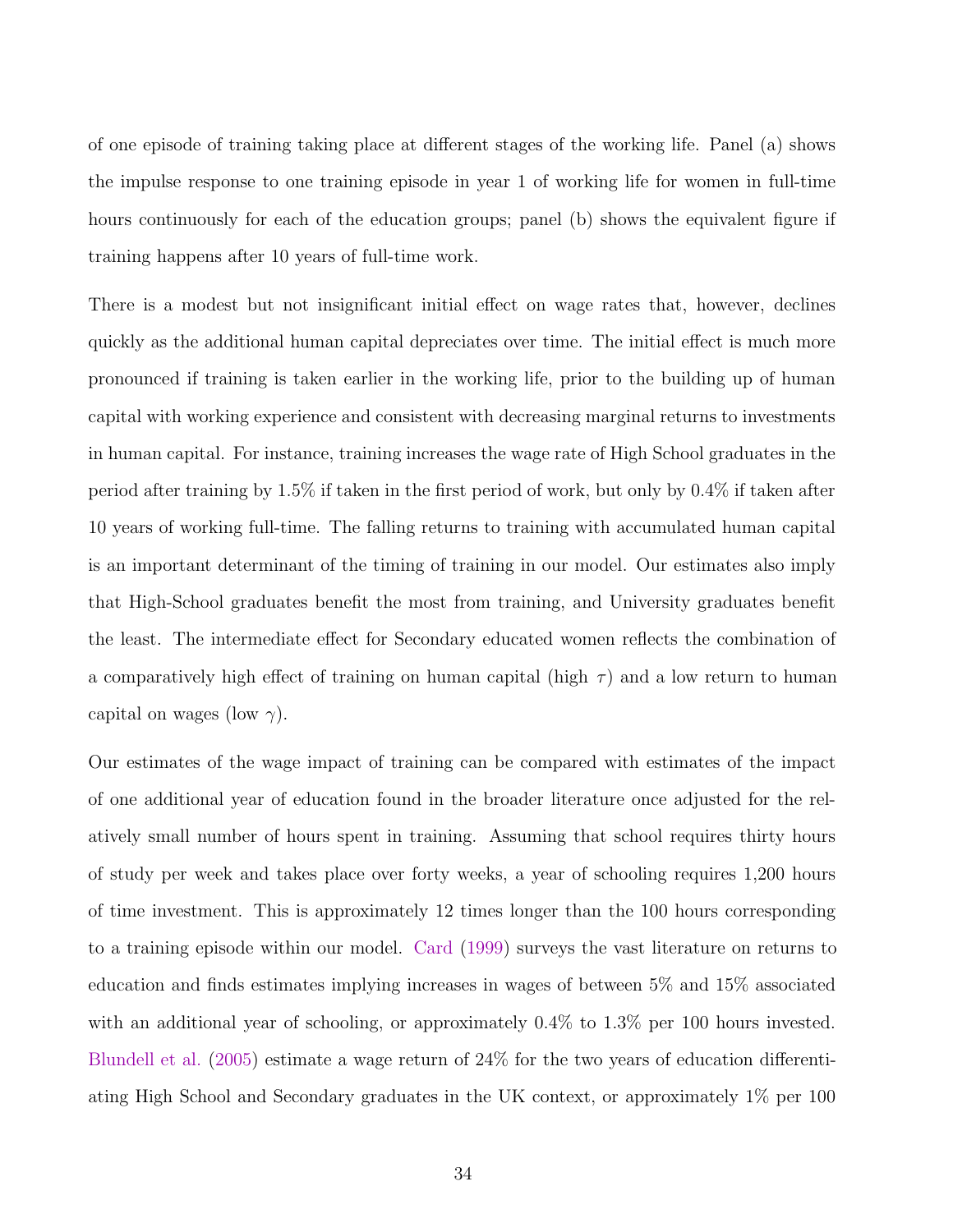hours invested. Our estimates of the initial return from training at the start of working life fall on very similar values.

Figure 8: Training and the wage penalty from working part-time hours, by education



Notes: Solid lines represent the wage penalty, in log points, from moving to continuous part-time work after 10 years of continuous full-time work. The dotted lines factor in continuous training starting in year 10, together with part-time working hours.

In Figure 8 we document the extent by which training can offset the part time penalty in wages. The diagram compares the loss in wages that results from a shift from full-time work to (a) parttime work (solid line) or (b) part-time work plus training (dashed line). The solid lines in the figure show that part-time work is associated with a large wage penalty between 0.25 and 0.45 log points, with higher losses among High School and University graduates. The dashed lines show that taking training together with part-time hours offsets almost one third of the parttime penalty among Secondary and High School educated women, but is much less effective in dealing with the loss in human capital from part-time work among University graduates. This reflects the lower human capital returns to training among University graduates.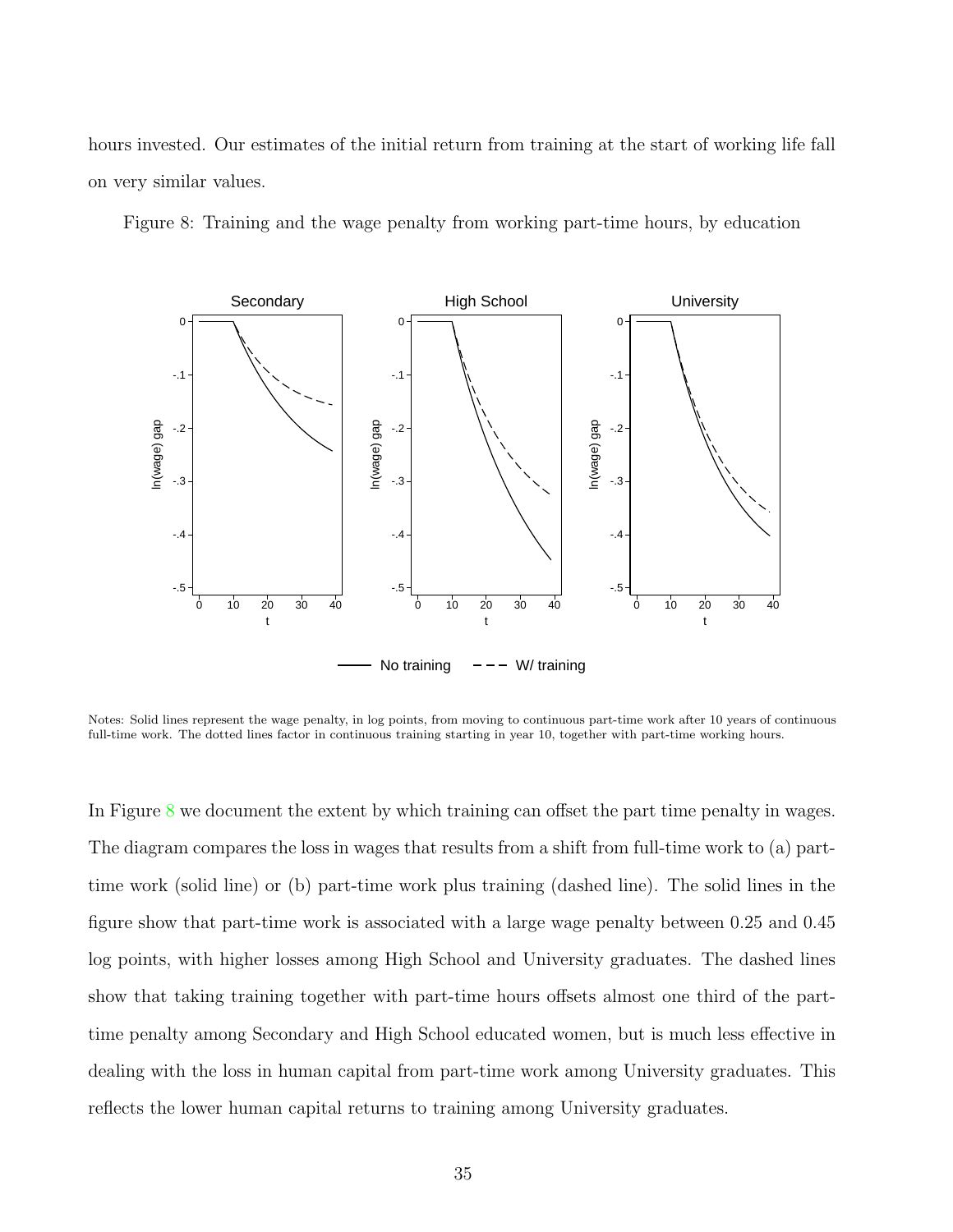#### 8.2 Utility parameters and the cost of training

Tables [7](#page-36-0) and [8](#page-37-0) show estimates of the parameters driving the utility cost of work and training as defined by the index functions  $U_h$  and  $U_T$  in equations [17](#page-27-0) and [18](#page-27-0). In both Tables, a positive parameter reflects higher costs of working or training.

In order to rationalise the observed employment rates at the given monetary incentives to work, the model requires working to carry a utility cost for all groups (see estimates in columns 1 and 2 of Table [7](#page-36-0)). The costs are lower for married women than for single women, partly offsetting differences in incentives to work between the two groups due to spouse's income and benefit entitlement. Moreover, a working spouse brings down the utility cost of working, a result in line with past research showing complementarity in spouses' leisure ([Blundell et al.](#page-51-0) ([2016a](#page-51-0))). Mothers of young children, particularly of pre-school age, also face higher costs of working. Columns (3) and (4) of the Table report estimates for the incremental effects of working parttime hours, showing that part-time is less onerous in utility terms than full-time hours.

The bottom of Table [7](#page-36-0) presents estimates of the distribution of unobserved heterogeneity in preferences. This is a two-point distribution with Type I representing women with comparatively high preference for working. Our estimates show that about one third of the population of women is in this group, and that the cost of working is significantly lower for them, especially in full-time hours.

Estimates for the parameters governing the utility cost of training are shown in Table [8](#page-37-0). We have fixed the monetary cost of training to equal the foregone wage for 2 hours of training per week, or 104 hours per calendar year. The utility cost of training is identified from the discrepancy between the predicted take up of training (if costs were zero) and the actual take up. Our estimates show that training is also a costly activity. In the presence of frictions or other market failures justifying that firms and workers share the cost of training, these parameters would be pushed downwards in order to partly offset the assumed financial cost. Our estimates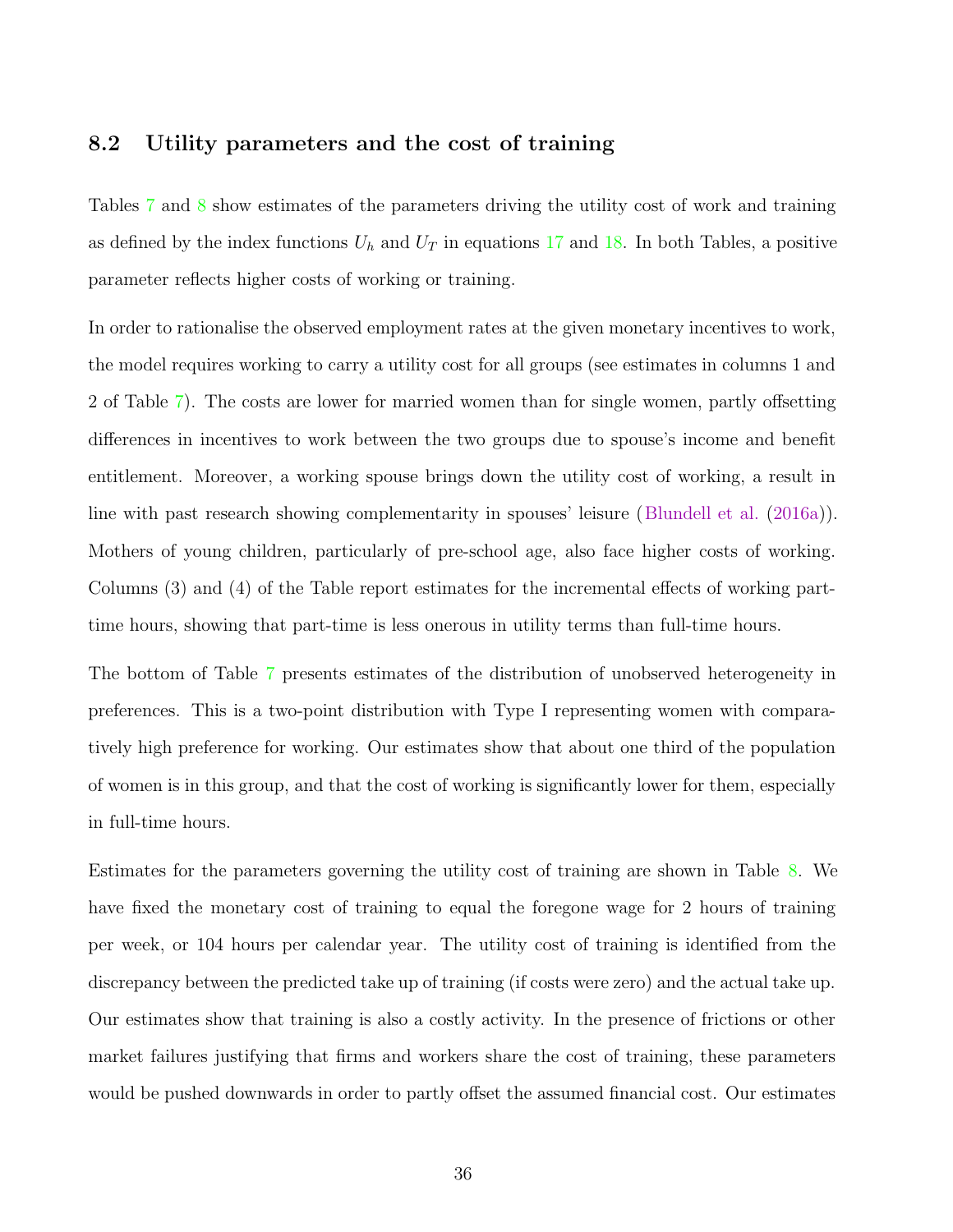<span id="page-36-0"></span>

|                            | Coeff.<br>St.Error          |                                          | Coeff.  | St.Error                                |  |  |
|----------------------------|-----------------------------|------------------------------------------|---------|-----------------------------------------|--|--|
|                            | (1)                         | (2)                                      | (3)     | (4)                                     |  |  |
|                            |                             |                                          |         |                                         |  |  |
|                            | Utility Parameters in $U_h$ |                                          |         |                                         |  |  |
|                            |                             | Full-Time Employment                     |         | Part-Time Employment                    |  |  |
|                            |                             | $(\alpha_{38})$                          |         | (increment: $\alpha_{18} - \alpha_{38}$ |  |  |
| Singles, no children, Sec  | 0.34                        | (0.01)                                   | $-0.27$ | (0.01)                                  |  |  |
| Singles, no children, HS   | 0.47                        | (0.11)                                   | $-0.33$ | (0.01)                                  |  |  |
| Singles, no children, Univ | 0.48                        | (0.02)                                   | $-0.32$ | (0.01)                                  |  |  |
| Single mothers, Sec        | 0.39                        | (0.01)                                   | $-0.17$ | (0.01)                                  |  |  |
| Single mothers, HS         | 0.32                        | (0.11)                                   | $-0.12$ | (0.02)                                  |  |  |
| Single mothers, Univ       | 0.37                        | (0.04)                                   | $-0.05$ | (0.03)                                  |  |  |
| Married, no children, Sec  | 0.25                        | (0.01)                                   | $-0.17$ | (0.01)                                  |  |  |
| Married, no children, HS   | 0.24                        | (0.11)                                   | $-0.17$ | (0.01)                                  |  |  |
| Married, no children, Univ | 0.26                        | (0.03)                                   | $-0.15$ | (0.01)                                  |  |  |
| Married mothers, Sec       | 0.27                        | (0.01)                                   | $-0.20$ | (0.01)                                  |  |  |
| Married mothers, HS        | 0.27                        | (0.11)                                   | $-0.20$ | (0.02)                                  |  |  |
| Married mothers, Univ      | 0.26                        | (0.04)                                   | $-0.18$ | (0.02)                                  |  |  |
| Child aged 0-2, Sec        | 0.22                        | (0.02)                                   | $-0.12$ | (0.01)                                  |  |  |
| Child aged 0-2, HS         | $0.22\,$                    | (0.02)                                   | $-0.13$ | (0.01)                                  |  |  |
| Child aged 0-2, Univ       | 0.16                        | (0.03)                                   | $-0.07$ | (0.02)                                  |  |  |
| Child aged 3-5, Sec        | 0.23                        | (0.02)                                   | $-0.14$ | (0.01)                                  |  |  |
| Child aged 3-5, HS         | 0.21                        | (0.03)                                   | $-0.13$ | (0.02)                                  |  |  |
| Child aged 3-5, Univ       | 0.17                        | (0.03)                                   | $-0.10$ | (0.02)                                  |  |  |
| Child aged 6-10, Sec       | 0.14                        | (0.02)                                   | $-0.10$ | (0.02)                                  |  |  |
| Child aged 6-10, HS        | 0.16                        | (0.03)                                   | $-0.12$ | (0.02)                                  |  |  |
| Child aged 6-10, Univ      | 0.11                        | (0.03)                                   | $-0.07$ | (0.02)                                  |  |  |
| Spouse working             | $-0.10$                     | (0.01)                                   | 0.08    | (0.01)                                  |  |  |
| High background factor 1   | $-0.02$                     | (0.01)                                   | $-0.00$ | (0.01)                                  |  |  |
| High background factor 2   | 0.00                        | (0.01)                                   | $-0.00$ | (0.01)                                  |  |  |
|                            |                             | Unobserved Heterogeneity in Cost of Work |         |                                         |  |  |
|                            |                             | <b>Full-Time Employment</b>              |         | Part-Time Employment                    |  |  |
|                            |                             | $(\theta_{38})$                          |         | $(\theta_{18})$                         |  |  |
| Type I                     | $-0.21$                     | (0.01)                                   | $-0.09$ | (0.01)                                  |  |  |
| Type I: probability        |                             | 0.36                                     | (0.00)  |                                         |  |  |

Table 7: Parameters determining utility cost of working

imply that, at estimated returns to training, the low training rates can only be rationalised if the cost of training to the worker is higher than the pure monetary cost of foregone earnings that we have assumed.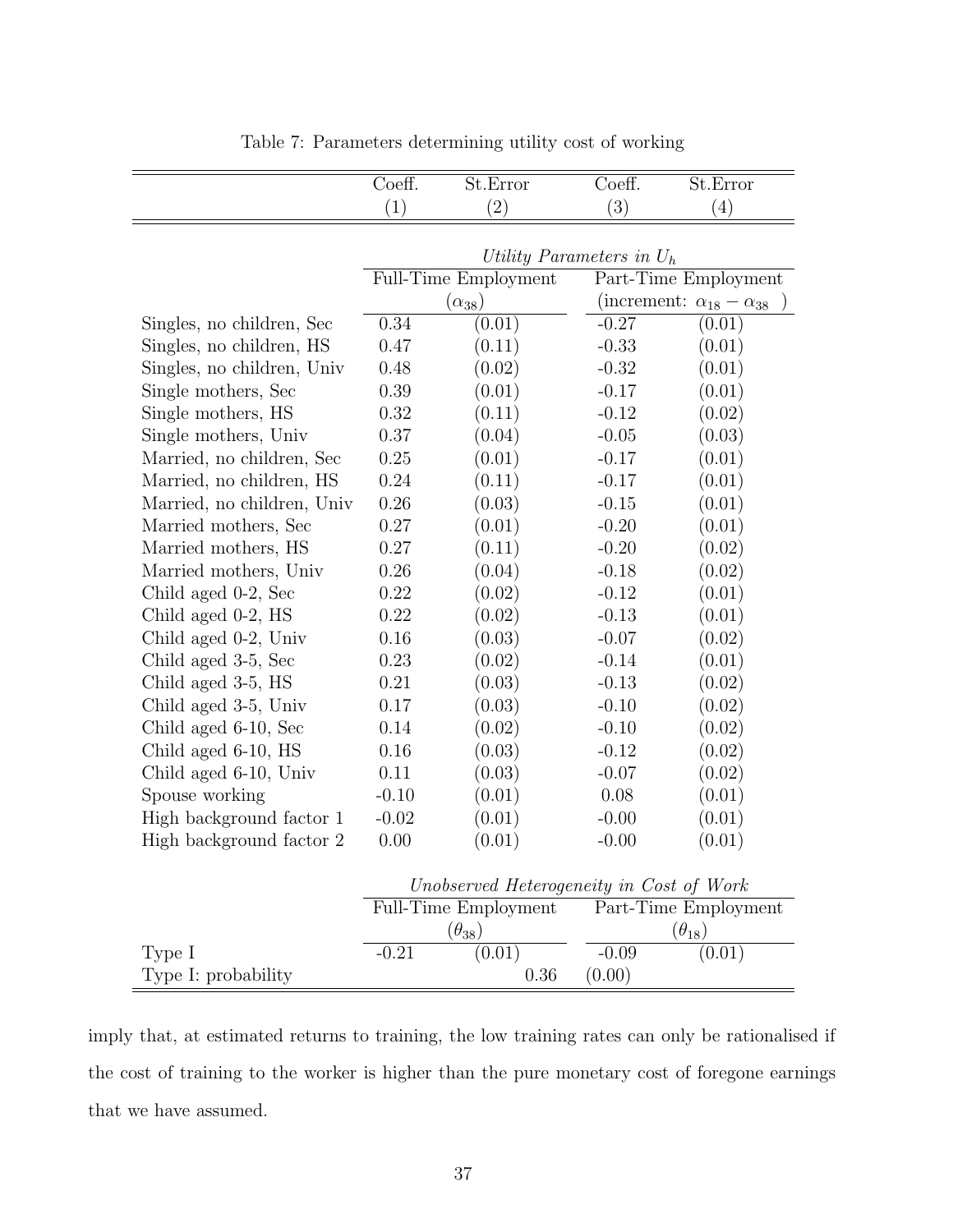<span id="page-37-0"></span>

|      |                        | Coeff.   | St.Error   | Coeff.                                                                              | St.Error | Coeff.                  | St.Error   |
|------|------------------------|----------|------------|-------------------------------------------------------------------------------------|----------|-------------------------|------------|
|      |                        |          |            |                                                                                     |          |                         |            |
|      |                        |          |            | Panel A: Utility Parameters in $U_T$ , $(\alpha_T, \alpha_{Th,s})$                  |          |                         |            |
|      |                        |          | Secondary  | <b>High School</b>                                                                  |          |                         | University |
| (1)  | Intercept              | 0.046    | (0.012)    | 0.038                                                                               | (0.011)  | 0.033                   | (0.014)    |
| (2)  | Mothers                | 0.011    | (0.003)    | 0.011                                                                               | (0.012)  | 0.004                   | (0.013)    |
| (3)  | Child aged $0$ to $2$  | $-0.010$ | (0.009)    | 0.005                                                                               | (0.020)  | 0.017                   | (0.018)    |
| (4)  | Child aged 3 to 5      | $-0.007$ | (0.009)    | 0.006                                                                               | (0.022)  | 0.006                   | (0.020)    |
| (5)  | Child aged 6 to 10     | $-0.001$ | (0.006)    | 0.005                                                                               | (0.019)  | 0.018                   | (0.026)    |
| (6)  | High Bartik instrument | 0.000    | (0.002)    | $-0.005$                                                                            | (0.010)  | $-0.002$                | (0.008)    |
| (7)  | Part-time interaction  | $-0.004$ | (0.002)    | $-0.006$                                                                            | (0.012)  | $-0.011$                | (0.010)    |
|      |                        |          |            | Panel B: Utility Parameters in Restricted Model $U_T$ , $(\alpha_T, \alpha_{Th,s})$ |          |                         |            |
|      |                        |          | Secondary  | High School                                                                         |          |                         | University |
| (8)  | Intercept              | 0.044    | (0.012)    | 0.037                                                                               | (0.008)  | 0.030                   | (0.013)    |
| (9)  | Mothers                | 0.006    | (0.002)    | 0.013                                                                               | (0.007)  | 0.013                   | (0.005)    |
| (10) | High Bartik instrument | 0.000    | (0.002)    | $-0.006$                                                                            | (0.009)  | $-0.010$                | (0.006)    |
| (11) | Part-time interaction  | $-0.004$ | (0.002)    | $-0.002$                                                                            | (0.005)  | $-0.001$                | (0.006)    |
|      |                        |          |            | Panel C: Unobserved Heterogeneity in Cost of Training                               |          |                         |            |
|      |                        |          |            | Correlated with Cost of Work                                                        |          | Correlated with Ability |            |
|      |                        |          | $\theta_T$ |                                                                                     |          | $\omega_T$              |            |
| (12) | Type I                 |          | $-0.030$   | (0.01)                                                                              |          | $-0.028$<br>(0.01)      |            |
|      |                        |          |            |                                                                                     |          |                         |            |

Table 8: Parameters determining utility cost of training

Panel A of Table 8 shows our main estimates for the utility cost of training. The cost is higher for mothers and varies little with age of the youngest child (rows 2 to 5). This is interesting because the training rates among working mothers with more than Secondary education drop to their lowest level during the pre-school period and recover as the child grows up. This pattern is well captured by the model, as shown in Figure [9](#page-38-0). It also underlies the fluctuation in training over the course of life displayed in Figure  $10$ , which the model also fits well.<sup>20</sup> However, the underlying parameters are not precisely estimated.

Panel B therefore contrasts our main specification with an alternative, restricted specification. In the restricted specification we impose a constant utility cost of training across all mothers,

<sup>&</sup>lt;sup>20</sup>The Online Appendix details evidence that the model also fits well the life-cycle profiles of wages, employment and hours, and compares the full set of data and corresponding model moments used in estimation.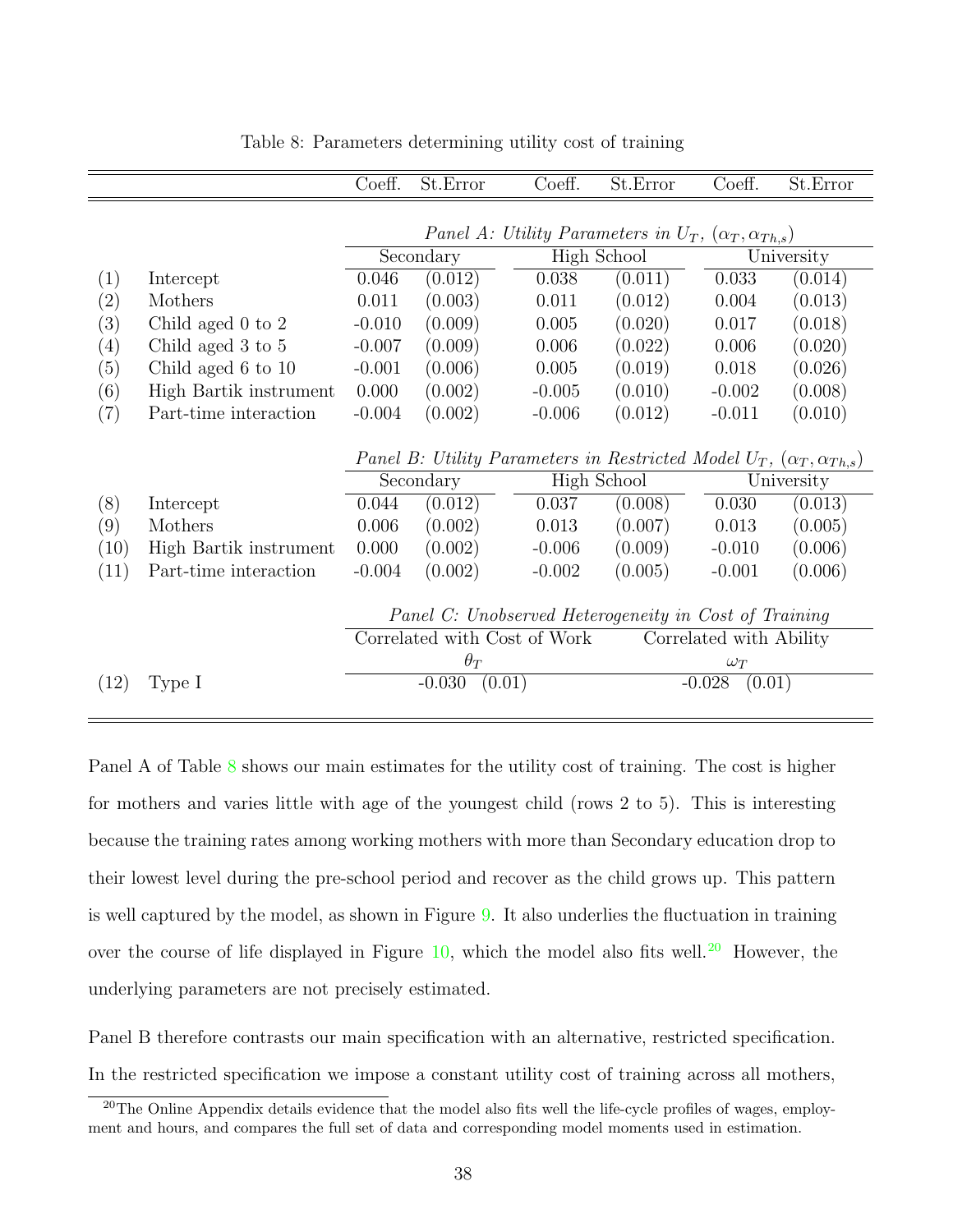<span id="page-38-0"></span>regardless of the age of their child. While this specification is less successful in replicating the lifecycle patterns of training, particularly relative to the birth of a first child, we estimate the utility cost associated with having a child more precisely. Row 9 shows the restricted estimates and standard errors. We reject the hypothesis that training costs are unaffected by motherhood at 99% confidence for Secondary and University educated mothers, and at 90% confidence for High School educated mothers.

Figure 9: Model versus data – Training incidence among working mothers, by time since/to birth of oldes child and maternal education



Our model implicitly points to two additional mechanisms in addition to the utility costs of training. First, families with children have higher needs and may be more likely to face liquidity constraints. In those circumstances, the foregone earnings associated with training may be an especially high cost to pay that could drive training rates down during that period of life. And second, the expected return to training may be negatively affected by motherhood as higher career intermittency limits women's ability to reap its full return before depreciation eventually washes out the human capital gains from training.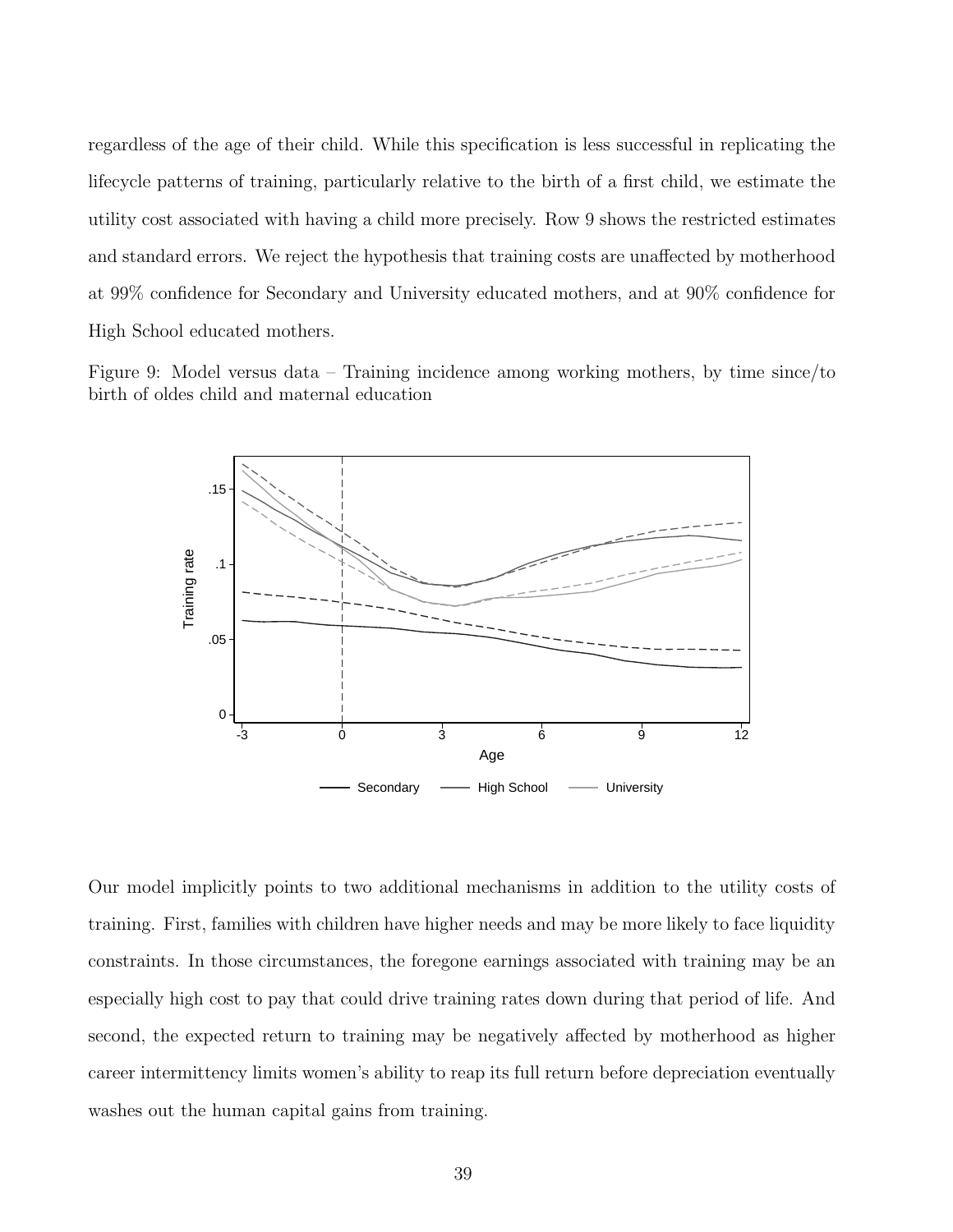<span id="page-39-0"></span>Figure 10: Model versus data – Training incidence over the life-cycle among working women, by maternal age and education



Figure [11](#page-40-0) plots age profiles for the average total cost of training on the left, including both the monetary cost associated with lost labour time and the monetized direct utility cost. We compare this to the consumption value of the additional human capital acquired through one episode of training on the right. In line with the observed training rates, average cost exceeds average return by a factor of 4 to 5 for most age groups. Figure [12](#page-40-0) plots similar figures but by time to/from the birth of the first child. Clearly, the life-cycle variation is strongly associated with the dynamics of family demographics. In particular, High-School and University educated mothers of young children find training substantially more costly than they used to before giving birth, a pattern that drives the peak in the cost of training at around age 40 for them. The increase in cost around childbirth has a clear education gradient. In particular, it is noticeably larger among University graduates, who are also less likely to be entitled to workconditional benefits. In turn, higher entitlement rates among lower educated women may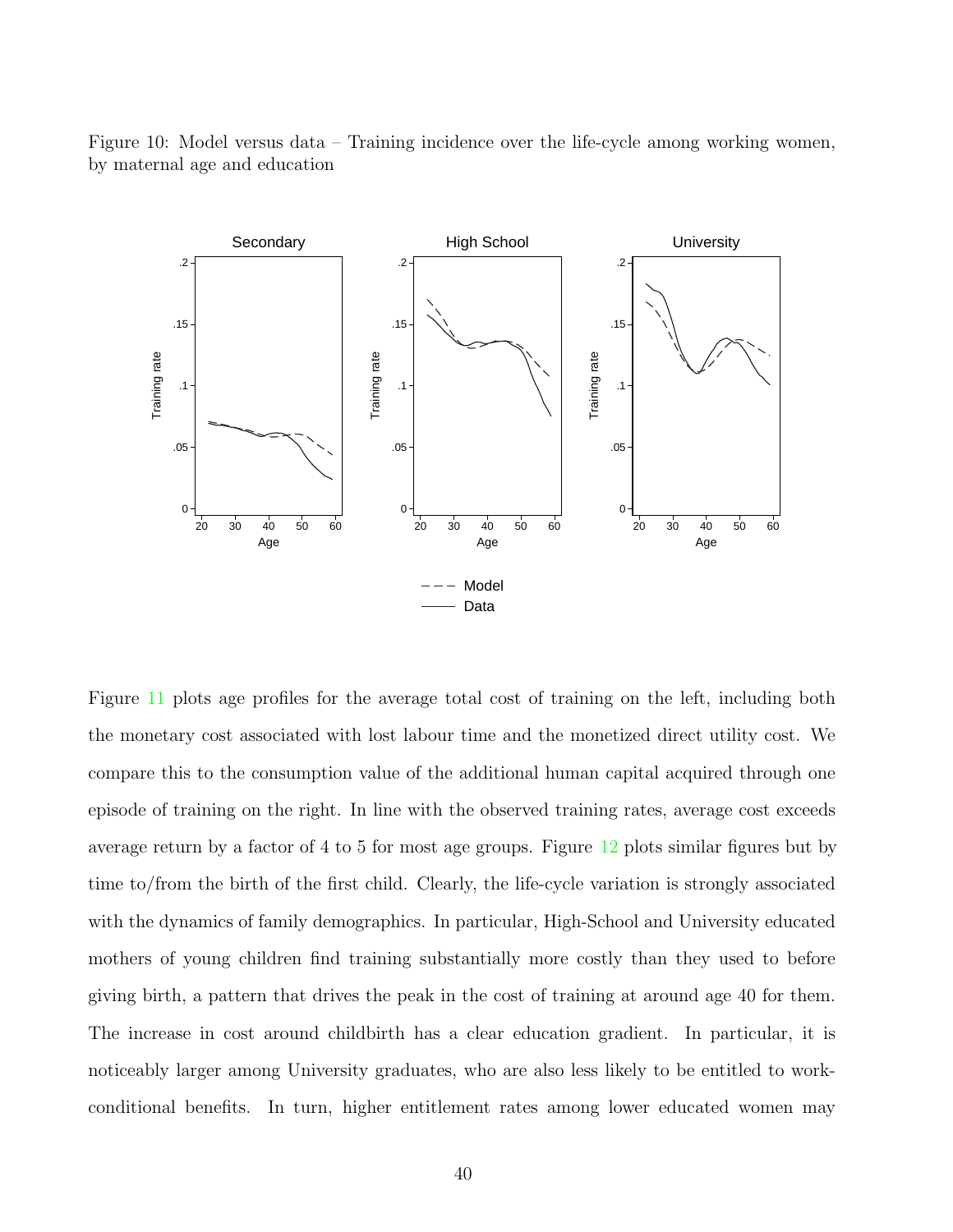<span id="page-40-0"></span>Figure 11: Monetised total cost of and experience return to training across whole population, by age and education



(b) Consumption value of extra human capital

Figure 12: Monetised cost of and experience return to training across whole population, by time to/since first birth and education



(a) Monetised cost of training

(b) Consumption value of extra human capital

be partly responsible for the milder increase in the cost of training around childbirth given its association with higher marginal tax rates, and hence lower costs of training in terms of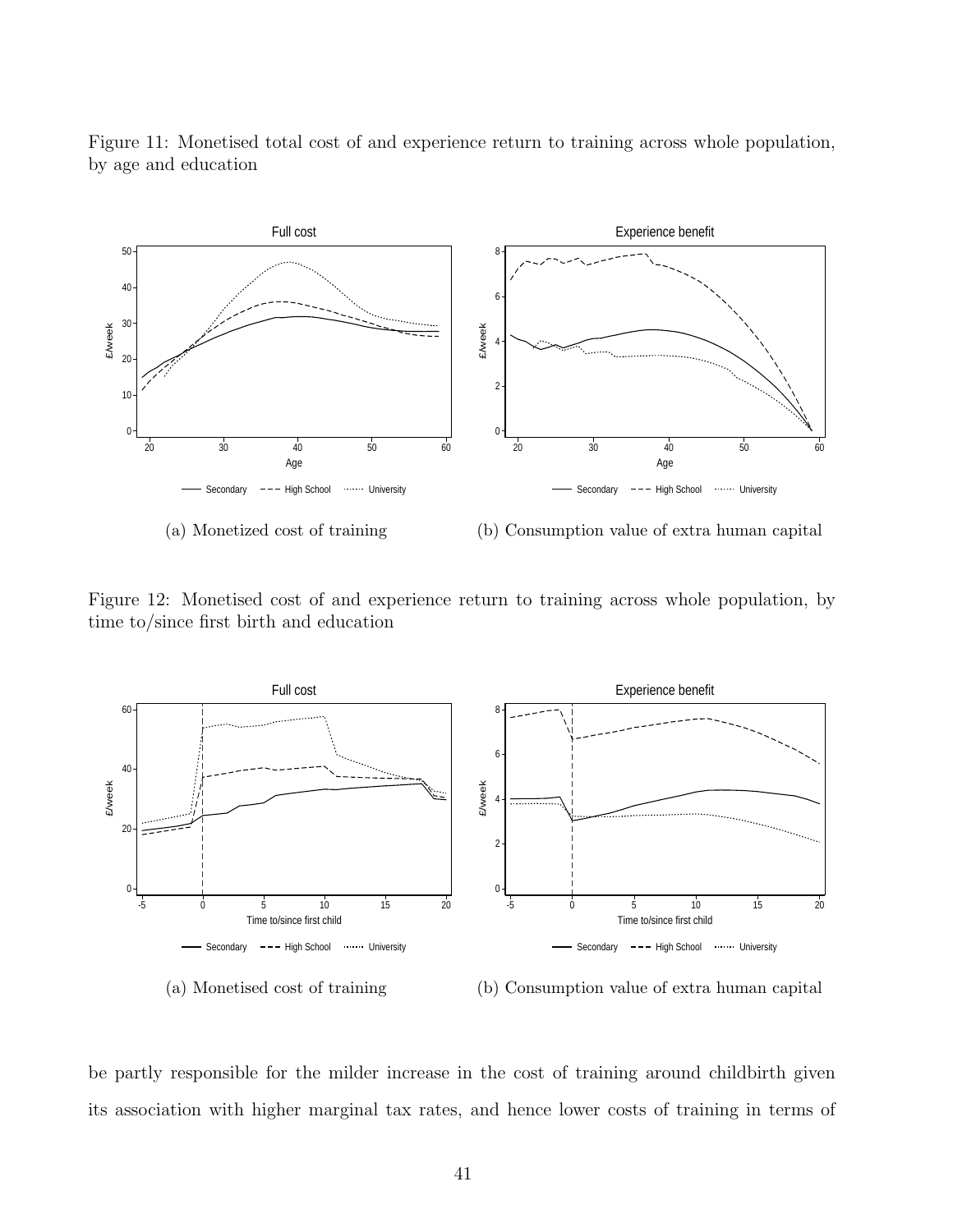foregone earnings. The returns to training also change around childbirth but by a much more modest amount, and then slowly recover as the child grows up.

#### 8.3 Responses of employment and training to changes in prices

We use the model to quantify responses to changes in the monetary incentives to work and train. Table [9](#page-42-0) shows responses in employment rates (Panel A) and training rates among employed women (Panel B) to changes in the wage rates (columns 2 and 3) and in the earnings foregone while training (column 4). Column 1 provides a sense of scale by displaying the simulated levels of employment and training by education and family demographics. All simulations are run under the 2002 tax system.

Column 2 reports average responses to an anticipated 1% increase in the post tax wage rate at each age in the 23 to 50 interval, and for one year only; the small perturbation is compensated by a one-off transfer at the start of working life that keeps the expected lifetime utility constant, thereby netting out wealth effects. Column 3 shows similar responses to an unanticipated and permanent 1% increase in the post tax wage rate starting at each age in the 23 to 50 interval. No compensation is issued in this case, and hence the figures in column 3 conflate substitution and wealth effects. Both columns report immediate responses at the time of the wage perturbation.

Overall, that transitory change in the wage rate leads to an increase in the overall employment rate of 0.56 percentage points (pp, top row in Panel A, column 2). If the change is permanent, however, the immediate impact on employment is smaller, at 0.37pp (column 3). This difference is expected if wealth effects are important, as they partially offset the substitution effect of changes in wages. $^{21}$ 

While training responses to changes in the wage rates are much smaller than those of employment, they are nevertheless important given current training rates (columns 1 to 3 of Panel B).

<sup>&</sup>lt;sup>21</sup>Experience capital may reverse this relationship (as [Keane and Rogerson](#page-52-0)  $(2012)$ , and [Keane](#page-52-0)  $(2015)$  $(2015)$  demonstrate). In particular, young workers may respond more to a permanent than to a transitory increase in the wage rate as they foresee future additional gains from working.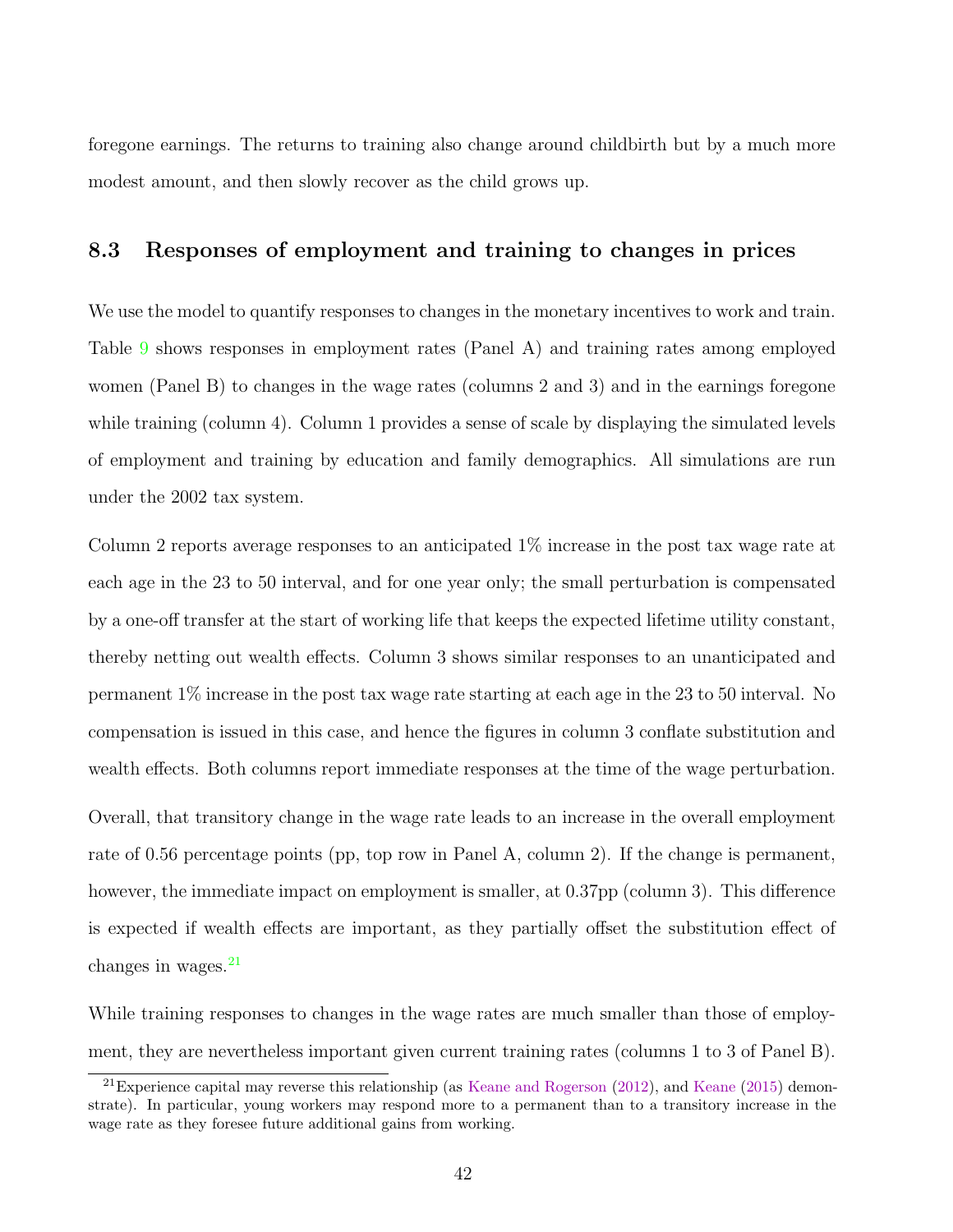| <b>Baseline</b><br>level $(\%)$ | increase in wages (pp) | Responses to $1\%$                       |
|---------------------------------|------------------------|------------------------------------------|
|                                 |                        |                                          |
|                                 |                        | transitory permanent                     |
| (1)                             | $\left( 2\right)$      | (3)                                      |
|                                 |                        |                                          |
|                                 |                        |                                          |
| 80.5                            | 0.564                  | 0.369                                    |
|                                 |                        |                                          |
| 72.2                            | 0.698                  | 0.449                                    |
| 83.3                            | 0.530                  | 0.354                                    |
| 88.1                            | 0.417                  | 0.267                                    |
|                                 |                        |                                          |
| 93.0                            | 0.489                  | 0.322                                    |
| 59.2                            | 1.416                  | 0.681                                    |
| 93.6                            | 0.178                  | 0.144                                    |
| 72.4                            | 0.641                  | 0.457                                    |
|                                 |                        |                                          |
|                                 | By family demographics | Panel A: Employment<br>Panel B: Trainina |

<span id="page-42-0"></span>Table 9: Model simulations – Employment and training responses to changes in wages and the monetary cost of training

|                        | $1$ where $D$ . It welleng<br>conditional on employment |          |          |  |  |
|------------------------|---------------------------------------------------------|----------|----------|--|--|
|                        |                                                         |          |          |  |  |
| All women              | 11.6                                                    | $-0.148$ | $-0.014$ |  |  |
| By education           |                                                         |          |          |  |  |
| Secondary              | 6.0                                                     | $-0.214$ | $-0.011$ |  |  |
| High school            | 14.4                                                    | $-0.114$ | $-0.006$ |  |  |
| University             | 13.1                                                    | $-0.135$ | $-0.034$ |  |  |
| By family demographics |                                                         |          |          |  |  |
| Singles, no kids       | 11.5                                                    | $-0.097$ | 0.021    |  |  |
| Single mothers         | 8.1                                                     | $-0.111$ | $-0.018$ |  |  |
| Couples, no kids       | 15.1                                                    | $-0.133$ | $-0.027$ |  |  |
| Mothers in couples     | 9.3                                                     | $-0.193$ | $-0.019$ |  |  |
|                        |                                                         |          |          |  |  |

Notes: Calculations based on model simulations. Column 2 shows contemporaneous effects on employment (panel A) and training (Panel B) of an anticipated and compensated 1% transitory (single period) increase in the after tax wage rate of women. Column 3 shows effects of an unanticipated and uncompensated 1% permanent increase in wages, on the employment and training rates on the period the change in wages is first realised. Column 3 shows contemporaneous effects of an anticipated and compensated 1% transitory (single period) drop in the foregone earnings associated with training. In all case, responses are averages of effects for women aged 23 to 50.

Overall, an expected transitory change in the wage rate reduces training rates contemporaneously for all groups as training becomes temporarily more costly. Its overall impact is to reduce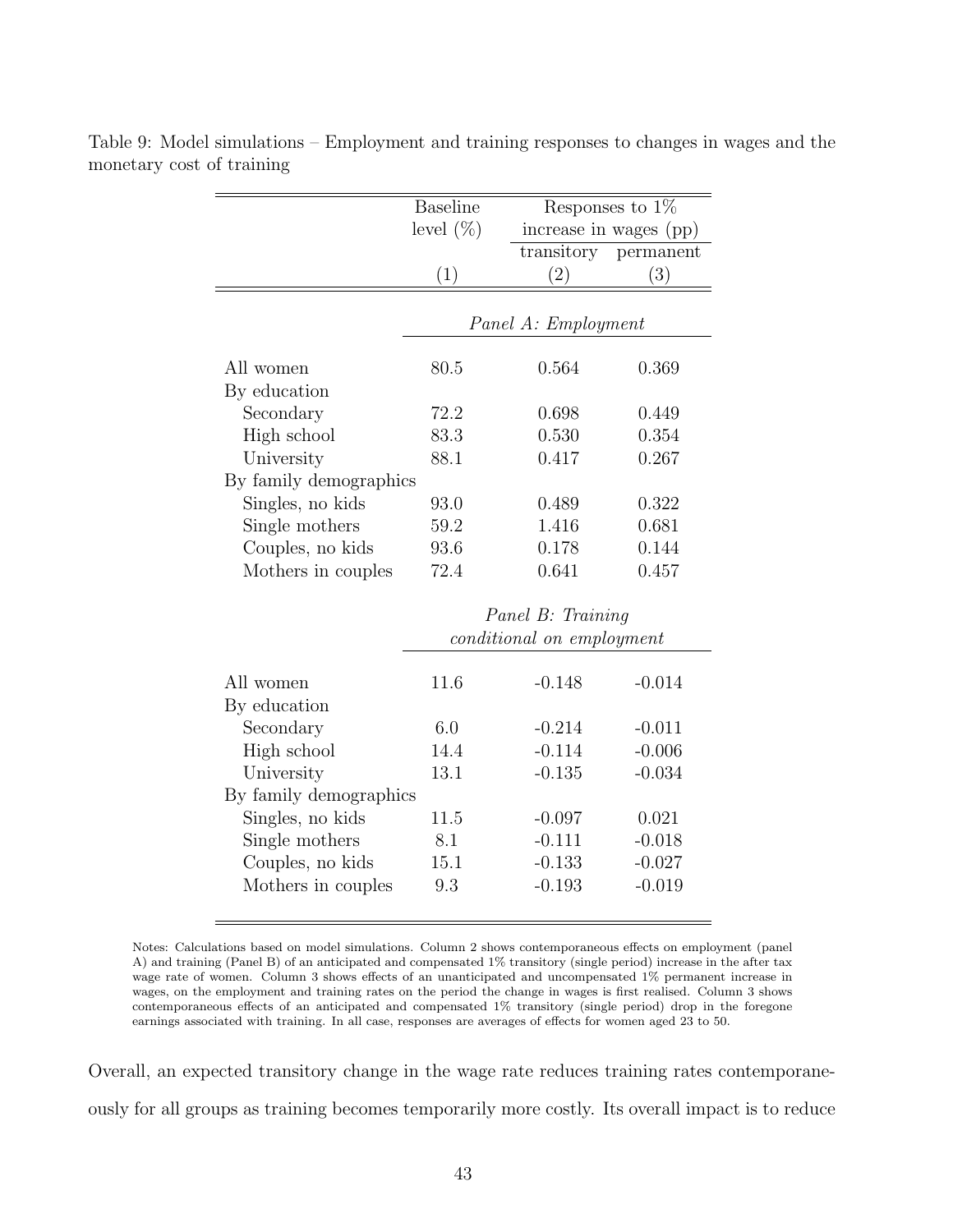the training rate by about 0.15pp, or by  $1.3\%$  of the existing rate  $(-0.148/11.6)$ . The training responses to transitory changes in wages are larger for women with Secondary education and for mothers, who are more likely to be liquidity constrained.

The immediate training responses to permanent changes in wages, however, are much smaller but still negative. Overall, training rates drop by 0.01pp among women in work in the period when wages are first perturbed, or by about 0.1%. The permanent increase in wages lifts future returns to training, hence partly offsetting the negative impact that higher contemporaneous wages have on the propensity to train. What these figures show, however, is that the higher future returns are not sufficient to turn the training responses positive except for single women without children.

### 9 Counterfactual simulations and discussion

#### 9.1 Subsidized training for mothers

We now investigate the long-term impacts of subsidizing training for mothers of young children, who may have especially loose links to the labor market. The policy could impact the labor market outcomes of these mothers in two ways. First, by increasing training rates among eligible mothers, it may help recover some of the losses in productive human capital associated with career interruptions once mothers return to work. Second, the subsidy may also reduce the duration of career breaks by indirectly promoting employment during the early stages of motherhood. The results from the previous sections suggest that mothers are especially sensitive to the cost of training and that training has modest but positive effects on wages, so the question is whether subsidizing training could help close the cost of child-rearing for mothers.

We compare outcomes under the 2002 tax and benefit system with three modified regimes that introduce training subsidies. In all three cases, mothers of children aged 7 or younger are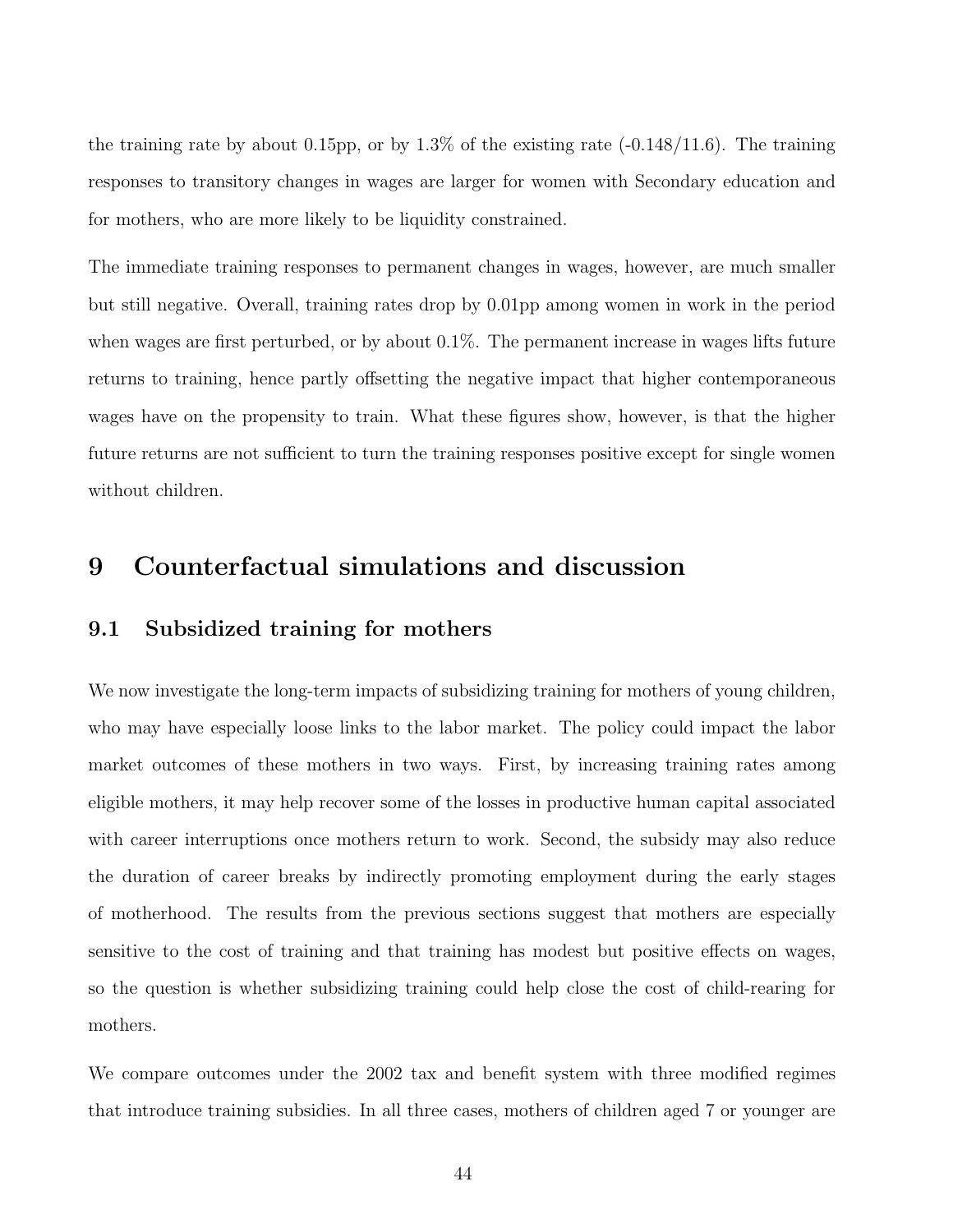entitled to subsidies of different levels of generosity if they decide to take up training. Our simulations quantify the long-term effects of these policies, for women living through the new regimes over their entire lives. All effects are calculated under revenue neutrality, with any costs being recovered through adjustments in the basic tax rate. The way one achieves revenue neutrality is relevant, since, for example, changing the tax rate to fund subsidies has its own incentive effects.

Table [10](#page-45-0) shows model predictions of the effects of subsidized training on training rates, employment, hours, wages, savings, income and welfare. The first three rows display the effects of a £500 lump-sum subsidy for mothers of children aged 0 to 7 in training. Under our assumption of standard training units of 104 hours per year, the subsidy amounts to approximately  $\pounds 5$ per hour. This is not a trivial subsidy, making up about 60%, 50% and 30% of the average hourly wage rate of eligible mothers with Secondary, High-School and University education respectively. However, it is more modest than other work related subsidies such as Tax Credits because it only supports a limited amount of training.

Panel A shows that training rates respond strongly to the subsidy, particularly among eligible mothers with Secondary and High-School education. As compared to the baseline, these effects amount to an increase in their training rates of 88% and 44% percent, respectively. The subsidy is timed to coincide with the fall in training we observe around the birth of first child. Figure [13](#page-46-0) shows, as an example, the impact of the subsidy on the lifecycle timing of training for High School educated mothers. The fall in training at the time of childbirth, which is observed in the data and replicated by our baseline model, is completely offset by the subsidy. As a result, training rates decline gradually over the lifecycle, resembling the male training profiles discussed above (see Figure [5](#page-13-0)).

The subsidy also has a sizeable effect on employment rates, which again is larger for those with less formal education. However, all additional employment is in part-time hours, and indeed full-time employment drops for all education groups and more so for the more educated. This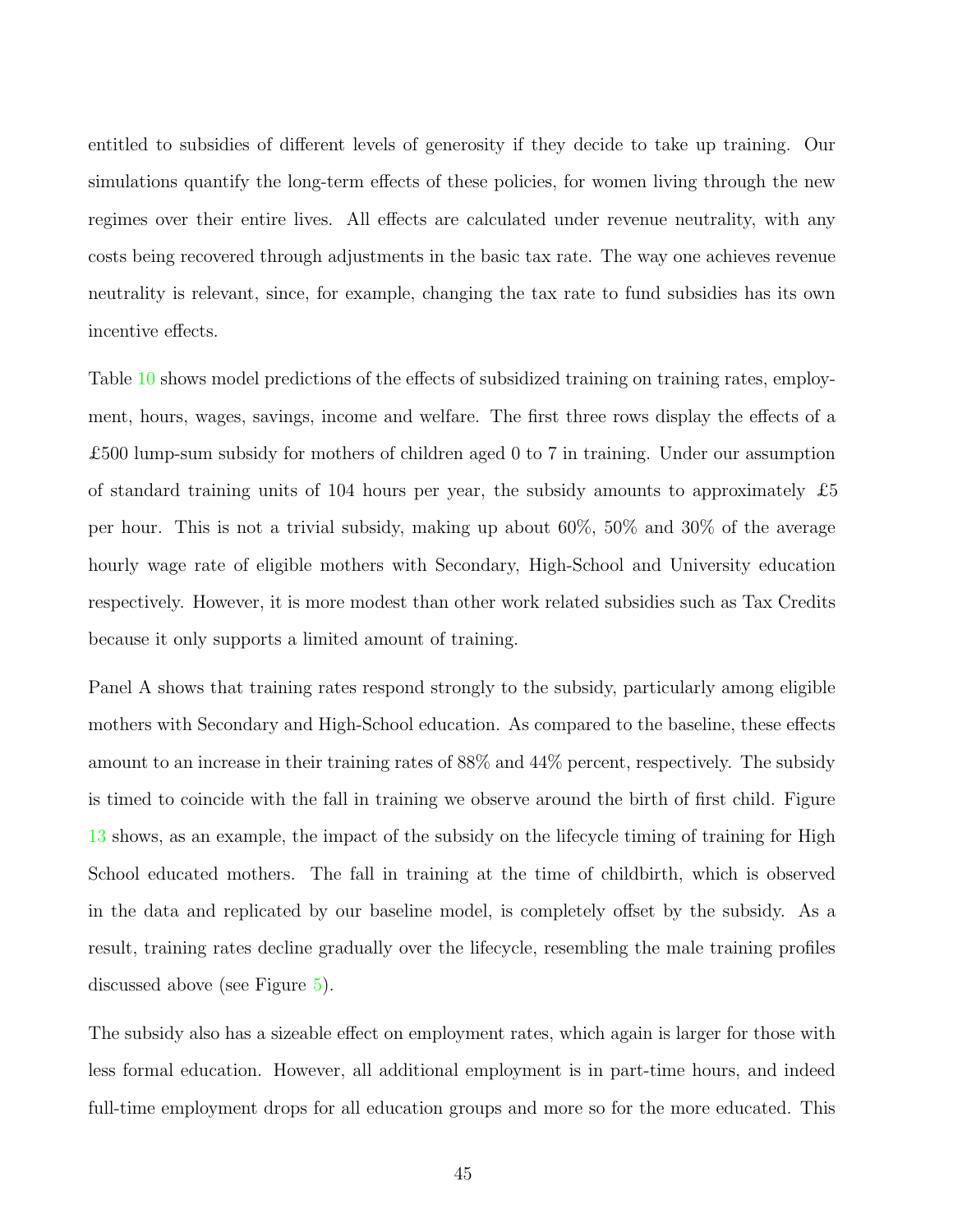|                        | £500                                                                   |           |            |            | Training Subsidy<br>£1,500 |                       |            | foregone earnings |            |  |
|------------------------|------------------------------------------------------------------------|-----------|------------|------------|----------------------------|-----------------------|------------|-------------------|------------|--|
|                        | Sec<br>(1)                                                             | HS<br>(2) | Uni<br>(3) | Sec<br>(4) | HS<br>(5)                  | Uni<br>(6)            | Sec<br>(7) | HS<br>(8)         | Uni<br>(9) |  |
|                        | Panel A: Labor supply and training, mothers of child aged 0-7 (pp)     |           |            |            |                            |                       |            |                   |            |  |
| Training               | 5.18                                                                   | 6.21      | 3.67       | 32.6       | 33.9                       | 23.9                  | 4.95       | 6.95              | 7.20       |  |
| Employment             | 1.90                                                                   | 1.54      | 0.82       | 11.1       | 9.7                        | 4.3                   | 1.92       | 1.68              | 1.20       |  |
| Full-time              | $-0.05$                                                                | $-0.16$   | $-0.45$    | $-1.5$     | $-0.9$                     | $-1.6$                | $-0.04$    | $-0.14$           | $-0.64$    |  |
| Part-time              | 1.94                                                                   | 1.70      | 1.28       | 12.6       | $10.6\,$                   | $5.9\,$               | 1.96       | 1.83              | 1.84       |  |
|                        | Panel B: Wages and assets when child aged 8<br>$(\%)$                  |           |            |            |                            |                       |            |                   |            |  |
| Maternal wage rate     | 0.27                                                                   | 0.25      | $-0.03$    | 1.29       | 1.34                       | 0.10                  | 0.26       | 0.29              | $-0.01$    |  |
| Family assets          | 0.49                                                                   | 0.12      | 0.05       | 3.87       | 1.64                       | $0.26\,$              | 0.74       | 0.45              | 0.27       |  |
|                        | Panel C: Labor supply and training, mothers of child aged 8-18<br>(pp) |           |            |            |                            |                       |            |                   |            |  |
|                        | $-0.31$                                                                | $-0.12$   | 0.01       | $-0.50$    | $-0.12$                    | 0.06                  | $-0.32$    | $-0.14$           | 0.02       |  |
| Training<br>Employment | 0.06                                                                   | 0.10      | 0.00       | 0.15       | 0.42                       | 0.02                  | 0.02       | 0.07              | $-0.00$    |  |
| Full-time              | $-0.12$                                                                | $-0.04$   | $-0.03$    | $-0.70$    | $-0.59$                    | $-0.41$               | $-0.15$    | $-0.10$           | $-0.08$    |  |
| Part-time              | 0.19                                                                   | 0.14      | 0.04       | $0.85\,$   | 1.01                       | 0.43                  | 0.18       | 0.18              | 0.08       |  |
|                        | Panel D: Wages and assets when child aged 19<br>$(\% )$                |           |            |            |                            |                       |            |                   |            |  |
|                        |                                                                        |           |            |            |                            |                       |            |                   |            |  |
| Maternal wage rate     | 0.04                                                                   | $0.08\,$  | $-0.02$    | 0.21       | 0.37                       | $-0.05$               | 0.03       | 0.08              | $-0.03$    |  |
| Family assets          | $0.17\,$                                                               | 0.07      | $-0.02$    | 1.05       | 0.38                       | $-0.29$               | $0.21\,$   | 0.15              | 0.02       |  |
|                        | Panel E: Lifetime disposable income and welfare $(\%)$                 |           |            |            |                            |                       |            |                   |            |  |
| Disposable income      | 0.13                                                                   | 0.08      | $-0.04$    |            |                            | $0.83$ $0.48$ $-0.33$ |            | $0.10 \ 0.07$     | $-0.05$    |  |
| Consumption equiv      | 0.02                                                                   | $0.02\,$  | $-0.02$    | 0.06       | $-0.05$                    | $-0.40$               | $-0.00$    | 0.01              | $-0.03$    |  |
|                        | Panel F: Basic rate of income tax to fund reform:                      |           |            |            |                            |                       |            |                   |            |  |
| Change                 | $+0.05$ pp                                                             |           |            |            | $+0.6$ pp                  |                       |            | $+0.1$ pp         |            |  |

<span id="page-45-0"></span>Table 10: Long term effects of subsidised training for mothers of children aged 7 and below

 $=$ 

Notes: Calculations based on model simulations. Columns 1-3 show the effects of a £500 yearly subsidy, while columns 4-6 and 7-9 show similar calculations for, respectively, yearly amounts of £1,500 or matching foregone earnings. Age of the child in Panels A to D refer to youngest child in the family. The consumption equivalent in Panel E is calculated at the start of working life to keep expected lifetime utility constant.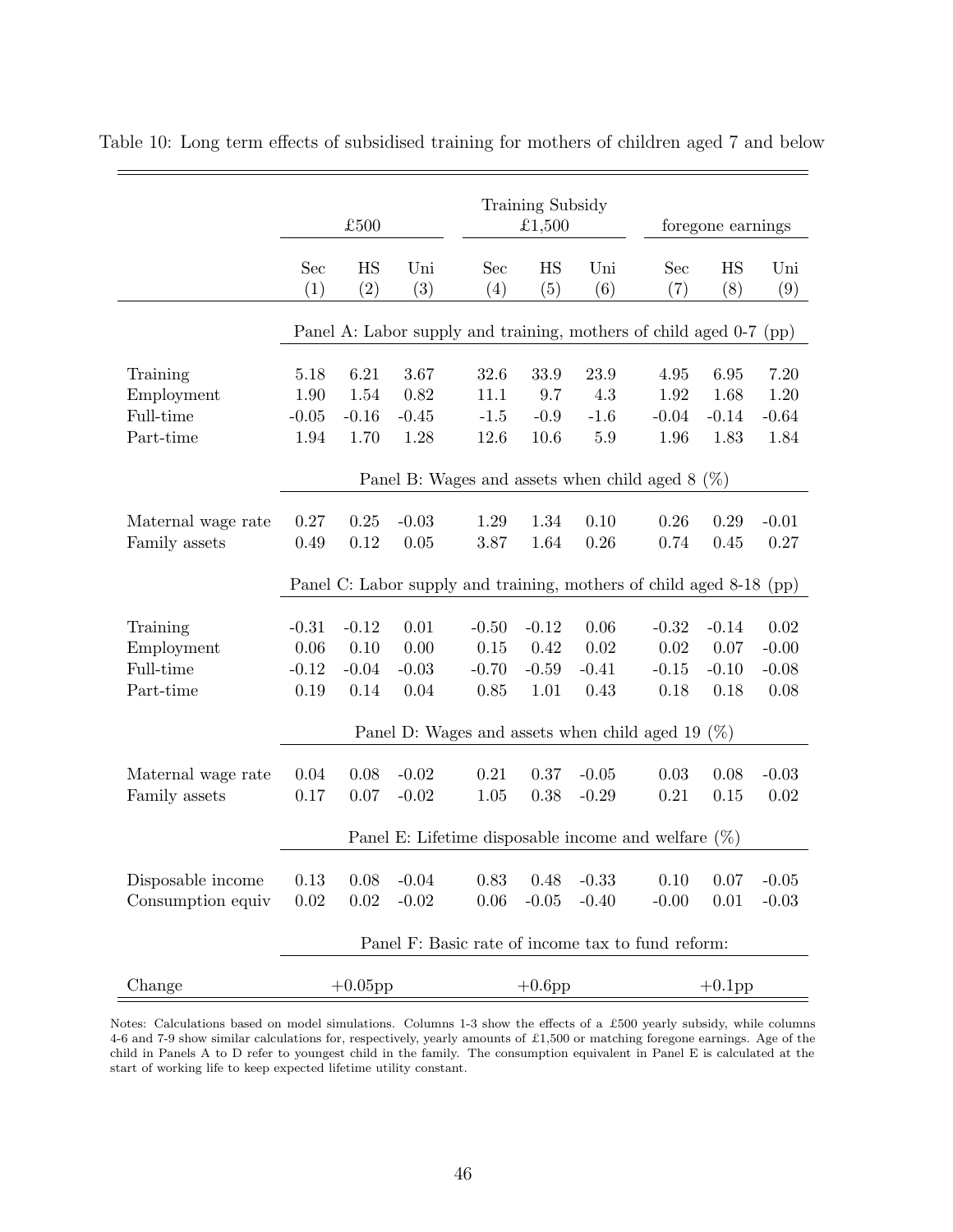

<span id="page-46-0"></span>Figure 13: Training over lifecycle for High School educated under £500 subsidy

(a) Training rate by age (b) Training rate by time since birth of oldest child

is likely to counterbalance the positive effect that additional training has on wages through accumulated human capital. The top line of panel B shows that the cumulative effect of the additional training on the wage rates of women at the end of the eligibility period is positive but modest for women with Secondary and High-School qualifications, with both benefiting from a 0.25% increase in wages. The wages of University graduates are unaffected by the policy. This demonstrates that the policy has only a small impact of the accumulated human capital of the mothers at the end of the eligibility period. The second line of this Panel shows that the subsidy also affects savings during the eligibility period for the families of Secondary educated women, increasing assets by 0.5% by the end of the period; here again, the effects are much milder for families of university educated women.

Since neither human capital nor assets at the end of the eligibility period are much affected, we expect the policy to have negligible dynamic effects. In fact, the figures in Panels C and D on the Table confirm that the choices and outcomes of mothers past the eligibility period are barely affected. Overall, the policy helps increase lifetime disposable income of families of Secondary and High-School educated women by a small amount, increasing their welfare by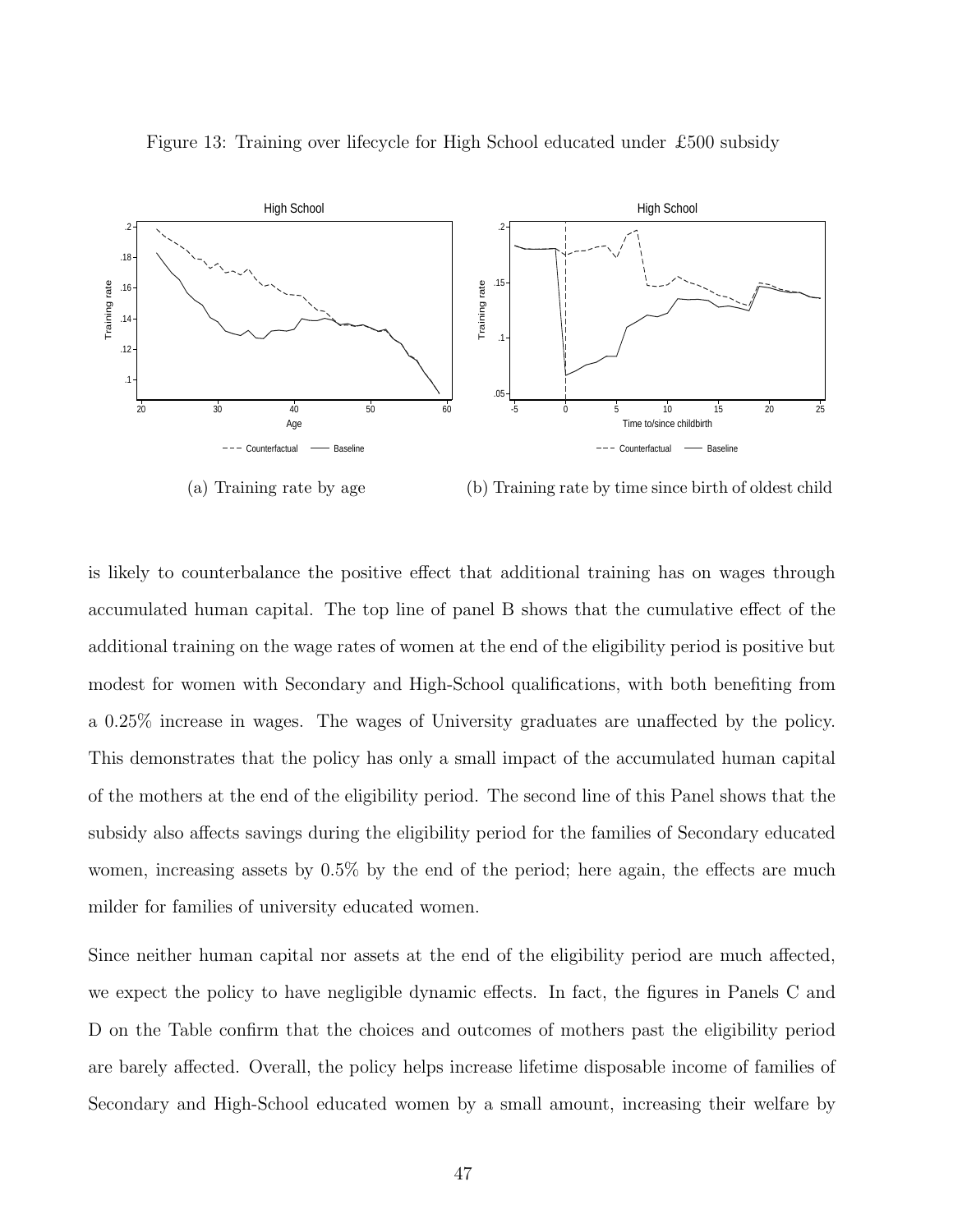just 0.02% in consumption equivalent terms (see Panel E).<sup>22</sup> This is a relatively inexpensive policy that can be funded by a small increase in in the basic tax rate of 0.05pp (Panel F). Since the bulk of the cost is supported by the families of university graduates, it carries a small reduction in welfare for them.

Columns 4 to 6 of the Table show similar results for a more generous lump-sum subsidy of £1,500 per year. The additional generosity comes with a high price, requiring an increase of 0.6pp in the basic tax rate to balance the public budget. For comparison, [Blundell et al.](#page-51-0) [\(2016b](#page-51-0)) calculations suggest that funding for the 2002 Tax Credit scheme in the UK adds 0.9pp to the basic tax rate. Our simulations show that this more generous policy succeeds in bringing up very significantly the training and employment rates of eligible mothers, although again full-time hours are negatively affected. Nevertheless, Secondary and High-school graduates see their wages increase by about 1.3% at the end of the eligibility period, but their savings are also higher by almost 4% among those with less education. This combination has mixed consequences for future choices as higher wages make working more attractive but higher savings push in the opposite direction. Overall, we see ineligible mothers more likely to be working but at fewer hours, and this gradually eliminates the gains in wages and savings accumulated over the eligibility period.

The lump-sum subsidies provide a stronger incentive for those in low pay, who may also benefit less from training if they are from the low ability group or on a flatter wage trajectory induced by low (persistent) productivity shocks. We therefore re-designed the subsidy to exactly cover foregone earnings of trainee mothers of children aged 0 to 7. Results for this policy are displayed in columns 7 to 9 of Table [10.](#page-45-0) The cost of such policy is similar to that of the least generous

$$
EV_0 = E \sum_{t} \beta^{t-\underline{t}} \frac{((1-\iota)c_{1t}/n_{1t})^{\mu}}{\mu} \exp \{U(h_{1t}, d_{1t}, \theta, \omega, X_{1a})\}
$$

where the index 0/1 stands for the pre/post-reform solutions and the value function is evaluated at different stages in life for different rows. The equation can be solved for  $\iota$ , yielding:  $\iota = 1 - \left(\frac{EV_0}{EV_1}\right)$  $\Big)^{\frac{1}{\mu}}$ .

<sup>&</sup>lt;sup>22</sup>The value of the consumption compensation (*ι*) is the solution to: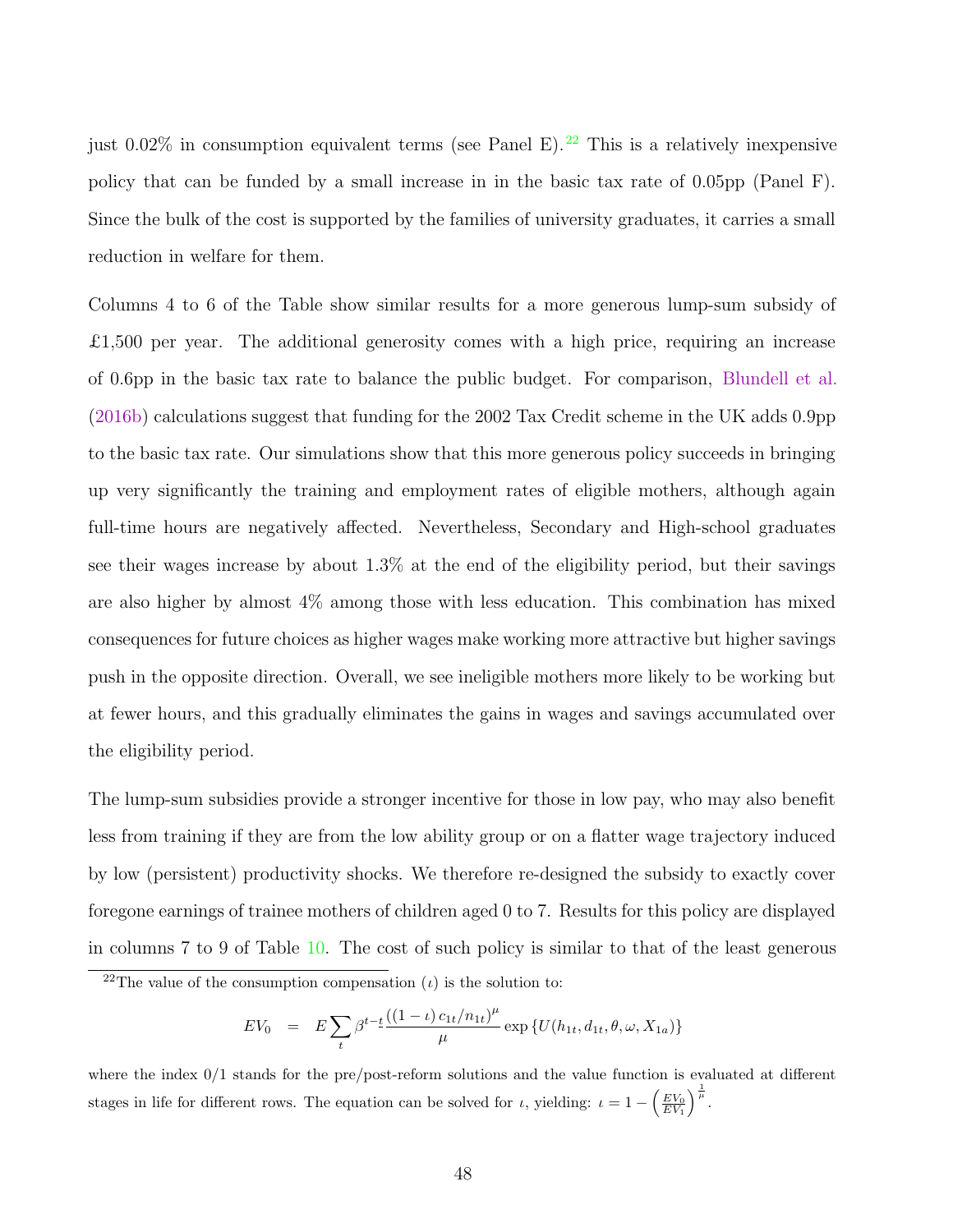training-conditional lump-sum transfer, requiring an increase of 0.1pp in the basic tax rate to balance the public accounts. Its effects are also of a very similar order of magnitude to that less generous policy, particularly for women with Secondary and High-school education. For example, those with High School education there is a positive impact on training, wages, and welfare. University graduates respond more robustly to this policy, which is especially generous towards them, by increasing employment and training rates during the eligibility period. However, they increase disproportionately part-time hours, which washes away any human capital gains from additional training and employment and results in no wage gains when their youngest child reaches 8. Overall, University graduates do not prefer this policy to the least generous lump-sum subsidy, which is preferred by the other groups.

### 10 Conclusions

We have estimated a lifecycle model of female labor supply, and human capital accumulation through work experience and training. Our main aim has been to understand the role that job training can have in offsetting the loss of experience resulting from having children, which leads to an increasing wage gap for women with children.

Training can be important for wages and we show that it can partly offset the wage gap attributable to the prevalence of part time work and non-employment following a return to the labor market after having children. We find the largest gains accrue to those who leave education after completing high school. This contrasts with the fact that most training takes place among University graduates.

Finally, we evaluate a policy of subsidizing training once, when the child is less than 7. All policies are revenue neutral and funded by increasing taxes. A fixed subsidy of 1,500 pounds increases the take up of employment and training substantially, particularly for the lower education groups. It also increases lifetime disposable income by about 0.83% for the lowest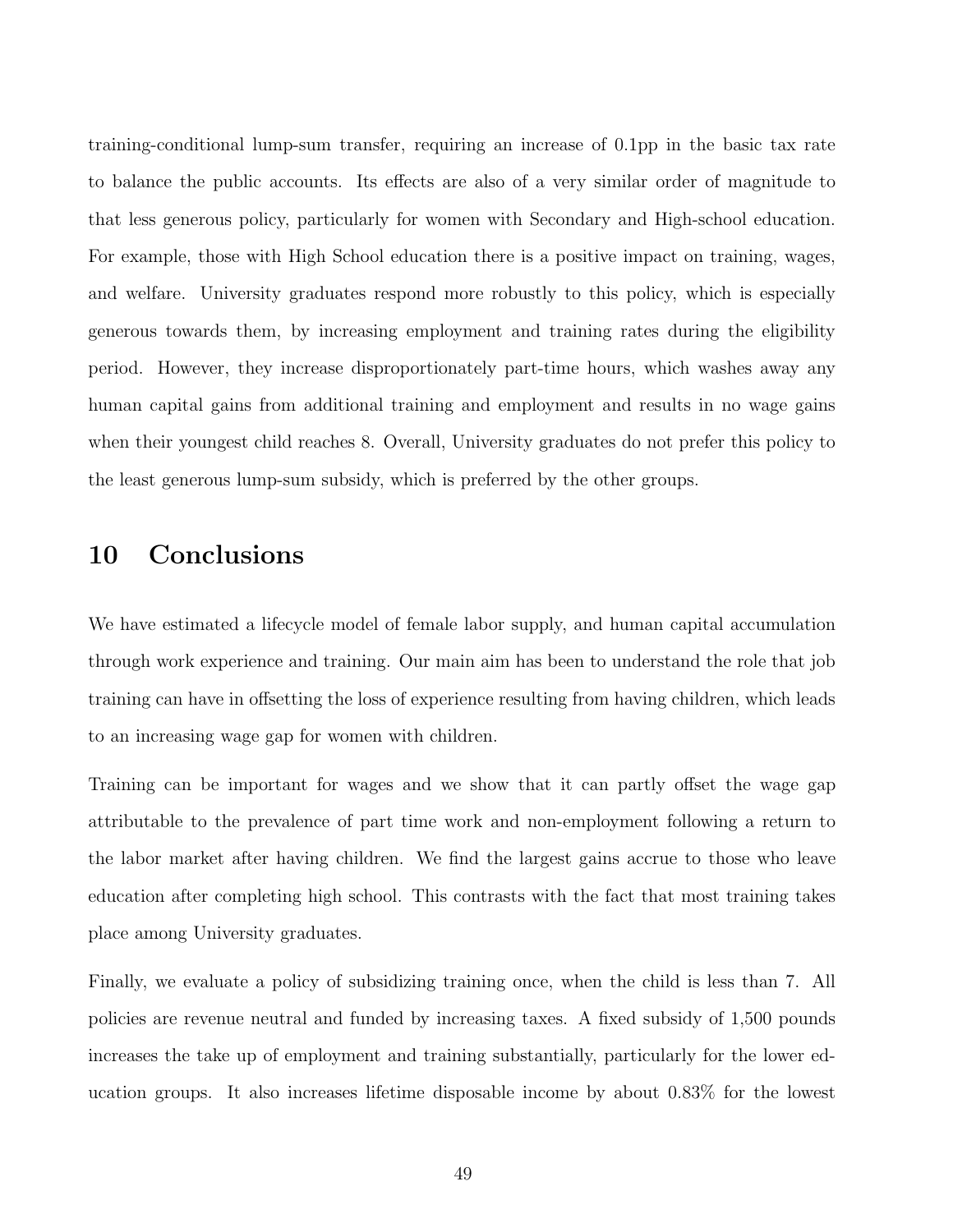education group and about half of that for the middle group. It decreases it for for the highest group due to increased taxation funding the program. Note, however, that welfare hardly increases for the lowest education group and is negative for the other two. We also consider other less effective approaches.

This paper has ignored the all important question of incidence for the costs of training as well as for the returns. In a classical competitive labor market workers pay for general training and wages fully reflect returns to investment (Becker 1964). But in the presence of frictions this may not occur and forms and workers may share both the returns and the costs of training. While here we measure correctly the returns to the individual and attribute some of the costs to them we have not considered the returns to the firm of individuals being trained or how the firms and the workers may share the costs. This is a central question, all the more so if we are to understand why college graduates have such high levels of job training but little or no observed return. In a follow up paper we are investigating this issue based on a model inspired by [Acemoglu and Pischke](#page-50-0) ([1999](#page-50-0)) <sup>23</sup>

<sup>&</sup>lt;sup>23</sup>see also [Flinn et al.](#page-52-0)  $(2017)$  $(2017)$ ; [Lentz and Roys](#page-52-0)  $(2015)$  $(2015)$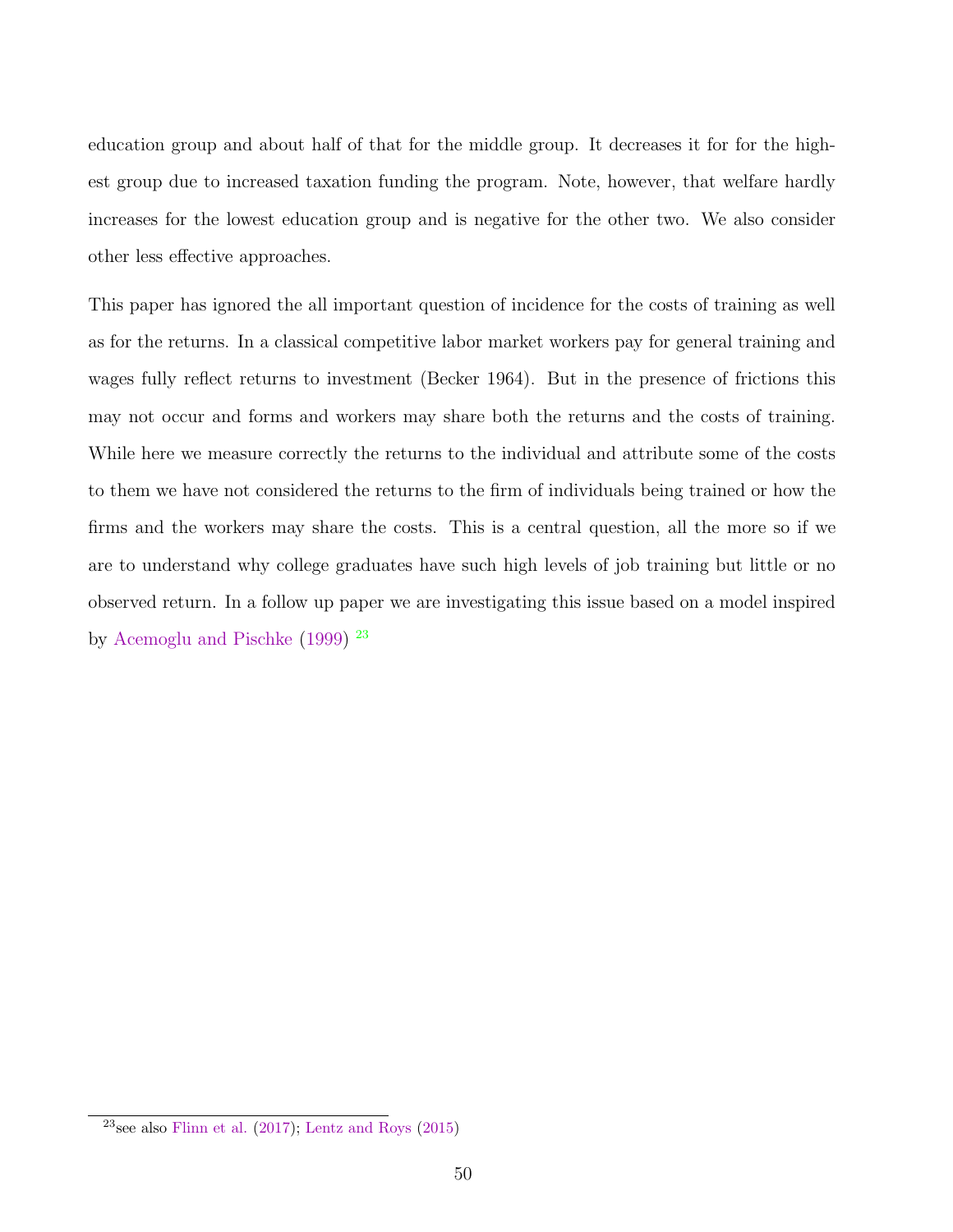### <span id="page-50-0"></span>References

- Acemoglu, Daron and Jorn-Steffen Pischke, "Beyond Becker: Training in Imperfect Labour Markets," The Economic Journal, feb 1999, 109 (453), 112–142.
- Adam, Stuart, James Browne, and Christopher Heady, "Taxation in the UK," in James Mirrlees, Stuart Adam, Timothy Besley, Richard Blundell, Stephen Bond, Robert Chote, Malcolm Gammie, Paul Johnson, Gareth Myles, and James Poterba, eds., Dimensions of Tax Design: The Mirrlees Review, Oxford University Press, 2010.
- Altonji, Joseph G. and Charles R. Pierret, "Employer Learning and Statistical Discrimination," Quarterly Journal of Economics, February 2001, pp. 313–350.
- Altonji, Joseph G and James R Spletzer, "Worker Characteristics, Job Characteristics, and the Receipt of On-the-Job Training," Industrial and Labor Relations Review, October 1991, pp. 58–79.
- Altonji, Joseph G. and Lewis M. Segal, "Small-Sample Bias in GMM Estimation of Covariance Structures," Journal of Business & Economic Statistics, jul 1996,  $14$  (3), 353.
- Andrews, Isaiah, Matthew Gentzkow, and Jesse M. Shapiro, "Measuring the Sensitivity of Parameter Estimates to Estimation Moments," The Quarterly Journal of Economics, jun 2017, 132 (4), 1553–1592.
- Attanasio, Orazio, Hamish Low, and Virginia Sánchez-Marcos, "Explaining Changes in Female Labor Supply in a Life-Cycle Model," American Economic Review, aug 2008, 98 (4), 1517–1552.
- Attanasio, Orazio P. and Guglielmo Weber, "Is Consumption Growth Consistent with Intertemporal Optimization? Evidence from the Consumer Expenditure Survey," Journal of Political Economy, dec 1995, 103 (6), 1121–1157.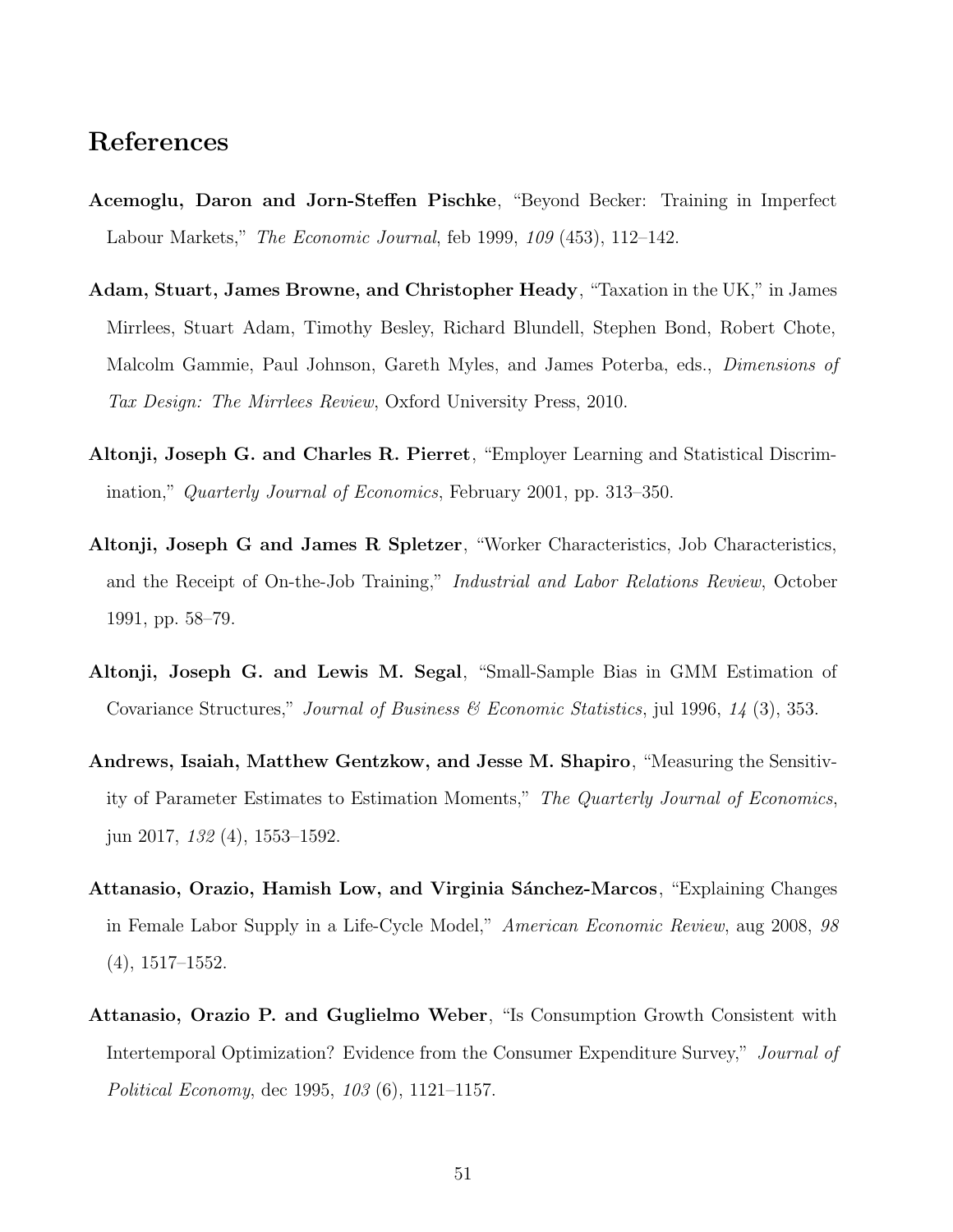- <span id="page-51-0"></span>Blundell, R., M. Browning, and C. Meghir, "Consumer Demand and the Life-Cycle Allocation of Household Expenditures," The Review of Economic Studies, jan 1994, 61 (1), 57–80.
- Blundell, Richard, Lorraine Dearden, and Barbara Sianesi, "Evaluating the effect of education on earnings: models, methods and results from the National Child Development Survey," Journal of the Royal Statistical Society: Series A (Statistics in Society), jul 2005, 168 (3), 473–512.
- , Luigi Pistaferri, and Itay Saporta-Eksten, "Consumption Inequality and Family Labor Supply," American Economic Review, feb 2016, 106 (2), 387–435.
- , Monica Costa Dias, Costas Meghir, and Jonathan Shaw, "Female Labor Supply, Human Capital, and Welfare Reform," Econometrica, 2016, 84 (5), 1705–1753.
- Brewer, Mike, Alan Duncan, Andrew Shephard, and María José Suárez, "Did working families tax credit work? The impact of in-work support on labour supply in Great Britain," Labour Economics, dec 2006, 13 (6), 699–720.
- Card, David, "The Causal Effect of Education on Earnings," in "Handbook of Labor Economics," Elsevier, 1999, pp. 1801–1863.
- Chiappori, Pierre-André, Monica Costa Dias, and Costas Meghir, "The Marriage Market, Labor Supply, and Education Choice," *Journal of Political Economy*, oct 2018, 126 (S1), S26–S72.
- $\Box$ , Murat Iyigun, and Yoram Weiss, "Investment in Schooling and the Marriage Market," American Economic Review, dec 2009, 99 (5), 1689–1713.
- Fan, Xiaodong, Ananth Seshadri, and Christopher Taber, "Understanding Earnings, Labor Supply, and Retirement Decisions," Working Papers wp367, University of Michigan, Michigan Retirement Research Center September 2017.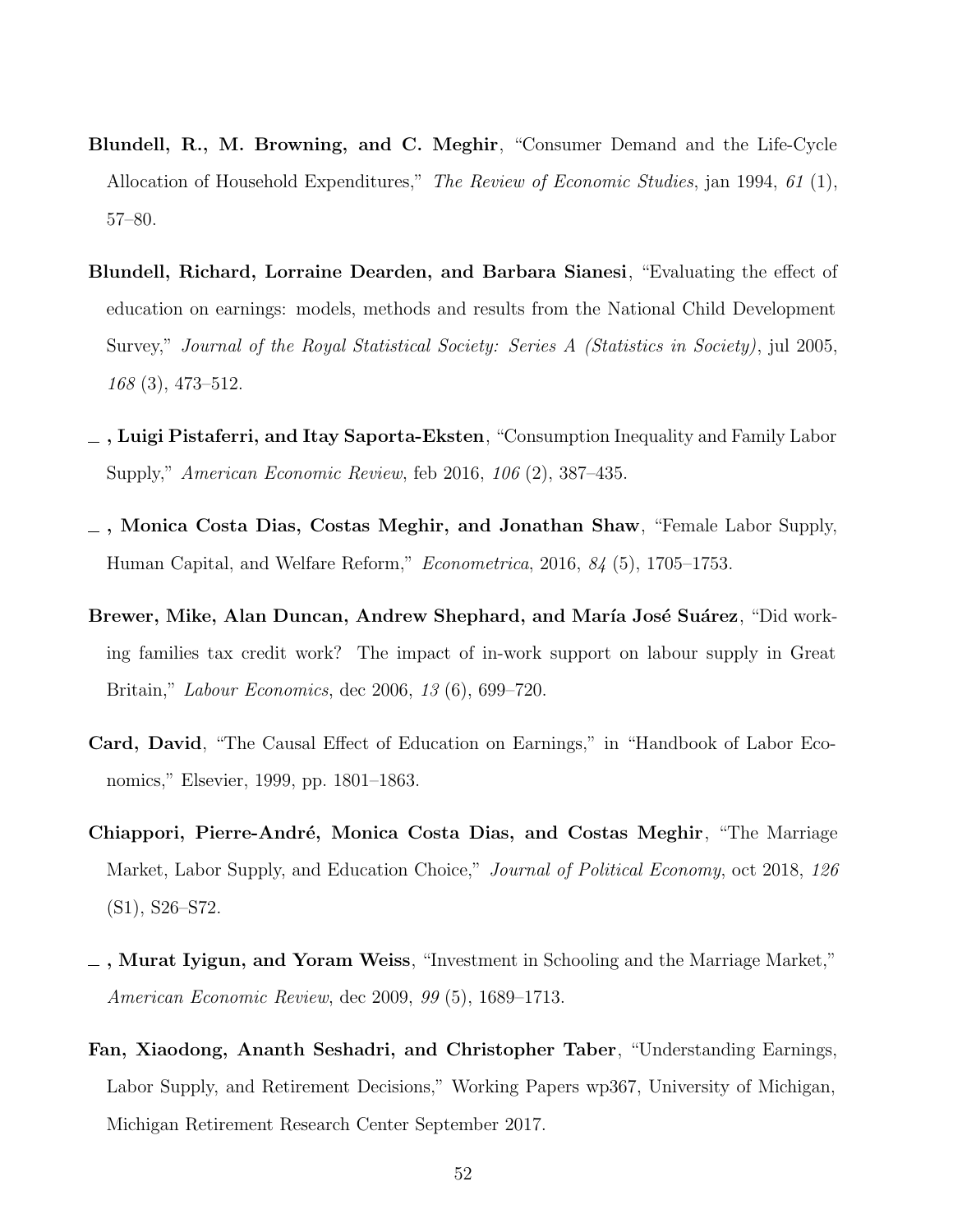- <span id="page-52-0"></span>Flinn, Christopher, Ahu Gemici, and Steven Laufer, "Search, Matching, and Training," Review of Economic Dynamics, April 2017, 25, 260–297.
- Gourieroux, C., A. Monfort, and E. Renault, "Indirect Inference," Journal of Applied Econometrics, 1993, 8, S85–S118.
- Heckman, James, Lance Lochner, and Ricardo Cossa, "Learning-By-Doing Vs. On-the-Job Training: Using Variation Induced by the EITC to Distinguish Between Models of Skill Formation," Technical Report jul 2002.
- Keane, Michael and Richard Rogerson, "Micro and Macro Labor Supply Elasticities: A Reassessment of Conventional Wisdom," Journal of Economic Literature, jun 2012, 50 (2), 464–476.
- Keane, Michael P., "Effects of Permanent and Transitory Tax Changes in a Life-Cycle Labor Supply Model with Human Capital," International Economic Review, apr 2015, 56 (2), 485– 503.
- Lentz, Rasmus and Nicolas Roys, "Training and Search On the Job," Technical Report nov 2015.
- Shaw, Jonathan, "FORTAX: UK tax and benefit system documentation," may 2011.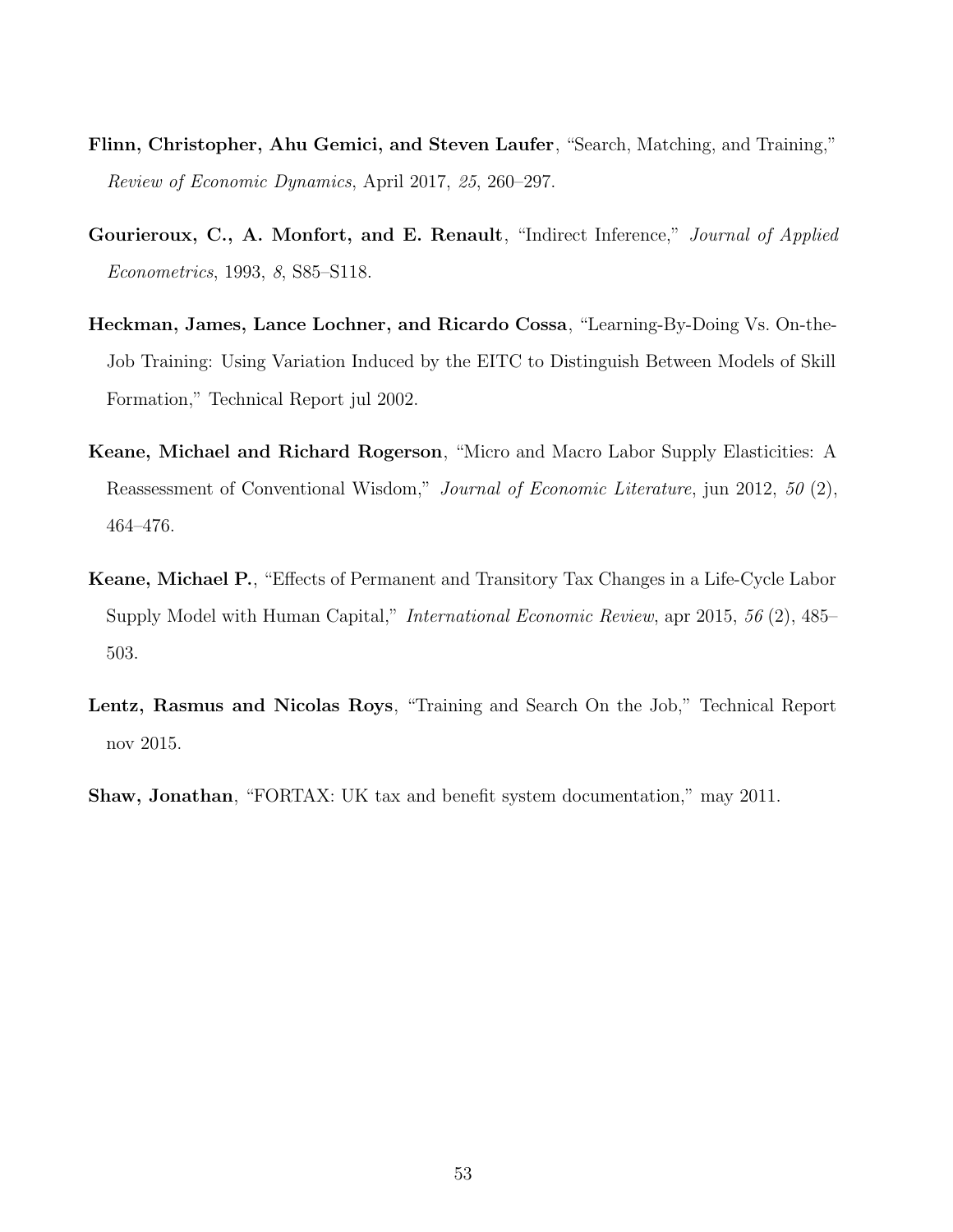### Web Appendix A: Data and model moments

Estimation is based on all 18 yearly waves of the British Household Panel Survey (BHPS), covering the period from 1991 to 2008. Apart from those who are lost through attrition, all families in the original 1991 sample and subsequent booster samples remain in the panel from then onwards. Other individuals have been added to the sample in subsequent periodssometimes temporarilyas they formed families with original interviewees or were born to them. All members of the household aged 16 and above are interviewed. We select the sample of women in all types of family arrangement observed while aged 19 to 59. Our full data set is an unbalanced panel of 4,298 women observed for some varying period during the years 1991 to 2008. Almost 75% of these women were observed for at least 5 years and just over 40% were observed for at least 10 years. A great deal of information is collected for them, including family demographics, employment, working hours and earnings as well as those of a present partner, womens demographics such as age and education, demand for childcare and its cost. Moreover, historical data provide information on the characteristics of their parental home when they were aged 16, including whether lived with parents, parents education, employment status, number of siblings and sibling order, books at home.

Some definitional and data preparation procedures should be mentioned for clarity. Employment is determined by present labor-market status and excludes self-employment. The paths of women who report being self-employed are deleted from that moment onwards. Only women working 5 or more hours per week are classified as employed. We consider employment choices from the age of 19 for women with secondary and high school education, and from the age of 22 for women with university education. Working hours refer to the usual hours in main job including overtime. We discretized labor supply using a three-point distribution: not working (0 to 4 hours per week, modeled as 0 hours), working part-time (5 to 20 hours per week, modeled as 18 hours), and working full-time (21 hours or more per week modeled as 38 hours). The employment status and working hours observed at one point in the year are assumed to remain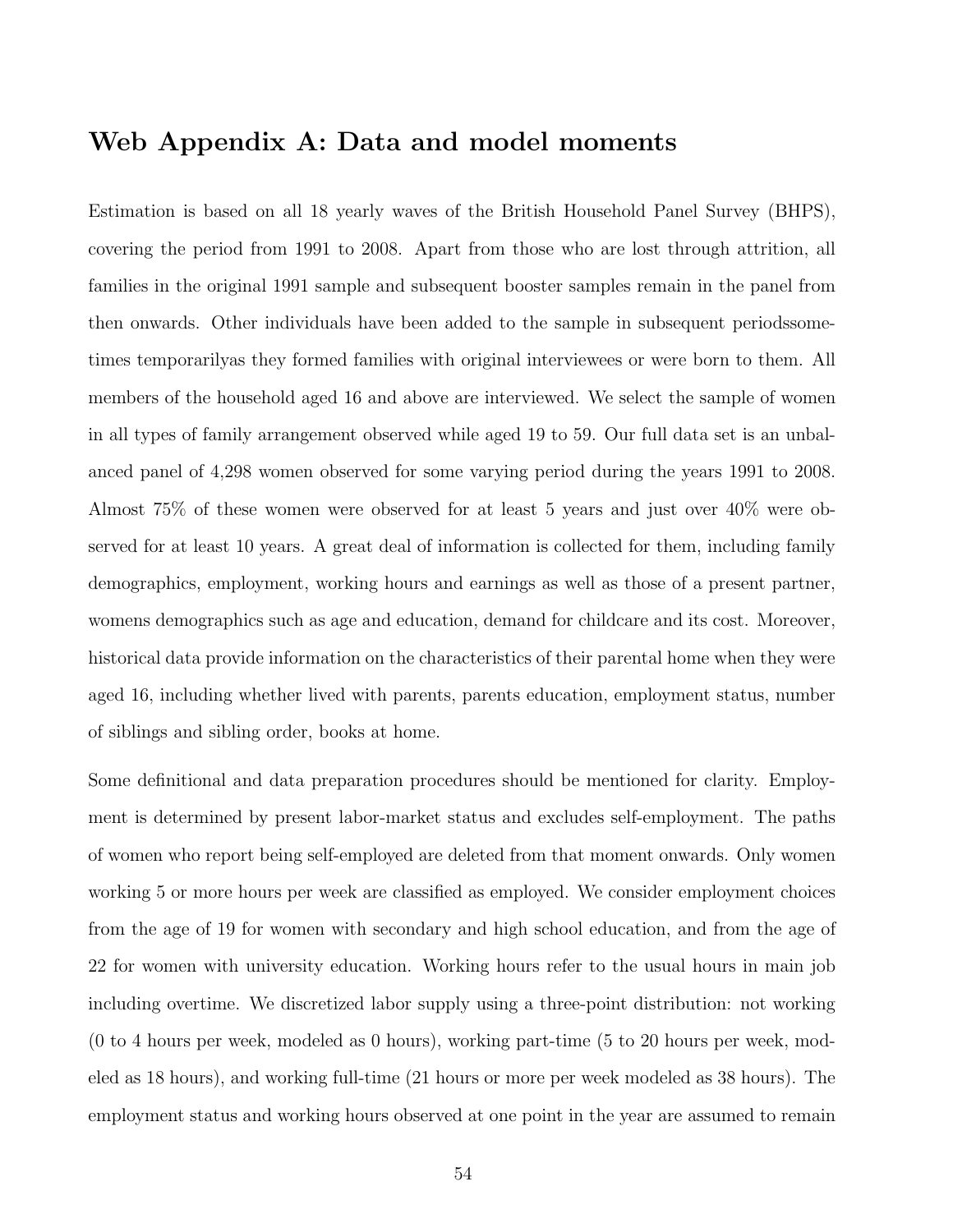unaltered over the entire year. Earnings are the usual gross weekly earnings in the main job. (Hourly) wage rates are the ratio of weekly earnings to weekly hours capped at 70. The wage distribution is trimmed at percentiles 2 and 99 from below and above, respectively, and only for women working at or above 5 hours per week to reduce the severity of measurement error in wage rates.

Wage rates are detrended using the aggregate wage index (for both men and women of all education levels), and all other monetary parameters in the model, including all monetary values in the annual sequence of tax and benefit systems, were deflated using the same index. To construct this index, we run three regressions, one for each education level, of trimmed wages on time dummies and dummies of Scotland and Wales. We create three education-specific wage indices from the coefficients in time. Then we aggregate these indices using the distribution of education for the entire population of workers aged 25-59 in the sample to form the wage index. Any real monetary values (using the CPI) are then rescaled using this index.

Family type includes four groups: single women and couples without children, lone mothers, and couples with children. Women are assumed to have children only after finishing education, once entering the labor market. Cumulated work experience is measured in years. Individual assets at the beginning of adult life are the total of savings and investments net of debts. They are truncated at zero, never allowed to be negative. Education is classified in three categories: secondary or compulsory (completed by the age of 16), high school or equivalent (corresponding to A-levels or equivalent qualifications), and university (3-year degrees and above)

Tables [11](#page--1-0) to [27](#page--1-0) display the full list of data moments used in estimation, together with their simulated counterparts and the normalized (by the data standard error) differences between the two. Estimation used 348 moments, which fall into the following categories:

• Mean employment, part-time hours and training conditional on demographics (Table [11,](#page--1-0) [12](#page--1-0)) and [13](#page--1-0))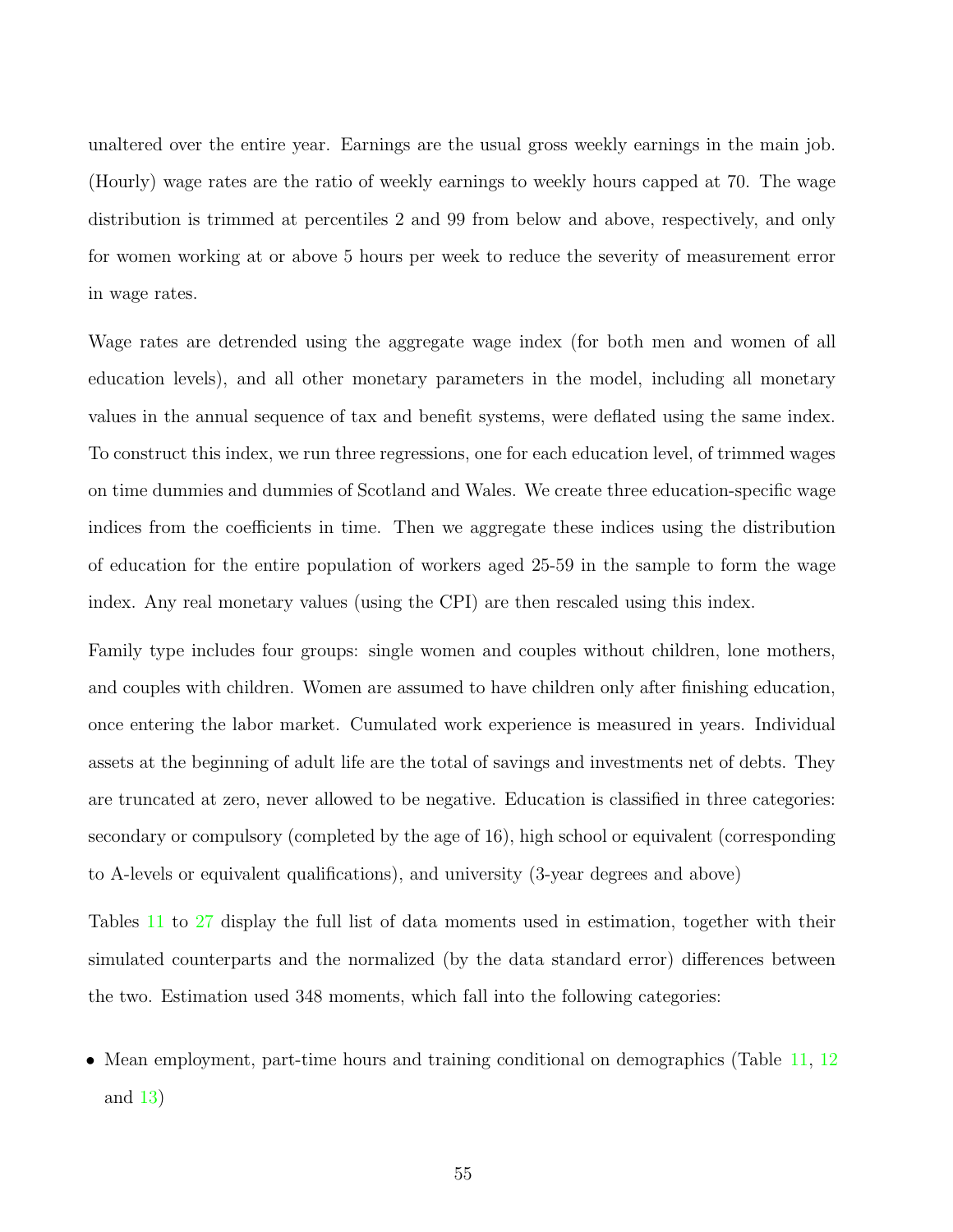- Mean employment and training conditional on age band (Table [14](#page--1-0) and [15\)](#page--1-0)
- Transition rates from unemployment to employment conditional on demographics (Table [16](#page--1-0))
- Transition rates from employment to unemployment conditional on demographics and wage decile (Table [17\)](#page--1-0)
- Mean, variance and quantiles of log wage at entrance to working life (Table [18](#page--1-0))
- Log wage regression in first differences on training dummy and change in log experience (Table [19](#page--1-0))
- Log wage regression on lagged wage, family background, log years of work experience and lagged log years of work experience (Table [20\)](#page--1-0)
- Log wage regression on training, experience and working status last period (Table [21](#page--1-0))
- Log wage regression on age and family background (Table [22](#page--1-0))
- Mean yearly change in wages conditioning on working status last period (Table [23\)](#page--1-0)
- Mean wages and proportion of population with wages below pre-defined empirical wage deciles, conditional on working hours (Table [24](#page--1-0) and [25](#page--1-0))
- Mean training conditional on wages below pre-defined empirical wage deciles (Table [26](#page--1-0))
- Mean log wages conditional on family background (Table [27\)](#page--1-0)

All moments are constructed from the BHPS and are education-specific. Among the 348 simulated moments, 85 fall outside the 95% confidence interval for the respective data moment, but many amongst these are very similar to their BHPS counterparts.

Figures [14](#page-56-0) to [16](#page-57-0) show that the model fits well moments outside the estimation sample, including the wage, employment and hours profiles by education.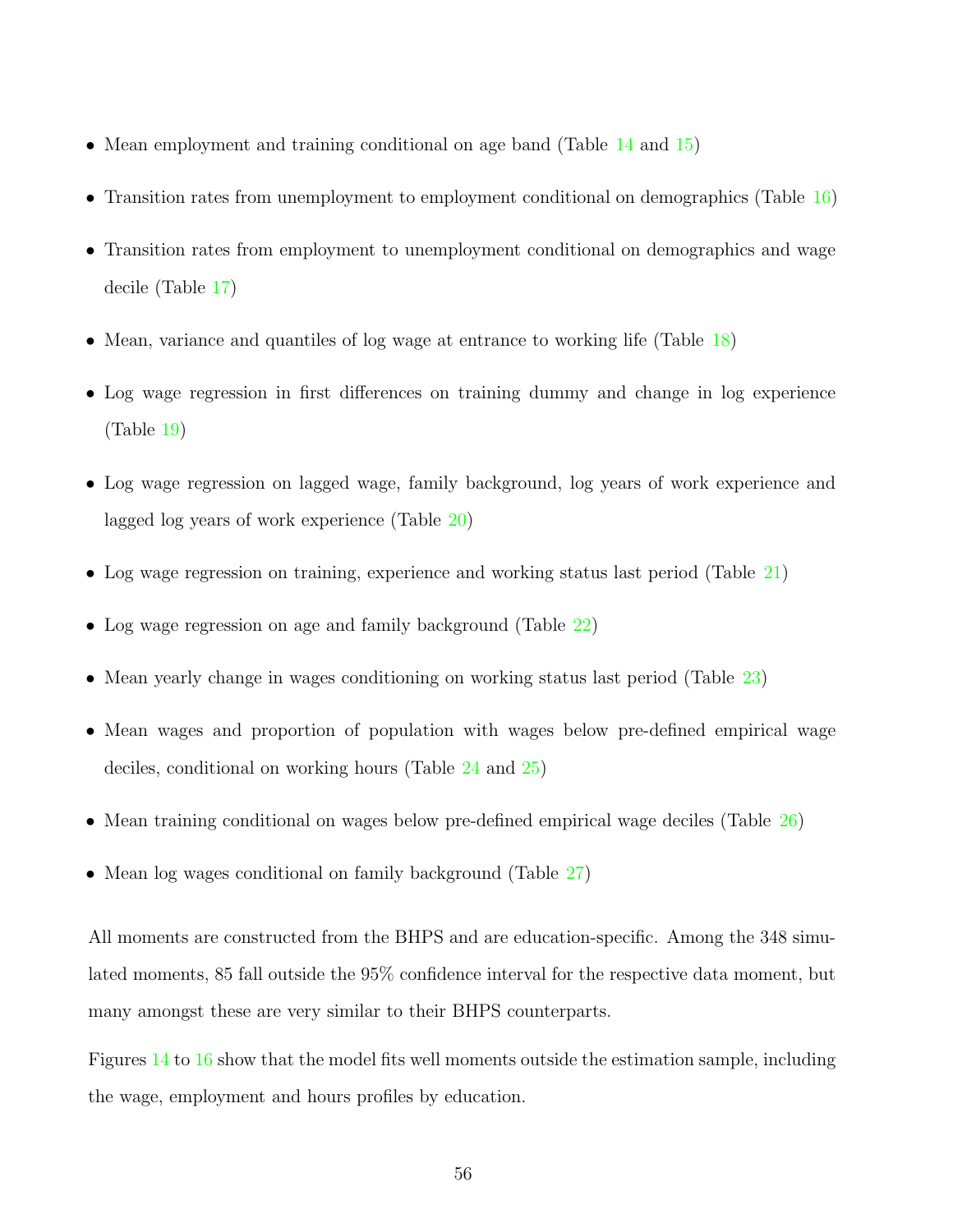

<span id="page-56-0"></span>

Figure 15: Employment over life-cycle